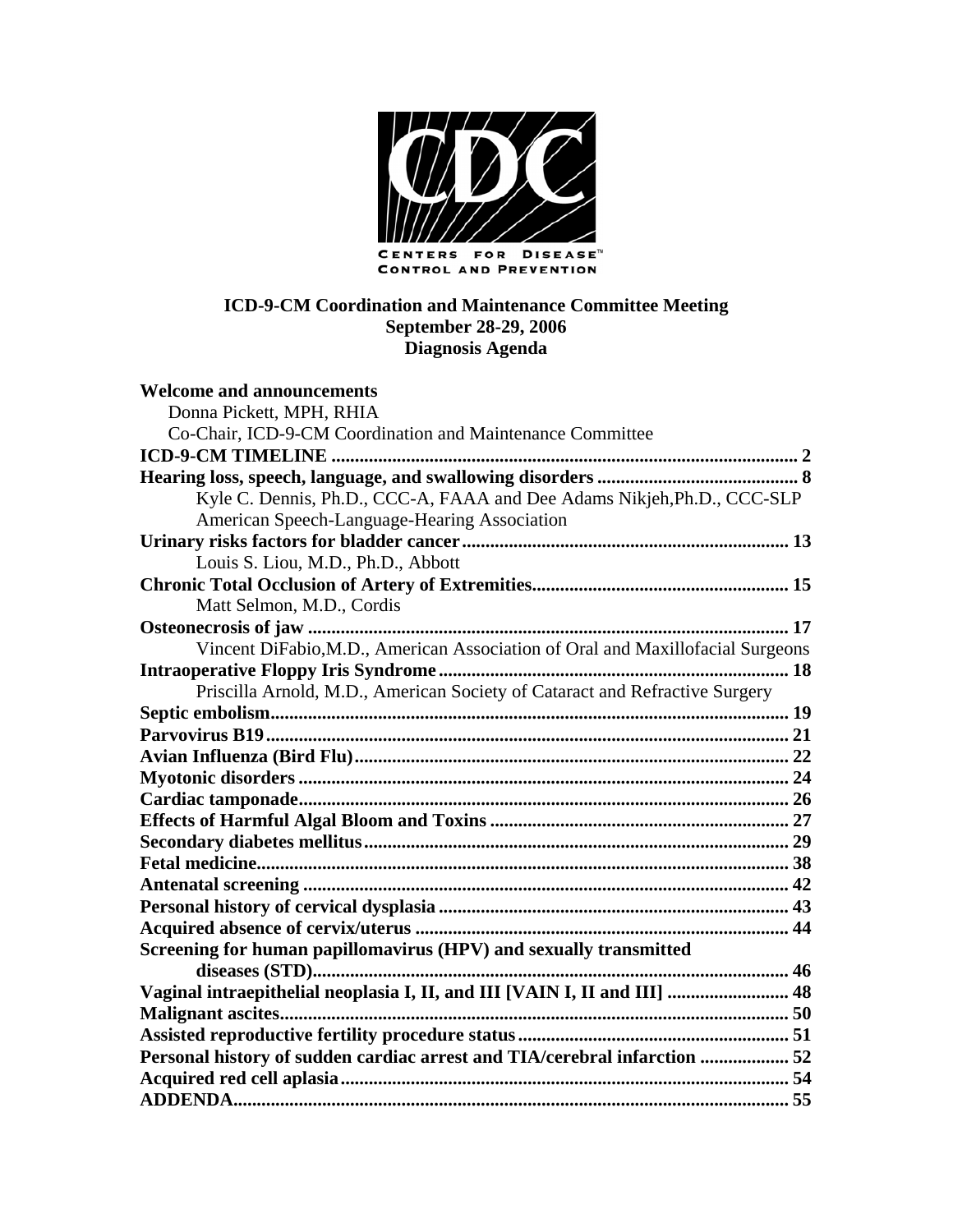# <span id="page-1-0"></span>**ICD-9-CM TIMELINE**

A timeline of important dates in the ICD-9-CM process is described below:

| <b>August 18, 2006</b> | Hospital Inpatient Prospective Payment System final rule<br>published in the Federal Register as mandated by Public Law 99-<br>509. This rule will also include all the final codes to be<br>implemented on October 1, 2006. This rule can be accessed at:<br>http://www.cms.hhs.gov/AcuteInpatientPPS/IPPS/list.asp                                            |
|------------------------|-----------------------------------------------------------------------------------------------------------------------------------------------------------------------------------------------------------------------------------------------------------------------------------------------------------------------------------------------------------------|
| August 2006            | Tentative agenda for the <b>Procedure part</b> of the September $28 - 29$ ,<br>2006 ICD-9-CM Coordination and Maintenance Committee<br>meeting will be posted on CMS homepage at -<br>http://www.cms.hhs.gov/paymentsystems/icd9                                                                                                                                |
|                        | Tentative agenda for the Diagnosis part of the September $28 - 29$ ,<br>2006 ICD-9-CM Coordination and Maintenance Committee<br>meeting will be posted on NCHS homepage at -<br>http://www.cdc.gov/nchs/icd9.htm                                                                                                                                                |
|                        | Federal Register notice for the September $28 - 29$ , 2006 ICD-9-<br>CM Coordination and Maintenance Committee Meeting will be<br>published. This will include the tentative agenda.                                                                                                                                                                            |
| September 17, 2006     | Because of increased security requirements, those wishing to<br>attend the September 28-29, 2006 ICD-9-CM Coordination and<br>Maintenance Committee meeting must register for the meeting<br>online at: http://www.cms.hhs.gov/events Attendees must<br>register online by September 17, 2006; failure to do so may<br>result in lack of access to the meeting. |
| Sept. 28-29, 2006      | ICD-9-CM Coordination and Maintenance Committee Meeting.<br>Those who wish to attend the ICD-9-CM Coordination and<br>Maintenance Committee meeting must have registered for the<br>meeting online by September 17, 2006. You must bring an<br>official form of picture identification (such as a driver's license) in<br>order to be admitted to the building. |
| October 1, 2006        | New and revised ICD-9-CM codes go into effect along with DRG<br>changes. Final addendum posted on web pages as follows:<br>Diagnosis addendum - http://www.cdc.gov/nchs/icd9.htm<br>Procedure addendum at -<br>http://www.cms.hhs.gov/paymentsystems/icd9                                                                                                       |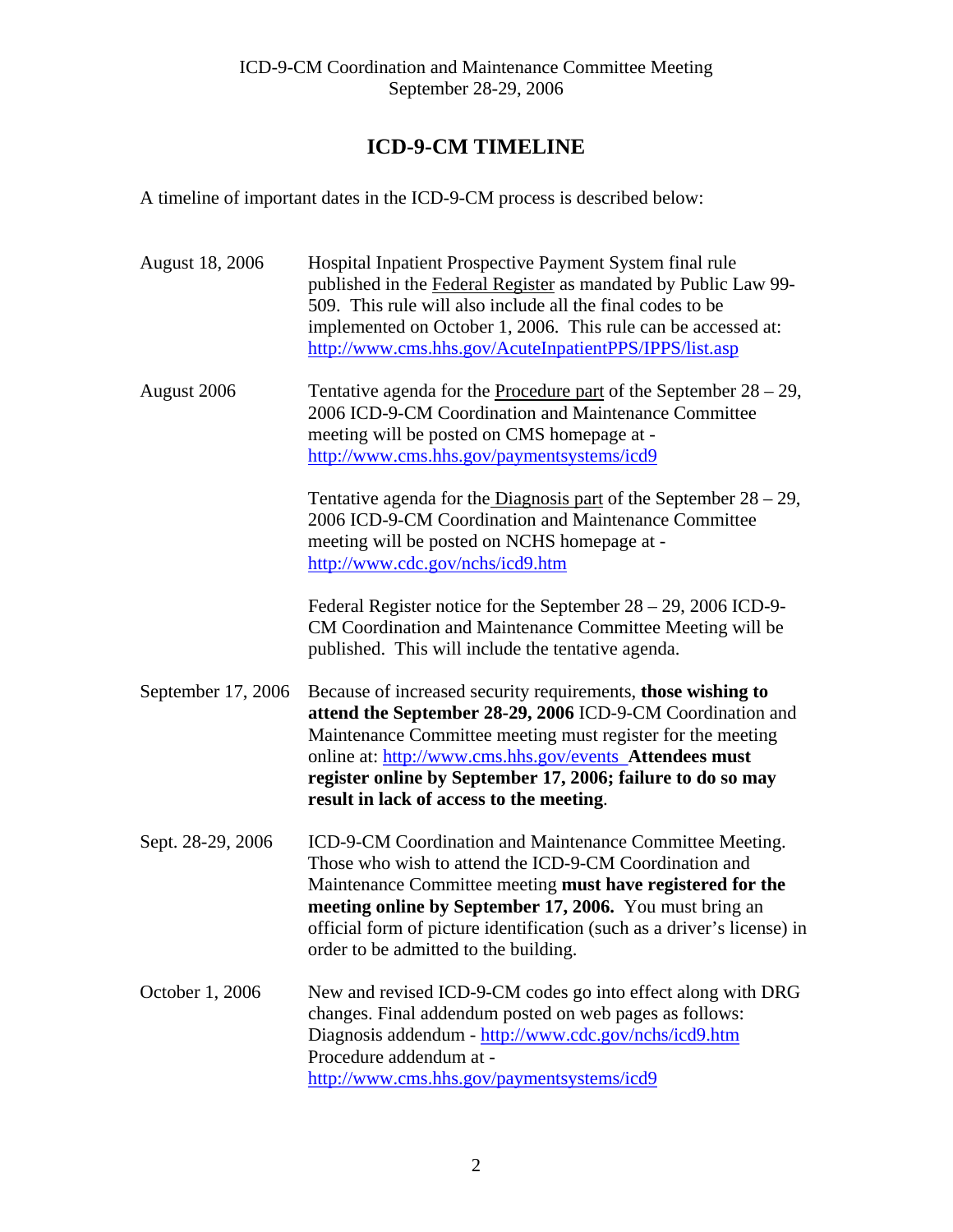| October, 2006    | Summary report of the Procedure part of the September 28-29,<br>2006 ICD-9-CM Coordination and Maintenance Committee<br>meeting posted on CMS homepage at -<br>http://www.cms.hhs.gov/ICD9ProviderDiagnosticCodes                                                                                                                                                                                                             |
|------------------|-------------------------------------------------------------------------------------------------------------------------------------------------------------------------------------------------------------------------------------------------------------------------------------------------------------------------------------------------------------------------------------------------------------------------------|
|                  | Summary report of the Diagnosis part of the September 28-29,<br>2006 ICD-9-CM Coordination and Maintenance Committee<br>meeting report posted on NCHS homepage at -<br>http://www.cdc.gov/nchs/icd9.htm                                                                                                                                                                                                                       |
| October 13, 2006 | Deadline for receipt of public comments on proposed code<br>revisions discussed at the September $28 - 29$ , 2006 ICD-9-CM<br>Coordination and Maintenance Committee meetings for<br>implementation on April 1, 2007 to capture new technology.                                                                                                                                                                               |
| Early Nov., 2006 | Any new ICD-9-CM codes required to capture new technology<br>that will be implemented on April 1, 2007 will be announced.<br>Information on any new codes to be implemented on April 1, 2007<br>will be posted on the following websites:<br>Procedure at http://www.cms.hhs.gov/paymentsystems/icd9<br>Diagnosis addendum at http://www.cdc.gov/nchs/icd9.htm<br>Code titles at http://www.cms.hhs.gov/medlearn/icd9code.asp |
| December 4, 2006 | Deadline for receipt of public comments on proposed code<br>revisions discussed at the March 23 - 24, 2006 and September 28 -<br>29, 2006 ICD-9-CM Coordination and Maintenance Committee<br>meetings for implementation on October 1, 2007.                                                                                                                                                                                  |
| January 22, 2007 | Deadline for requestors: Those members of the public requesting<br>topics for discussion at the March 22-23, 2007 ICD-9-CM<br>Coordination and Maintenance Committee meeting must have their<br>requests to CMS for procedures and NCHS for diagnoses by this<br>date.                                                                                                                                                        |
| February 2007    | Draft agenda for the Procedure part of the March 22, 2007 ICD-9-<br>CM Coordination and Maintenance Committee meeting posted on<br>CMS homepage as follows:<br>http://www.cms.hhs.gov/ICD9ProviderDiagnosticCodes                                                                                                                                                                                                             |
|                  | Draft agenda for the Diagnosis part of the March 23, 2007 ICD-9-<br>CM Coordination and Maintenance Committee meeting posted on<br>NCHS homepage as follows: http://www.cdc.gov/nchs/icd9.htm                                                                                                                                                                                                                                 |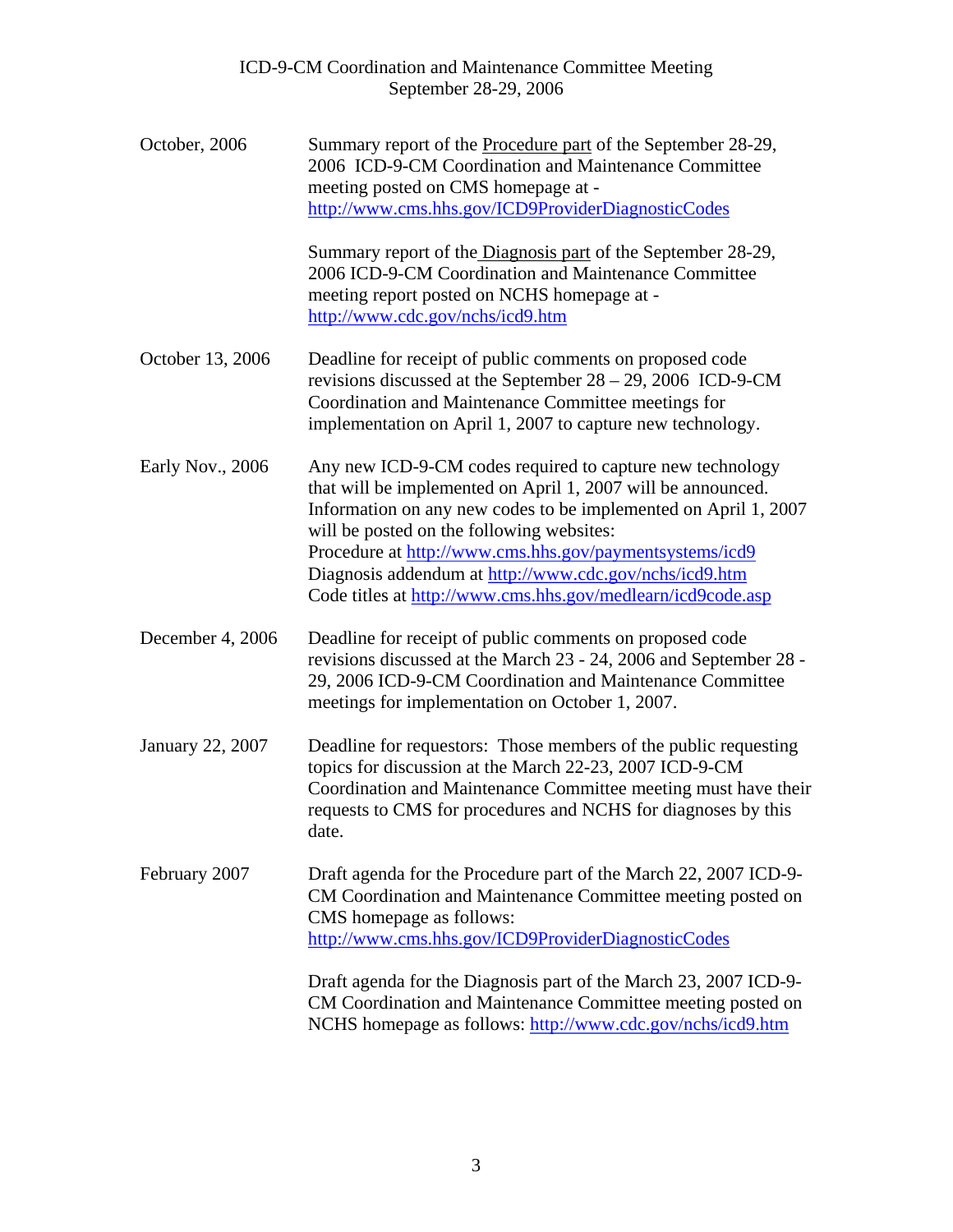|                          | ICD-9-CM Coordination and Maintenance Committee Meeting<br>September 28-29, 2006                                                                                                                                                                                                                                                                                                                                          |
|--------------------------|---------------------------------------------------------------------------------------------------------------------------------------------------------------------------------------------------------------------------------------------------------------------------------------------------------------------------------------------------------------------------------------------------------------------------|
|                          | Federal Register notice of March 22 – March 23, 2007 ICD-9-CM<br>Coordination and Maintenance Committee Meeting will be<br>published.                                                                                                                                                                                                                                                                                     |
| February 22, 2007        | On-line registration opens for the March $22 - 23$ , 2007<br>ICD-9-CM Coordination and Maintenance Committee meeting at:<br>http://www.cms.hhs.gov/events                                                                                                                                                                                                                                                                 |
| March 16, 2007           | Because of increased security requirements, those wishing to<br>attend the March 22 - March 23, 2007 ICD-9-CM Coordination<br>and Maintenance Committee meeting must register for the meeting<br>online at: http://www.cms.hhs.gov/apps/events                                                                                                                                                                            |
|                          | Attendees must register online by March 16, 2007; failure to do<br>so may result in lack of access to the meeting.                                                                                                                                                                                                                                                                                                        |
| March $22 - 23$ , $2007$ | ICD-9-CM Coordination and Maintenance Committee meeting.                                                                                                                                                                                                                                                                                                                                                                  |
| April 1, 2007            | Any new ICD-9-CM codes required to capture new technology<br>will be implemented. Information on any new codes implemented<br>on April 1, 2007 previously posted in early October 2006 will be<br>on the following websites:<br>http://www.cms.hhs.gov/ICD9ProviderDiagnosticCodes<br>http://www.cdc.gov/nchs/icd9.htm<br>http://www.cms.hhs.gov/MLNGenInfo                                                               |
| April 13, 2007           | Deadline for receipt of public comments on proposed code<br>revisions discussed at the March 22-23, 2007 ICD-9-CM<br>Coordination and Maintenance Committee meetings for<br>implementation on October 1, 2007.                                                                                                                                                                                                            |
| April 2007               | Notice of Proposed Rulemaking to be published in the Federal<br>Register as mandated by Public Law 99-509. This notice will<br>include the final ICD-9-CM diagnosis and procedure codes for the<br>upcoming fiscal year. It will also include proposed revisions to the<br>DRG system on which the public may comment. The proposed<br>rule can be accessed at:<br>http://www.cms.hhs.gov/AcuteInpatientPPS/IPPS/list.asp |
| April 2007               | Summary report of the Procedure part of the March 22, 2007 ICD-<br>9-CM Coordination and Maintenance Committee meeting will be<br>posted on CMS homepage as follows:<br>http://www.cms.hhs.gov/ICD9ProviderDiagnosticCodes<br>Summary report of the Diagnosis part of the March 23, 2007 ICD-<br>9-CM Coordination and Maintenance Committee meeting report                                                               |

4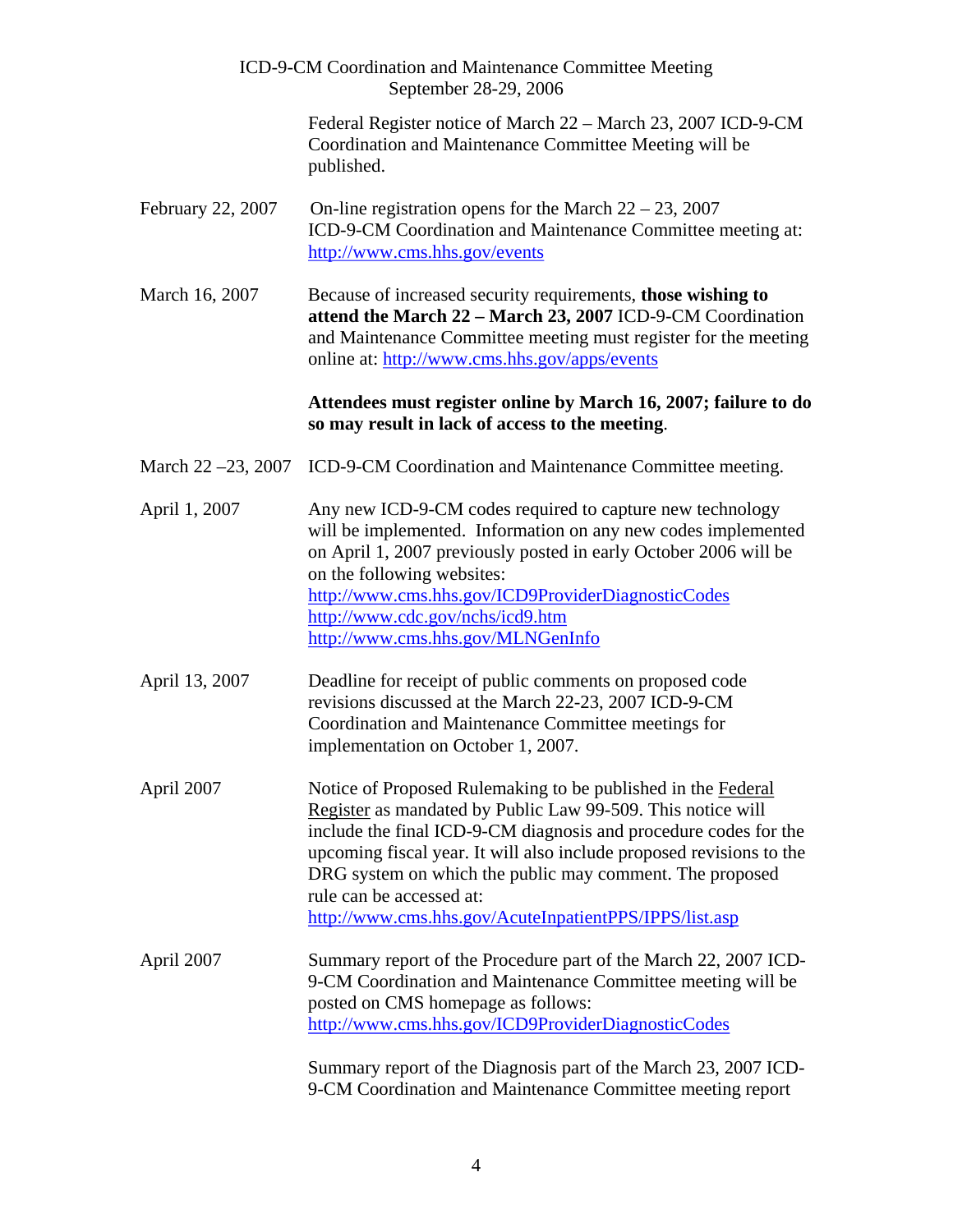|                    | ICD-9-CM Coordination and Maintenance Committee Meeting<br>September 28-29, 2006                                                                                                                                                                                                                                           |
|--------------------|----------------------------------------------------------------------------------------------------------------------------------------------------------------------------------------------------------------------------------------------------------------------------------------------------------------------------|
|                    | will be posted on NCHS homepage as follows:<br>http://www.cdc.gov/nchs/icd9.htm                                                                                                                                                                                                                                            |
| June 2007          | Final addendum posted on web pages as follows:<br>Diagnosis addendum at - http://www.cdc.gov/nchs/icd9.htm<br>Procedure addendum at -<br>http://www.cms.hhs.gov/ICD9ProviderDiagnosticCodes                                                                                                                                |
| July 27, 2007      | Those members of the public requesting that topics be discussed at<br>the September $27 - 28$ , 2007 ICD-9-CM Coordination and<br>Maintenance Committee meeting must have their requests to CMS<br>for procedures and NCHS for diagnoses.                                                                                  |
| August 1, 2007     | Hospital Inpatient Prospective Payment System final rule to be<br>published in the Federal Register as mandated by Public Law 99-<br>509. This rule will also include all the final codes to be<br>implemented on October 1, 2007. This rule can be accessed at:<br>http://www.cms.hhs.gov/AcuteInpatientPPS/IPPS/list.asp |
| August 16, 2007    | On-line registration opens for the September 27-28, 2007 ICD-9-<br>CM Coordination and Maintenance Committee meeting at:<br>http://www.cms.hhs.gov/events                                                                                                                                                                  |
| August 2007        | Tentative agenda for the Procedure part of the September $27 - 28$ ,<br>2007 ICD-9-CM Coordination and Maintenance Committee<br>meeting will be posted on CMS homepage at -<br>http://www.cms.hhs.gov/ICD9ProviderDiagnosticCodes                                                                                          |
|                    | Tentative agenda for the Diagnosis part of the September $27 - 28$ ,<br>2007 ICD-9-CM Coordination and Maintenance Committee<br>meeting will be posted on NCHS homepage at -<br>http://www.cdc.gov/nchs/icd9.htm                                                                                                           |
|                    | Federal Register notice for the September $27 - 28$ , 2007 ICD-9-<br>CM Coordination and Maintenance Committee meeting will be<br>published. This will include the tentative agenda.                                                                                                                                       |
| September 21, 2007 | Because of increased security requirements, those wishing to<br>attend the September 27 - 28, 2007 ICD-9-CM Coordination and<br>Maintenance Committee meeting must register for the meeting<br>online at: http://www.cms.hhs.gov/apps/events                                                                               |
|                    | Attendees must register online by September 21, 2007; failure<br>to do so may result in lack of access to the meeting.                                                                                                                                                                                                     |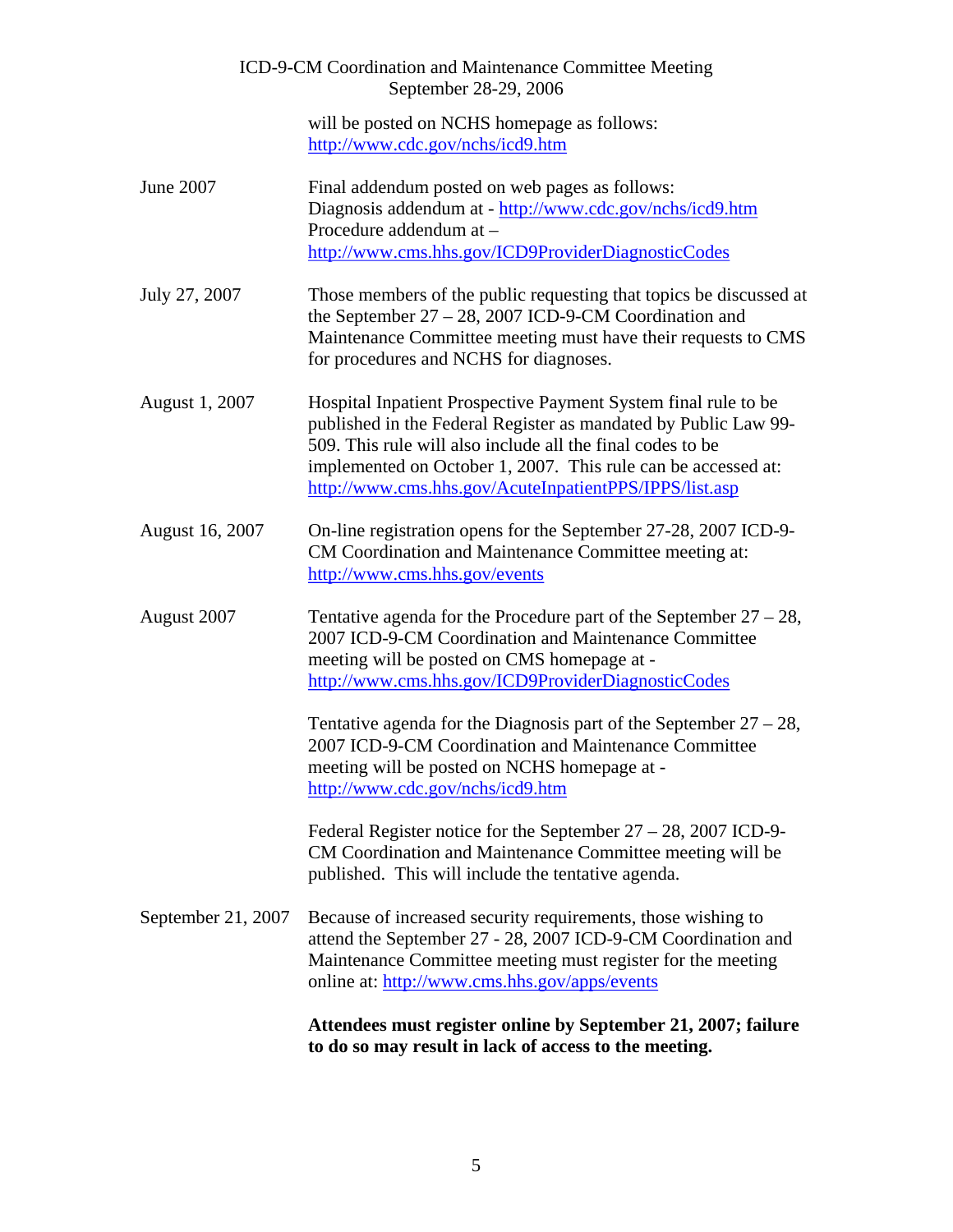| September $27 - 28$ ,<br>2007 | ICD-9-CM Coordination and Maintenance Committee meeting                                                                                                                                                                                                                                                                                  |
|-------------------------------|------------------------------------------------------------------------------------------------------------------------------------------------------------------------------------------------------------------------------------------------------------------------------------------------------------------------------------------|
|                               | Those who wish to attend the ICD-9-CM Coordination and<br>Maintenance Committee meeting must have registered for the<br>meeting online by September 21, 2007. You must bring an<br>official form of picture identification (such as a drivers license) in<br>order to be admitted to the building.                                       |
| October 2007                  | Summary report of the Procedure part of the September $27 - 28$ ,<br>2007 ICD-9-CM Coordination and Maintenance Committee<br>meeting will be posted on CMS homepage as follows:<br>http://www.cms.hhs.gov/ICD9ProviderDiagnosticCodes                                                                                                    |
|                               | Summary report of the Diagnosis part of the September $27 - 28$ ,<br>2007 ICD-9-CM Coordination and Maintenance Committee<br>meeting report will be posted on NCHS homepage as follows:<br>http://www.cdc.gov/nchs/icd9.htm                                                                                                              |
| October 1, 2007               | New and revised ICD-9-CM codes go into effect along with DRG<br>changes. Final addendum posted on web pages as follows:<br>Diagnosis addendum - http://www.cdc.gov/nchs/icd9.htm<br>Procedure addendum at -<br>http://www.cms.hhs.gov/ICD9ProviderDiagnosticCodes                                                                        |
| October 12, 2007              | Deadline for receipt of public comments on proposed revisions<br>discussed at September 27-28, 2007 ICD-9-CM Coordination and<br>Maintenance Committee meeting for implementation on April 1,<br>2008.                                                                                                                                   |
| Early Nov. 2007               | Any new ICD-9-CM codes required to capture new technology<br>that will be implemented on the following April 1 will be<br>announced. Information on any new codes to be implemented<br>April 1, 2008 will be posted on the following websites:<br>http://www.cms.hhs.gov/ICD9ProviderDiagnosticCodes<br>http://www.cdc.gov/nchs/icd9.htm |
| December 3, 2007              | Deadline for receipt of public comments on proposed code<br>revisions discussed at the September 27-28, 2007 ICD-9-CM<br>Coordination and Maintenance Committee meetings for<br>implementation of October 1, 2008.                                                                                                                       |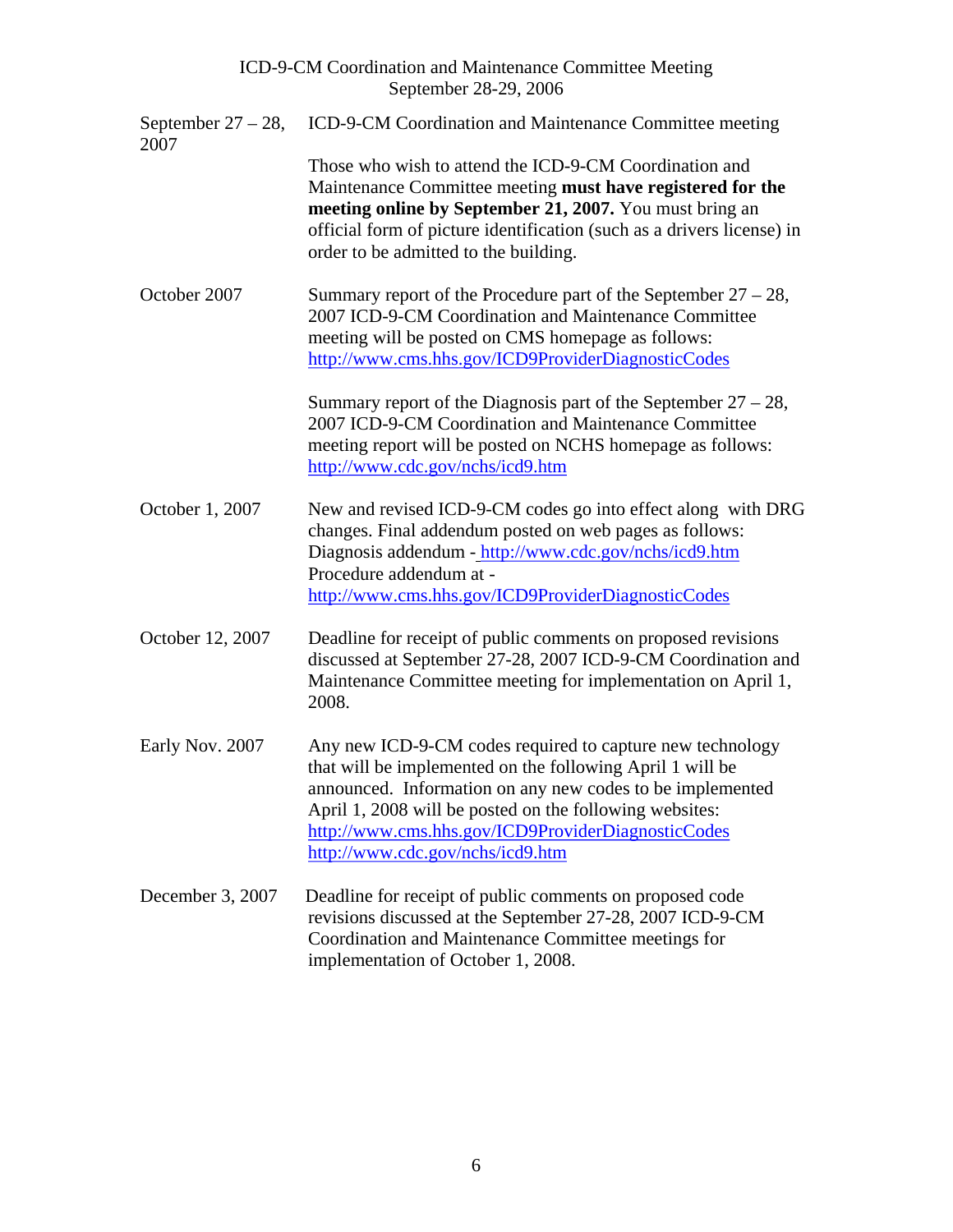Contact Information:

Mailing address:

National Center for Health Statistics ICD-9-CM Coordination and Maintenance Committee 3311 Toledo Road, Room 2402 Hyattsville, Maryland 20782

Fax: (301) 458-4022

| Donna Pickett:  | $(301)$ 458-4434<br>E-mail: $dfp4@cdc.gov$ |
|-----------------|--------------------------------------------|
| Amy Blum:       | $(301)$ 458-4106<br>E-mail alb8@cdc.gov    |
| David Berglund  | $(301)$ 458-4095<br>E-mail zhc2@cdc.gov    |
| Lizabeth Fisher | $(301)$ 458-4091<br>E-mail $llw4@cdc.gov$  |

NCHS Classifications of Diseases web page: <http://www.cdc.gov/nchs/icd9.htm>

Please consult this web page for updated information.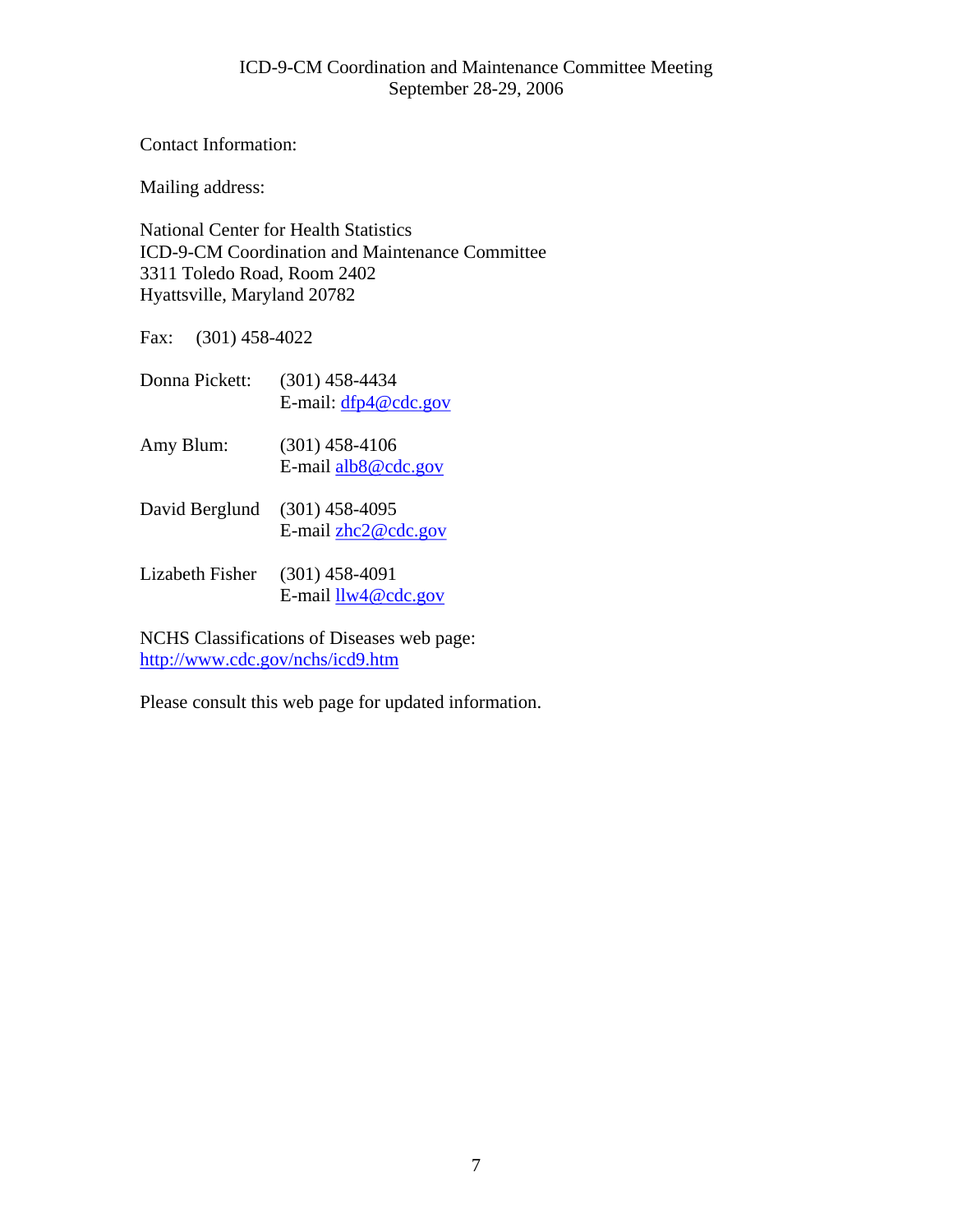# <span id="page-7-0"></span>**Topic: Hearing loss, speech, language, and swallowing disorders**

Hearing loss is a common problem in modern society due to the combined effects of noise, aging, disease, and heredity. Hearing is a complex sense involving both the sensitivity of the ear as well as the ability to understand speech. Determining the prevalence of hearing loss depends on the type and degree of the loss, the area(s) of abnormality in the auditory system (middle ear, inner ear, brain, e.g.), noise exposure, and age.

The American Speech-Language-Hearing Association (ASHA) recommends additions and revisions to the ICD-9-CM so that diagnostic information can be coded that clarifies the lateral nature of all types of hearing loss.

# **Hearing loss**

The proposed tabular modifications to category 389, Hearing loss build on new codes being implemented October 1, 2006 for sensorineural hearing loss. These include new codes for bilateral, unilateral and asymmetrical hearing loss for the other subcategories in this category which relate to hearing loss. Epidemiology, public policy (e.g. prevalence of hearing loss in children), and hearing loss research efforts could improve considerably if more specificity were available in ICD-9-CM, particularly differentiating bilateral and unilateral hearing loss.

# **Deaf, nonspeaking**

It is proposed to revise the title to code 389.7 which is currently titled "Deaf mutism, not elsewhere classifiable". ASHA and the American Academy of Audiology (AAA) maintain that "deaf mutism" is an inaccurate and archaic term. Deaf and hard of hearing people can vocalize but have difficulty modulating their voices. People who are deaf and hard of hearing may use other means of communication rather than speech but they should not be identified as mute. The term "nonspeaking" is more descriptive of the diagnosis.

# **Auditory processing disorder**

A new code is being proposed for auditory processing disorder. Auditory processing disorder (APD) refers to difficulties in the processing of auditory frequency, intensity, and temporal information in the central nervous system (CNS). In October 2005 "central auditory processing disorder" was added to the disease index to code 315.32, Mixed receptive-expressive language disorder. This code is in category 315, Specific delays in development. However, APD can also be acquired through neurological problems caused by tumors, head injury (postconcussive injury or traumatic brain injury), surgical mishaps, stroke or degenerative neurological conditions, bacterial or viral infections, or oxygen deficiency. It is proposed to create a unique code for acquired auditory processing disorder in Chapter 6, Diseases of Nervous System and Sense Organs.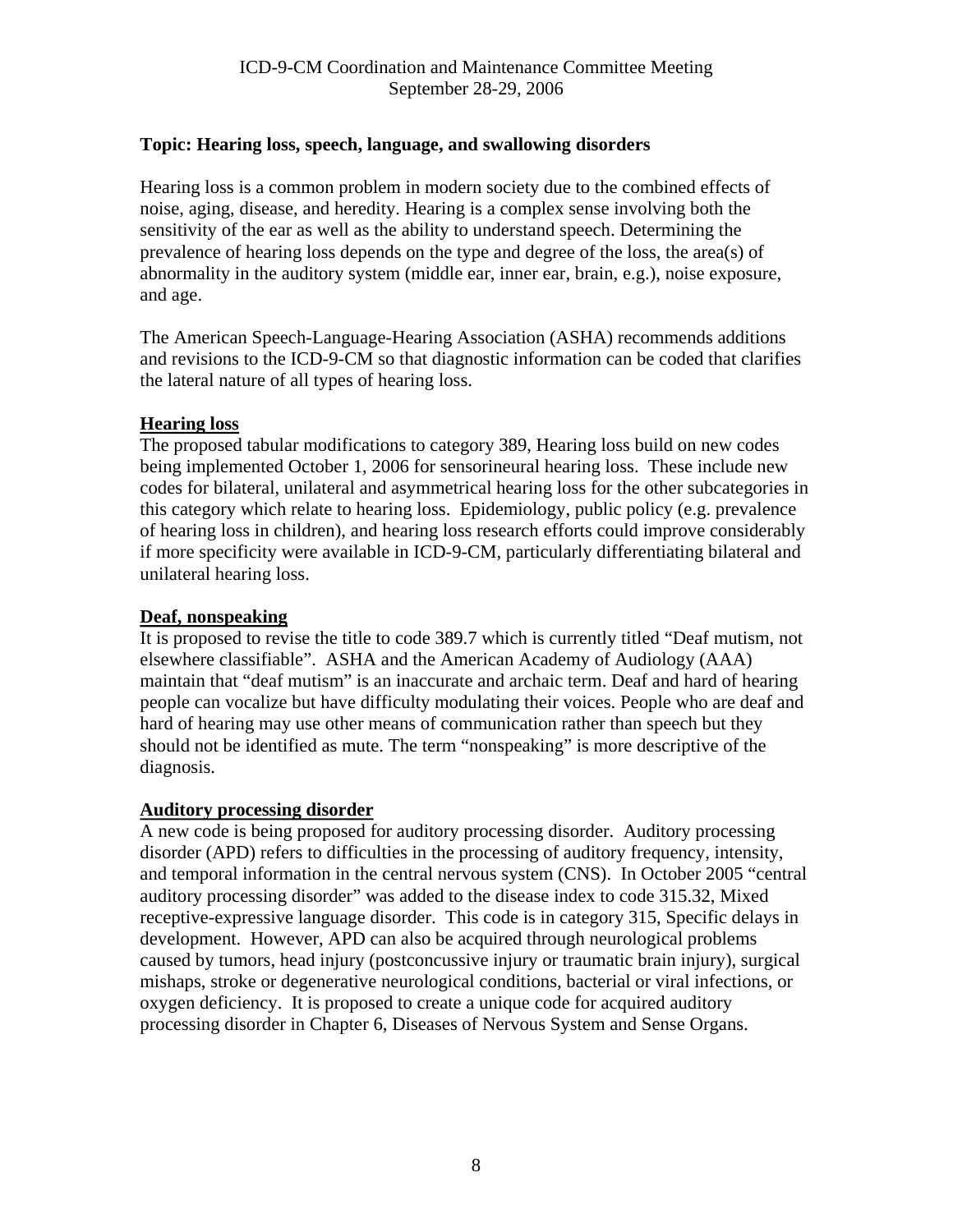### **Dual sensory impairment**

Sometimes known as deaf-blindness or multi-sensory impairment, dual sensory impairment is more than a combination of visual and hearing impairment. An individual with dual sensory impairment can use neither their sight nor hearing to compensate for the impairment of the other sense and neither sense can be used as a primary source for accessing information. It is estimated that dual sensory impairment occurs in three of 100,000 births. However, dual sensory impairment can also be caused by many factors acquired later as an adult due to injury or illness. Coding blindness and hearing loss does not recognize that dual sensory impairment causes greater disability than either visual loss or hearing loss alone. A unique code would aid in health services research and treatment.

#### **Hearing conservation**

There is a need to differentiate hearing conservation and occupational hearing tests from ICD-9-CM V70.5, Health examination of defined subpopulations. The U.S. Department of Defense has a major hearing conservation mission. Hearing conservation is also required by the Occupational Safety and Health Administration for employees exposed to hazardous levels of noise. Hearing conservation involves hearing loss monitoring, employee education, acoustic analysis of noise risks, and prevention (hearing protection). There is no specific code that captures encounters for the purpose of hearing conservation. Code V70.5 (health examination for defined subpopulations) identifies armed forces personnel and occupational health screening). V72.11 and V72.19 (hearing examination following failed hearing screening and other examinations of ears and hearing) are not sufficiently detailed. This code would be used by to identify hearing conservation activities and to differentiate these activities from clinical audiology. The code would be used by audiologists, otolaryngologists, and other health care practitioners engaged in hearing conservation.

#### **Disability exam**

Thousands of disability examinations are performed each year. In one year the Veterans Health Administration alone performs 300,000 to 400,000 disability exams to determine compensation and pension payments for disabling conditions incurred in or aggravated by military service. There is no specific code for disability examinations. The code V70.4, examination for medicolegal reasons, does not specifically cite disability examination, while code V70.5, health examination for defined subpopulations, identifies a wide array of subpopulations. Code V68.0, issue of medical certificates cites fitness and incapacity and code V68.2, request for expert evidence, includes an aspect of disability examinations. A unique code is needed for disability examinations and is being proposed as an expansion to current code V70.4, examination for medicolegal reasons.

#### **Speech and language developmental delay due to hearing loss**

There is consistent and substantial historical evidence that children born with hearing loss or deafness, whether permanent or intermittent, are at significantly greater risk for not acquiring normal, age-appropriate, language and speech abilities. A new unique code for speech and language developmental delay due to hearing loss will assist researchers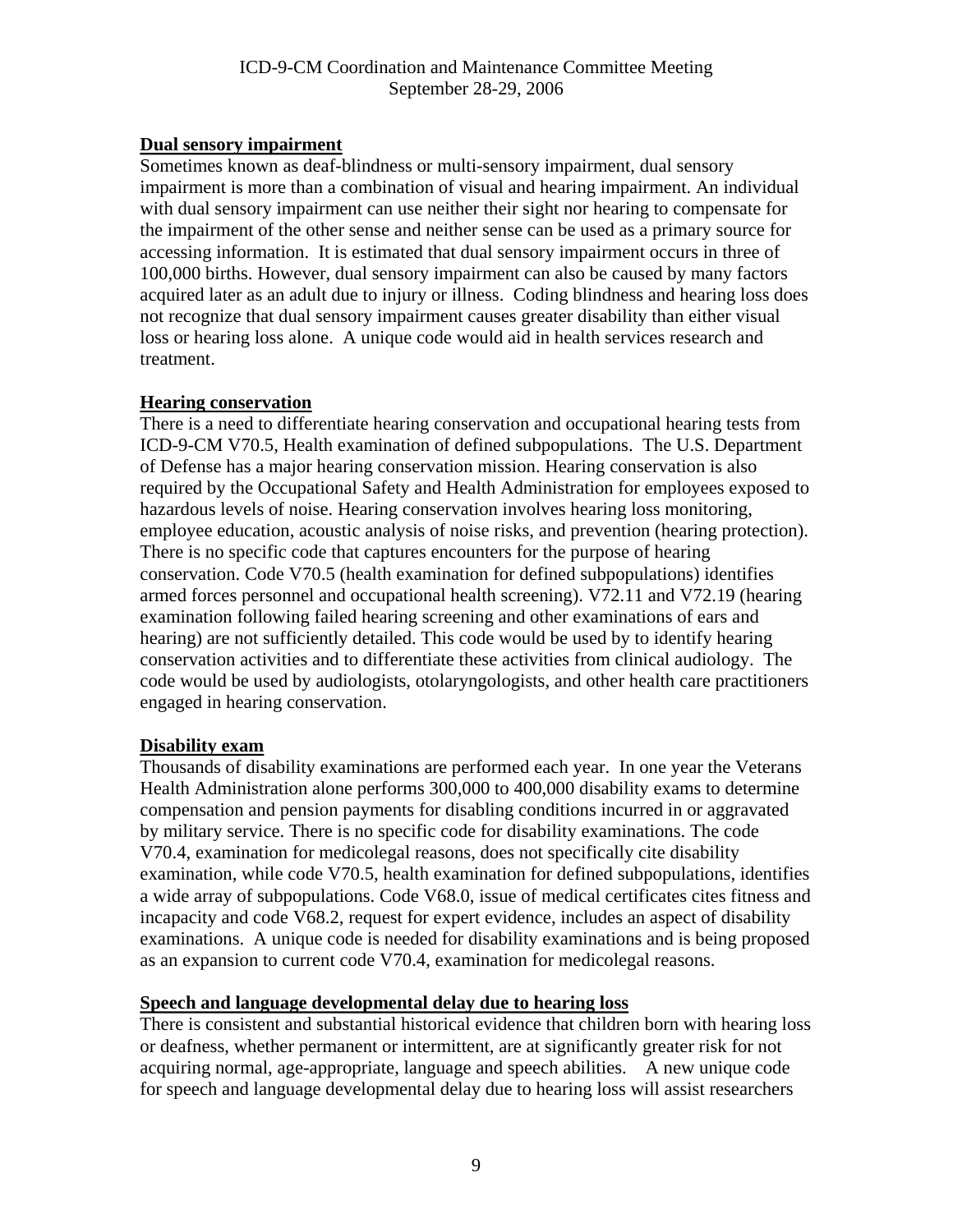and epidemiologists to improve the accuracy of tracking, communicating, and allocating resources to those with this condition.

#### **Dysphagia**

Speech-language pathologists evaluate, diagnose and treat swallowing disorders. ASHA is requesting to expand the code for dysphagia, 787.2 to create unique codes specific to each phase of dysphagia which includes: oral, oropharyngeal, pharyngeal, pharyngoesophageal. Dysphagia is a dynamic disorder, and the symptoms vary significantly depending on the phase/phases of the swallow that are affected. Symptoms can be distinct to one phase or characteristic of the transition from one phase to the next.

|          | 315 |              | Specific delays in development |                                                                |
|----------|-----|--------------|--------------------------------|----------------------------------------------------------------|
|          |     |              |                                | 315.3 Developmental speech or language disorder                |
|          |     |              | 315.32                         | Mixed receptive-expressive language disorder                   |
| Add      |     |              |                                | Excludes: acquired auditory processing disorder (349.83)       |
| New code |     |              | 315.34                         | Speech and language developmental delay due<br>to hearing loss |
|          | 349 |              |                                | Other and unspecified disorders of the nervous system          |
|          |     |              |                                | 349.8 Other specified disorders of nervous system              |
| New code |     |              | 349.83                         | Acquired auditory processing disorder                          |
|          |     |              |                                | Excludes: central auditory processing disorder (315.32)        |
|          | 389 | Hearing loss |                                |                                                                |
|          |     |              |                                | 389.0 Conductive hearing loss                                  |
| New code |     |              | 389.05                         | Conductive hearing loss, unilateral                            |
| New code |     |              | 389.06                         | Conductive hearing loss, bilateral                             |
|          |     |              |                                | 389.1 Sensorineural hearing loss                               |
| New code |     |              | 389.13                         | Neural hearing loss, unilateral                                |
| Revise   |     |              | 389.14                         | Central hearing loss, bilateral                                |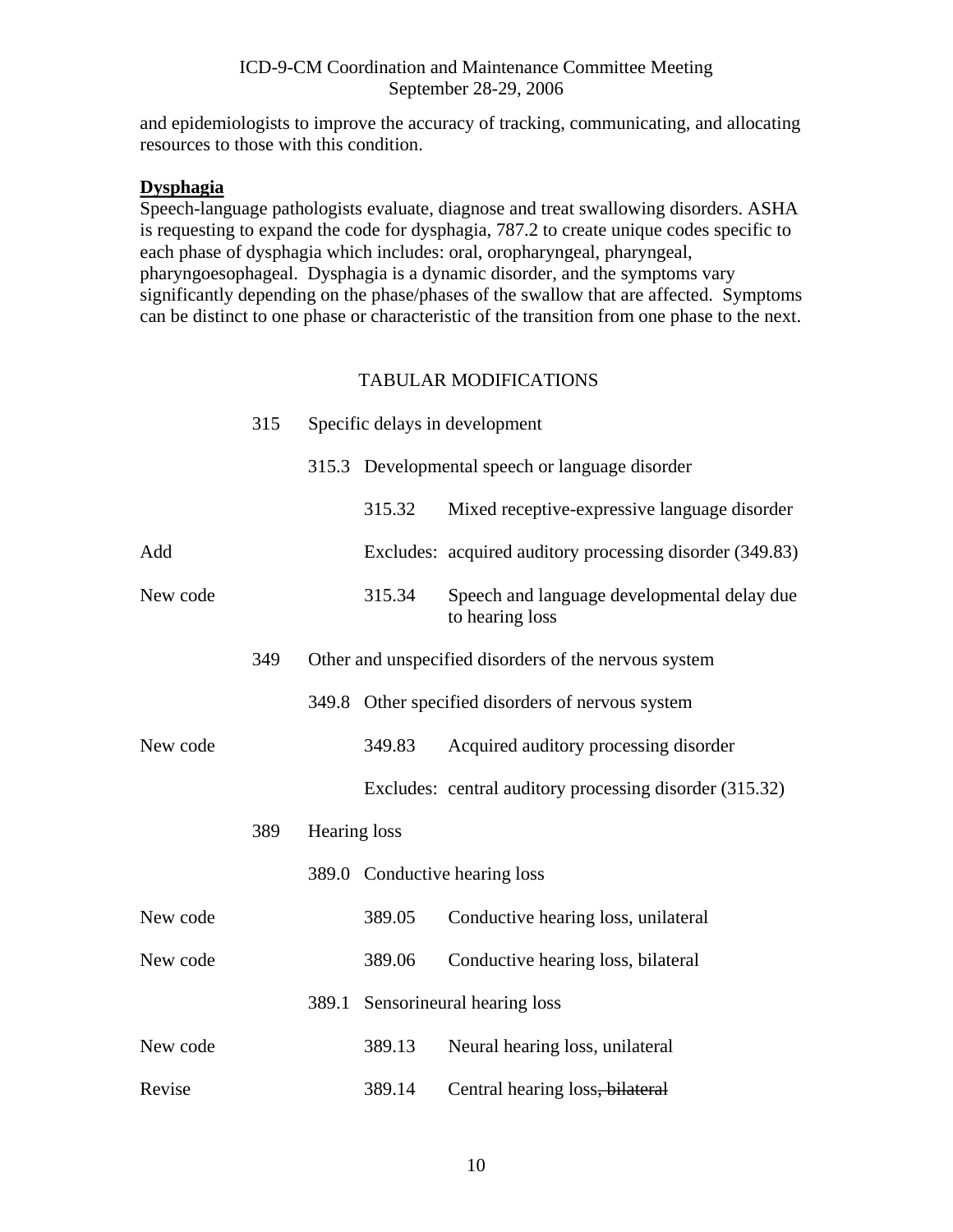| New code         |     | 389.17          | Sensory hearing loss, unilateral                                                |
|------------------|-----|-----------------|---------------------------------------------------------------------------------|
| Revise           |     | 389.18          | Sensorineural hearing loss of combined types,<br>bilateral                      |
|                  |     |                 | 389.2 Mixed conductive and sensorineural hearing loss                           |
| New code         |     | 389.20          | Mixed hearing loss, unspecified                                                 |
| New code         |     | 389.21          | Mixed hearing loss, unilateral                                                  |
| New code         |     | 389.22          | Mixed hearing loss, bilateral                                                   |
| Revise<br>Delete |     |                 | 389.7 Deaf mutism, nonspeaking, not elsewhere classifiable<br>Deaf, nonspeaking |
|                  | 787 |                 | Symptoms involving digestive system                                             |
| Delete           |     | 787.2 Dysphagia | Difficulty in swallowing                                                        |
| New code         |     | 787.20          | Dysphagia, unspecified<br>Difficulty in swallowing                              |
| New code         |     | 787.21          | Dysphagia, oral phase                                                           |
| New code         |     | 787.22          | Dysphagia, oropharyngeal phase                                                  |
| New code         |     | 787.23          | Dysphagia, pharyngeal phase                                                     |
| New code         |     | 787.24          | Dysphagia, pharyngoesophageal phase                                             |
|                  | V49 |                 | Other conditions influencing health status                                      |
|                  |     |                 | V49.8 Other specified conditions influencing health status                      |
| New code         |     | V49.85          | Dual sensory impairment                                                         |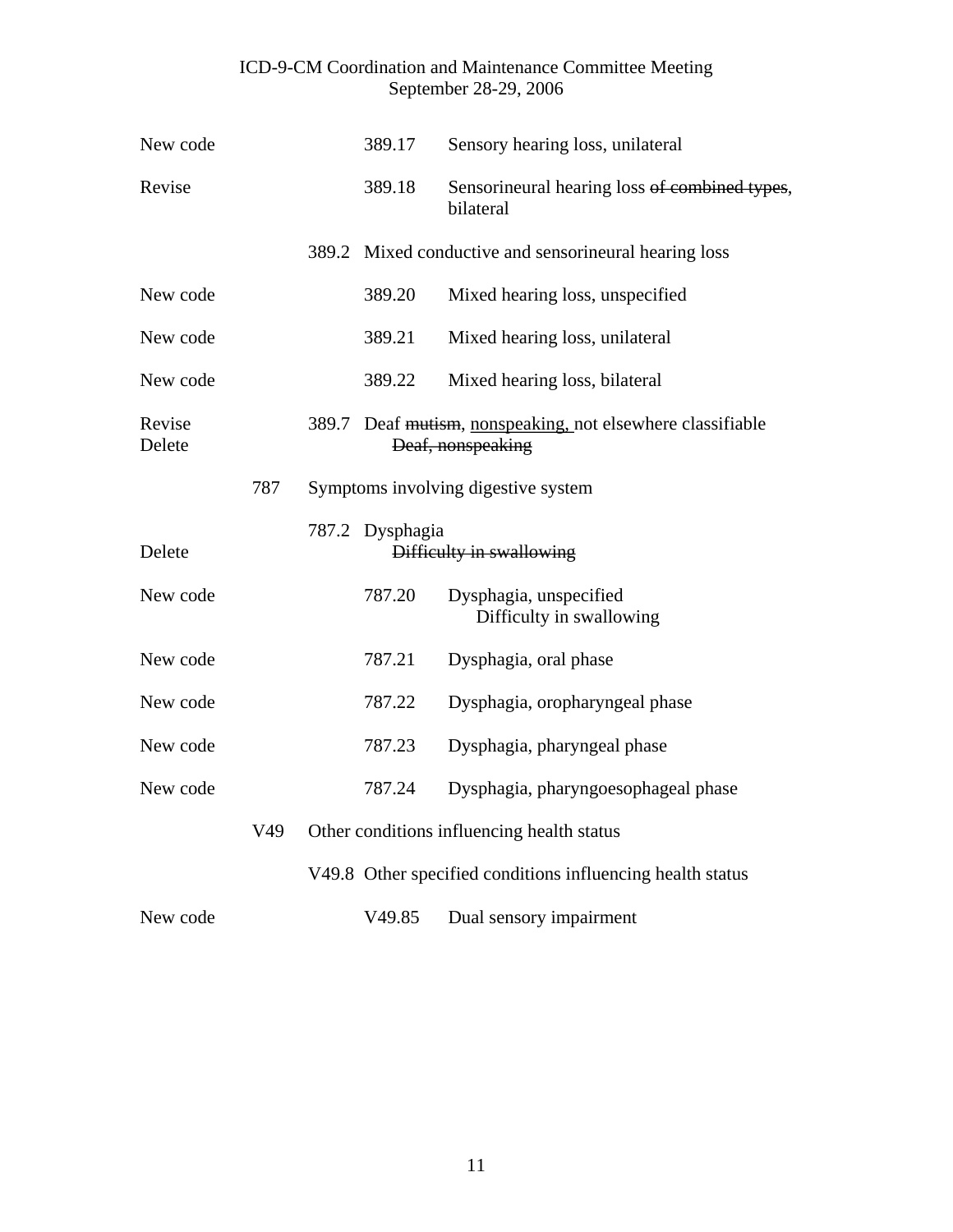|                            | V70 |        | General medical examination                                                                                        |
|----------------------------|-----|--------|--------------------------------------------------------------------------------------------------------------------|
| Delete<br>Delete<br>Delete |     |        | V70.4 Examination for medicolegal reasons<br>Blood-alcohol tests<br>Blood-drug tests<br>Paternity testing          |
| New code                   |     | V70.41 | Disability examination                                                                                             |
|                            |     |        | Use additional $code(s)$ to identify:<br>specific examination(s), screening and testing<br>performed (V72.0-V82.9) |
| New code                   |     | V70.49 | Other examination for medicolegal reasons<br>Blood-alcohol tests<br>Blood-drug tests<br>Paternity testing          |
|                            | V72 |        | Special investigations and examinations                                                                            |
|                            |     |        | V72.1 Examination of ears and hearing                                                                              |
| New code                   |     | V72.12 | Encounter for hearing conservation testing and<br>treatment                                                        |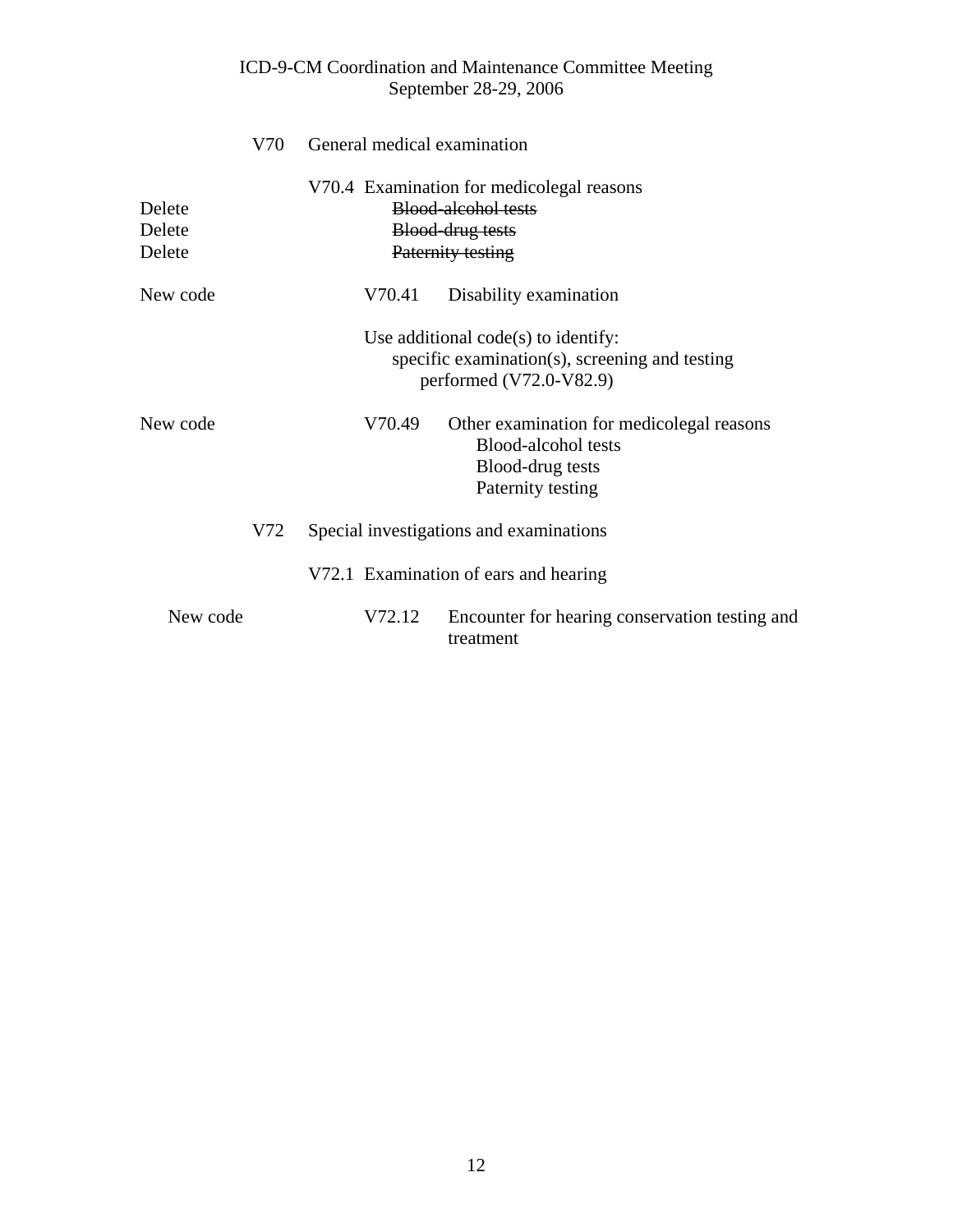# <span id="page-12-0"></span>**Topic: Urinary risks factors for bladder cancer**

According to the National Cancer Institute, each year in the United States, approximately 38,000 men and 15,000 women are diagnosed with bladder cancer.

Hematuria is a common presenting symptom of bladder cancer. This can be caused by a number of underlying urinary conditions, including urinary tract infection, benign prostatic hypertrophy, and kidney and ureteral calculi. In a specific subset of patients, however, hematuria is a cardinal sign of bladder cancer. These patients often require more intensive and more sensitive work-up than primary hematuria patients and may include, for example, diagnostic testing at the molecular level.

Patients presenting with hematuria, who are at high risk for bladder cancer, most commonly have other distinct risk factors which are suggestive to the experienced clinician. A number of these risk factors currently have unique codes in ICD-9-CM, including: currently smoking (305.1); voiding dysfunction (596.59); personal history of UTI (V13.02); personal history of urinary disorder (V13.09); personal history of irradiation (V15.3); and personal history of tobacco use (V15.82).

Although bladder cancer is generally associated with environmental factors and is not typically inherited, some individuals with family histories appear to inherit increased sensitivity to cancer-causing factors. Individuals with exposure to chemicals and dyes, such as benzenes or aromatic amines, are at higher risk of developing bladder cancer. This includes firefighters, hair stylists, truck drivers, and textile workers. Exposure to arsenic can occur from well water and drinking water near farms and mines and is linked to development of bladder cancer. These risk factors are indexed to non-specific ICD-9- CM codes. Family history of bladder cancer is indexed toV16.59, family history of malignant neoplasm in other urinary organs. Personal exposure to chemicals, dyes and arsenic are not indexed so they would likely be coded to V15.89, other specified personal history presenting hazards to health.

Abbott is requesting that new ICD-9-CM codes specific to these risk factors be created. This will aid in more precise identification and tracking of patients at high risk for developing bladder cancer. They will also allow these factors to be coded and identified in numerous other clinical situations where they present potential health hazards.

The requestor is also suggesting to add a coding note to code 599.7, Hematuria, to assign codes for any risk factors for bladder cancer that the patient may also have. NCHS welcomes input on this as at present ICD-9-CM does not address this concept.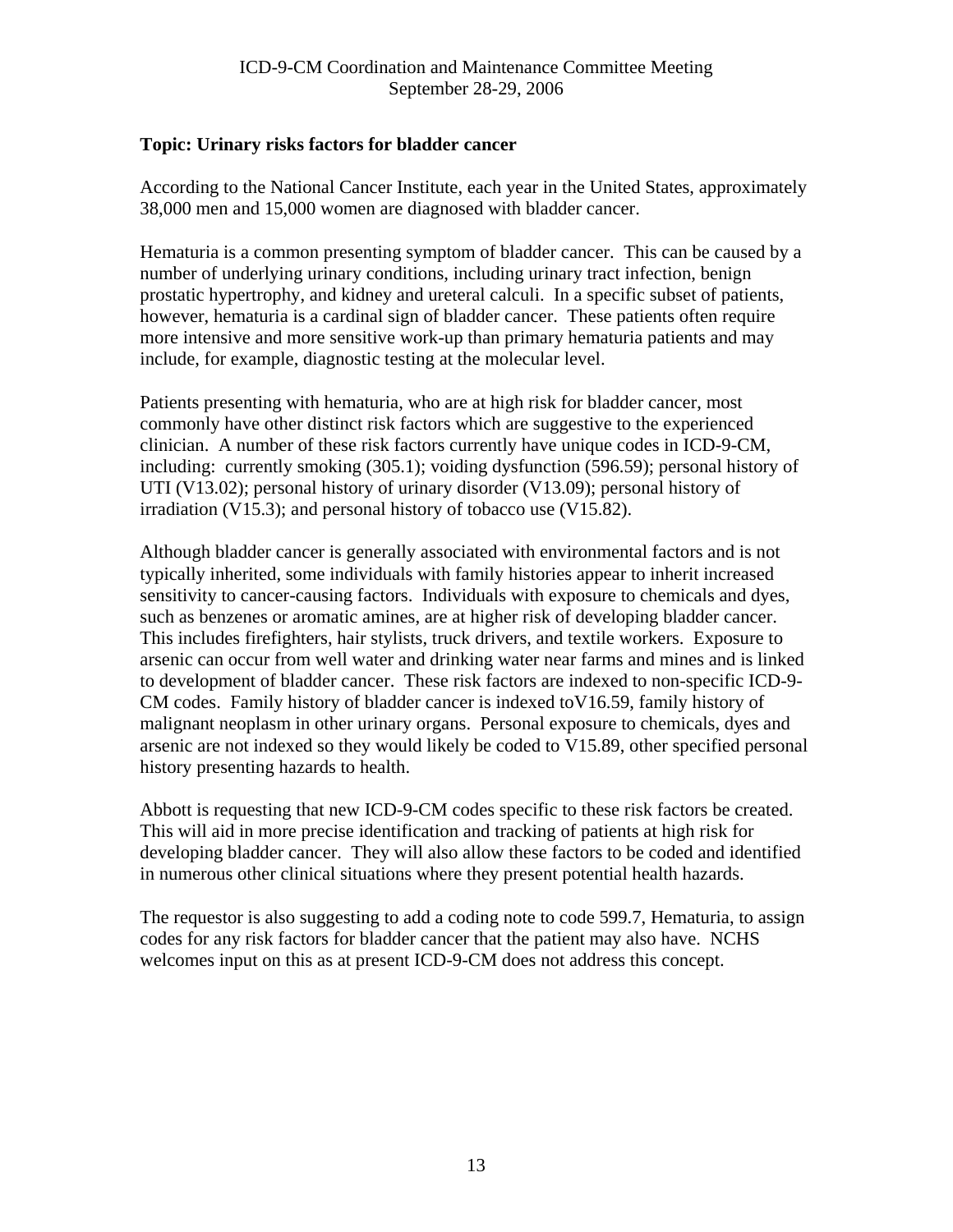|          | 599 | Other disorders of urethra and urinary tract                                                     |  |  |  |  |
|----------|-----|--------------------------------------------------------------------------------------------------|--|--|--|--|
|          |     | 599.7 Hematuria                                                                                  |  |  |  |  |
| Add      |     | Use additional code, if applicable, to identify any risk factors<br>for bladder cancer, such as: |  |  |  |  |
| Add      |     | exposure to lead and other potentially hazardous metals<br>(V15.86)                              |  |  |  |  |
| Add      |     | exposure to potentially hazardous chemicals (V15.83)                                             |  |  |  |  |
| Add      |     | family history of malignant neoplasm of bladder V16.52                                           |  |  |  |  |
| Add      |     | functional disorder of bladder (596.59)                                                          |  |  |  |  |
| Add      |     | history of tobacco use (V15.82)                                                                  |  |  |  |  |
| Add      |     | personal history of urinary tract infection (V13.02)                                             |  |  |  |  |
| Add      |     | tobacco dependence (305.1)                                                                       |  |  |  |  |
|          | V15 | Other personal history presenting hazards to health                                              |  |  |  |  |
|          |     | V15.8 Other specified personal history presenting hazards to<br>health                           |  |  |  |  |
| New code |     | V <sub>15.83</sub><br>Exposure to potentially hazardous chemicals                                |  |  |  |  |
| Revise   |     | V15.86<br>Exposure to lead and other potentially<br>hazardous metals                             |  |  |  |  |
| Add      |     | Exposure to arsenic                                                                              |  |  |  |  |
|          | V16 | Family history of malignant neoplasm                                                             |  |  |  |  |
| Revise   |     | V16.5 Urinary organs<br>Family history of condition classifiable to 188-189                      |  |  |  |  |
| New code |     | V16.52<br><b>Bladder</b>                                                                         |  |  |  |  |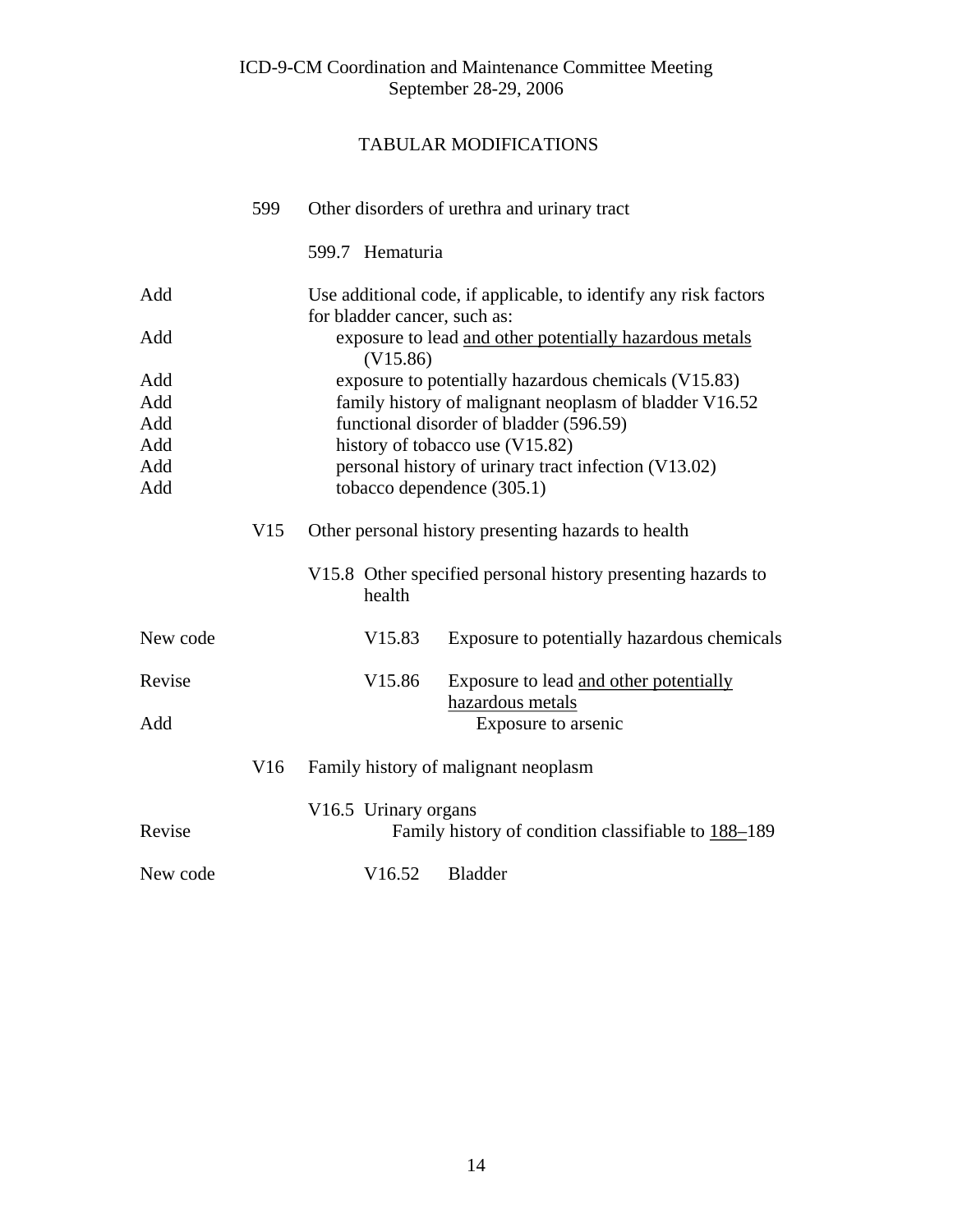# <span id="page-14-0"></span>**Topic: Chronic Total Occlusion of Artery of Extremities**

Chronic total occlusion of an artery in the extremities will generally develop over a long time period, with partial occlusion present initially. This can cause symptoms such as intermittent claudication (leg pain with exercise), when arteries to the lower extremities are involved. With worsening of a partial occlusion, rest pain may develop. On the other hand, presence of collateral blood supply may allow worsening of an occlusion with relatively less symptoms.

A more acute presentation of a total occlusion of a peripheral artery would usually result in an arterial thrombosis. This would be coded to category 444, Arterial embolism and thrombosis. These cases will involve sudden onset of severe pain. Treatment options include medical treatment with anticoagulation and thrombolytic therapy, and surgical treatment with thrombectomy, angioplasty, and bypass surgery.

A chronic total occlusion is typically composed of a hard fibrotic proximal cap, which may be calcified. This is followed by a segment of poorly organized fibrous and calcified plaque, ending with a firm distal cap. Symptoms for a chronic total occlusion may vary, particularly in relation to the significance of collateral blood supply. Treatment with stenting or angioplasty would be significantly more complex and difficult than for cases where there was only a partial occlusion, since the total occlusion is harder to cross. A chronic total occlusion of a native artery of the extremities would be coded to subcategory 440.2.

This proposal gives options to create a specific code(s) for chronic total occlusion of native artery of the extremities, paralleling the codes at subcategory 440.2. The proposal is based on a request from Cordis that the ICD-9-CM diagnosis codes be revised to allow for more specific coding of chronic total occlusion of arteries of the extremities.

# TABULAR MODIFICATIONS

# **Option 1**

|          | 440 | Atherosclerosis                                                                        |  |  |  |
|----------|-----|----------------------------------------------------------------------------------------|--|--|--|
|          |     | 440.2 Of native arteries of the extremities                                            |  |  |  |
| Add      |     | Use additional code for chronic total arterial occlusion of the<br>extremities (440.4) |  |  |  |
| New code |     | 440.4 Chronic total arterial occlusion of the extremities                              |  |  |  |
|          |     | Code first atherosclerosis of native arteries of the extremities<br>(440.20-440.29)    |  |  |  |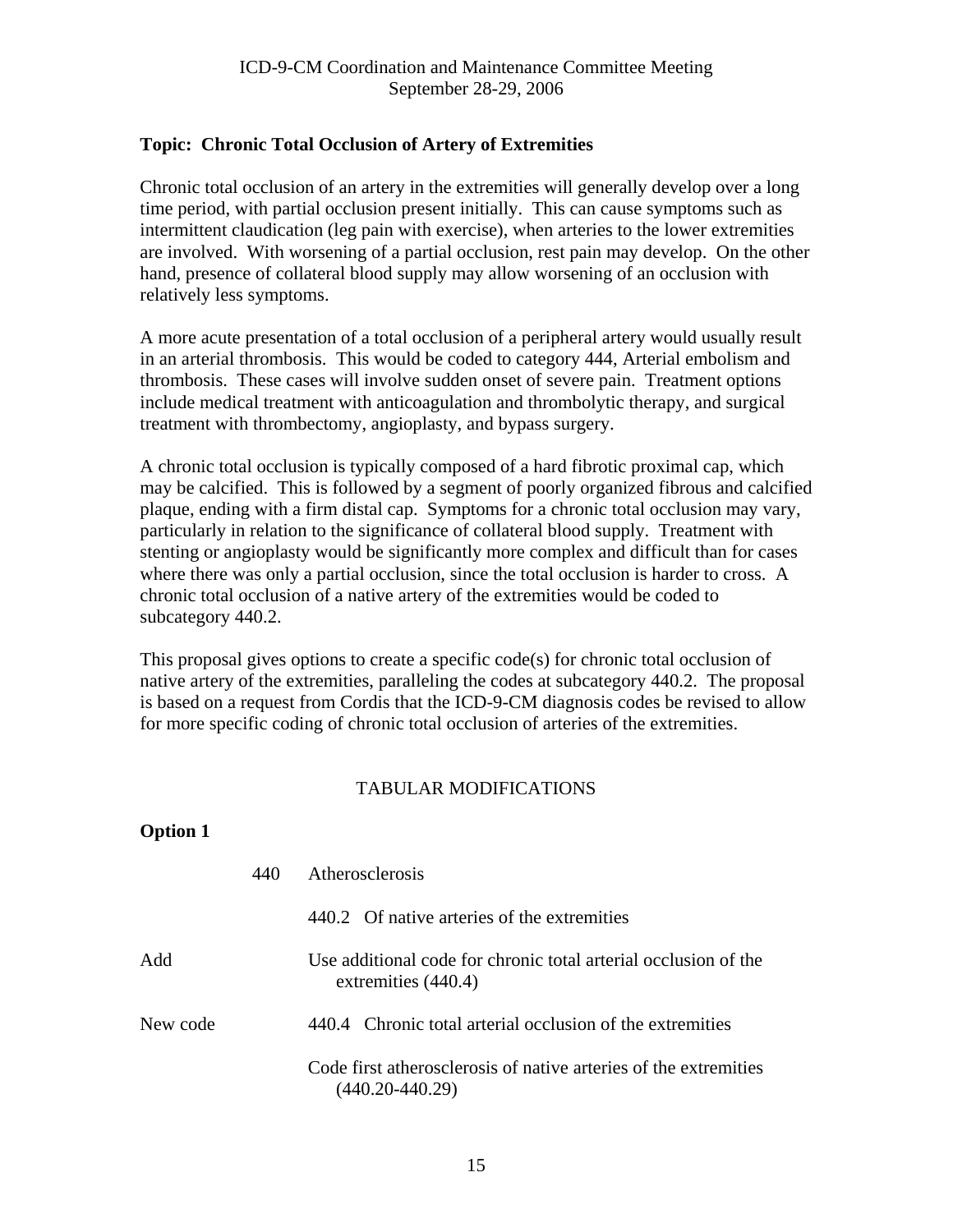# **Option 2**

| 440             | Atherosclerosis |                                                                                                                                                                             |
|-----------------|-----------------|-----------------------------------------------------------------------------------------------------------------------------------------------------------------------------|
|                 |                 | 440.2 Of native arteries of the extremities                                                                                                                                 |
| Add             |                 | Excludes: chronic total occlusion of native artery of the<br>extremities (440.4)                                                                                            |
| New subcategory |                 | 440.4 Chronic total occlusion of native artery of the extremities                                                                                                           |
|                 |                 | Excludes: atherosclerosis of bypass graft of the extremities<br>$(440.30 - 440.32)$                                                                                         |
| New code        | 440.40          | Chronic total occlusion of native artery of the<br>extremities, unspecified                                                                                                 |
| New code        | 440.41          | Chronic total occlusion of native artery of the<br>extremities with intermittent claudication                                                                               |
| New code        | 440.42          | Chronic total occlusion of native artery of the<br>extremities with rest pain<br>Any condition classifiable to 440.41                                                       |
| New code        | 440.43          | Chronic total occlusion of native artery of the<br>extremities with ulceration<br>Any condition classifiable to 440.21-440.22                                               |
|                 | $-707.9$        | Use additional code for any associated ulceration (707.10)                                                                                                                  |
| New code        | 440.44          | Chronic total occlusion of native artery of the<br>extremities with gangrene<br>Any condition classifiable to 440.21,<br>440.22, and 440.23 with ischemic<br>gangrene 785.4 |
|                 | $-707.9$        | Use additional code for any associated ulceration (707.10)                                                                                                                  |
|                 |                 | Excludes: gas gangrene 040.0                                                                                                                                                |
| New code        | 440.49          | Other chronic total occlusion of native artery of<br>the extremities                                                                                                        |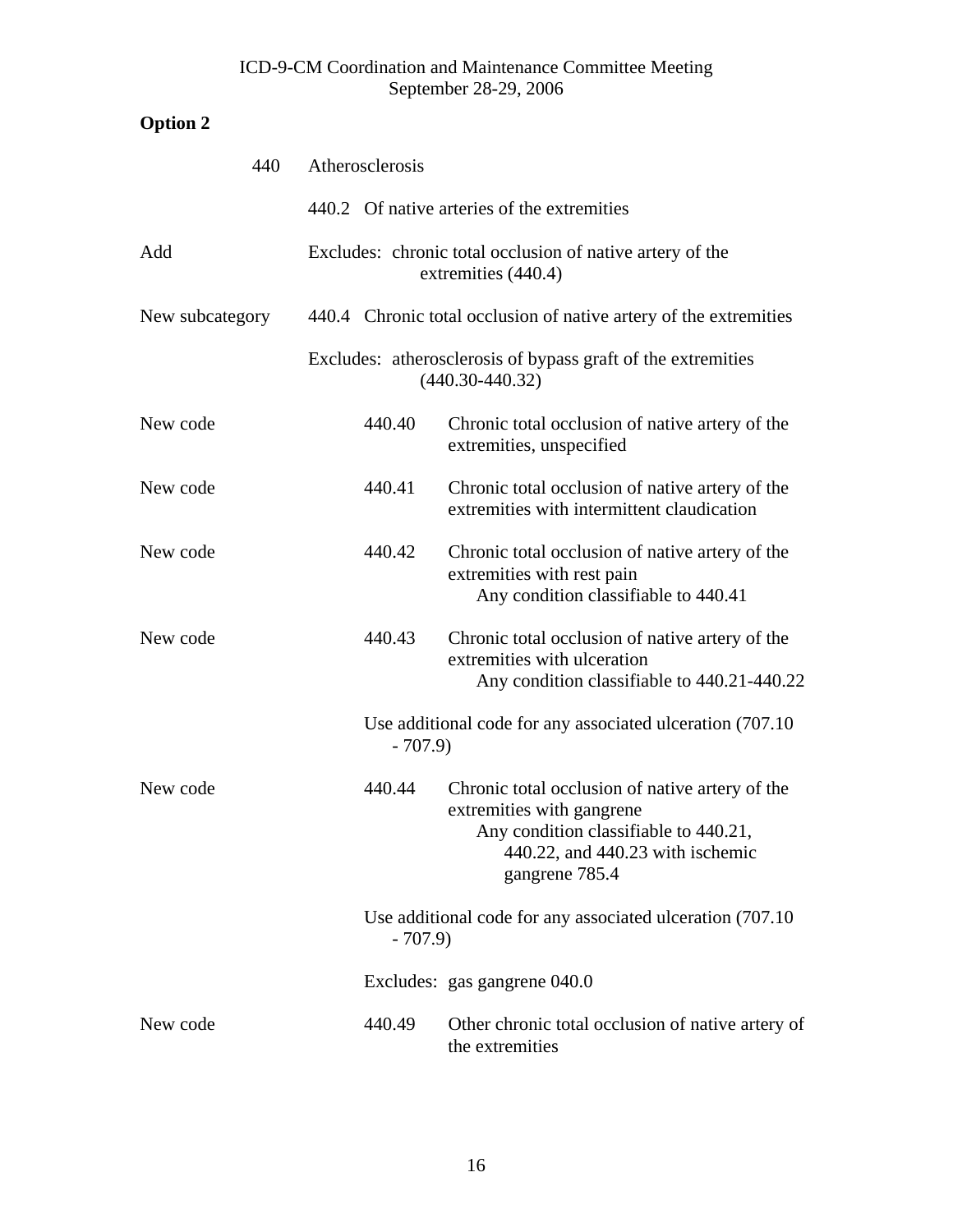# <span id="page-16-0"></span>**Topic: Osteonecrosis of jaw**

A possible relationship between osteonecrosis of the jaw (ONJ) and the use of bisphosphonates and other medications is being studied in the oral and maxillofacial surgery (OMS) patient population. Without a specific reporting mechanism, the incidence of this occurrence is not being captured. The best code currently available in the ICD-9-CM manual is 733.49 (aseptic necrosis of bone, other) which is not specific enough for tracking such cases to allow for further research. Importantly, it should also be recognized that the current volume is lacking specific E codes describing both oral and intravenous bisphosphonate drugs. To properly track ONJ, it would also be significant to know the delivery route as well.

The American Association of Oral and Maxillofacial Surgeons' (AAOMS) case definition of osteonecrosis is "any patient who has not received radiation therapy to the oral cavity or neck, and who has exposed bone in the maxillofacial area that occurred spontaneously or following dental surgery and has no evidence of healing for more then 3 - 6 weeks after appropriate care". As noted in the definition, osteonecrosis differs from osteoradionecrosis which is caused by radiation therapy.

Due to the suspected increase in the incidence of bisphosphonate related ONJ, the AAOMS is requesting that creation of these codes be considered.

|          | 733  | Other disorders of bone and cartilage |                           |                                                         |
|----------|------|---------------------------------------|---------------------------|---------------------------------------------------------|
|          |      |                                       |                           | 733.4 Aseptic necrosis of bone                          |
| New code |      |                                       | 733.45                    | Jaw                                                     |
|          |      |                                       |                           | Use additional E code to identify drug, if drug-induced |
|          |      |                                       |                           | Excludes: osteoradionecrosis of jaw (526.89)            |
|          | E933 |                                       | Primarily systemic agents |                                                         |
| New code |      | E933.6                                |                           | Oral bisphosphonates                                    |
| New code |      | E933.7                                |                           | Intravenous bisphosphonates                             |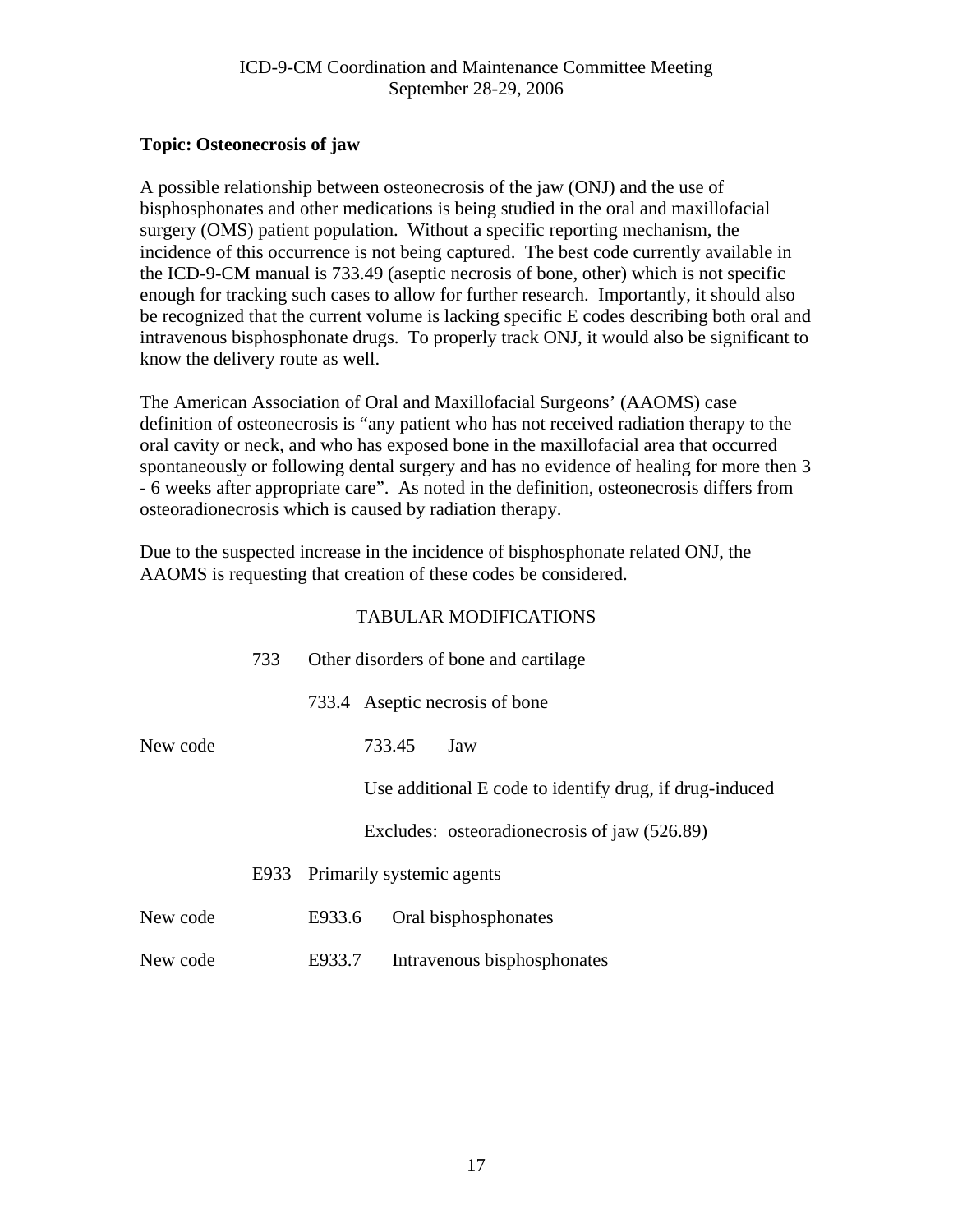# <span id="page-17-0"></span>**Topic: Intraoperative Floppy Iris Syndrome**

Patients who have taken alpha-blockers (which may be given for urine retention, in particular that related to prostate hypertrophy) can have problems when undergoing cataract surgery. The iris is usually dilated using medication during cataract surgery. However, in those with a history of taking alpha-blockers, the iris does not stay properly dilated, but instead may flap or billow. This unexpected movement during surgery has the potential to lead to injury to the iris or other complications.

If this complication is considered, the ophthalmologic surgeon can keep the pupil open using stronger dilating medicine, or using miniature hooks. This can be an issue even if the patient has discontinued the alpha-blocker as much as five years before the cataract surgery.

Given how common cataracts are, and how common prostate hypertrophy is, with both of these being more common in the elderly, it will be useful to be able to specifically identify floppy iris syndrome. For these reasons, a specific code for this disorder was proposed by the American Society of Cataract and Refractive Surgery (ASCRS).

|          | 364 | Disorders of iris and ciliary body |                                                                                                                           |  |
|----------|-----|------------------------------------|---------------------------------------------------------------------------------------------------------------------------|--|
|          |     |                                    | 364.8 Other disorders of iris and ciliary body                                                                            |  |
| New code |     | 364.81                             | Intraoperative floppy iris syndrome                                                                                       |  |
|          |     |                                    | Use additional E code to identify cause, such as:<br>Drugs primarily affecting the autonomic nervous<br>system $(E941.3)$ |  |
| New code |     | 364.89                             | Other disorders of iris and ciliary body<br>Prolapse of iris NOS                                                          |  |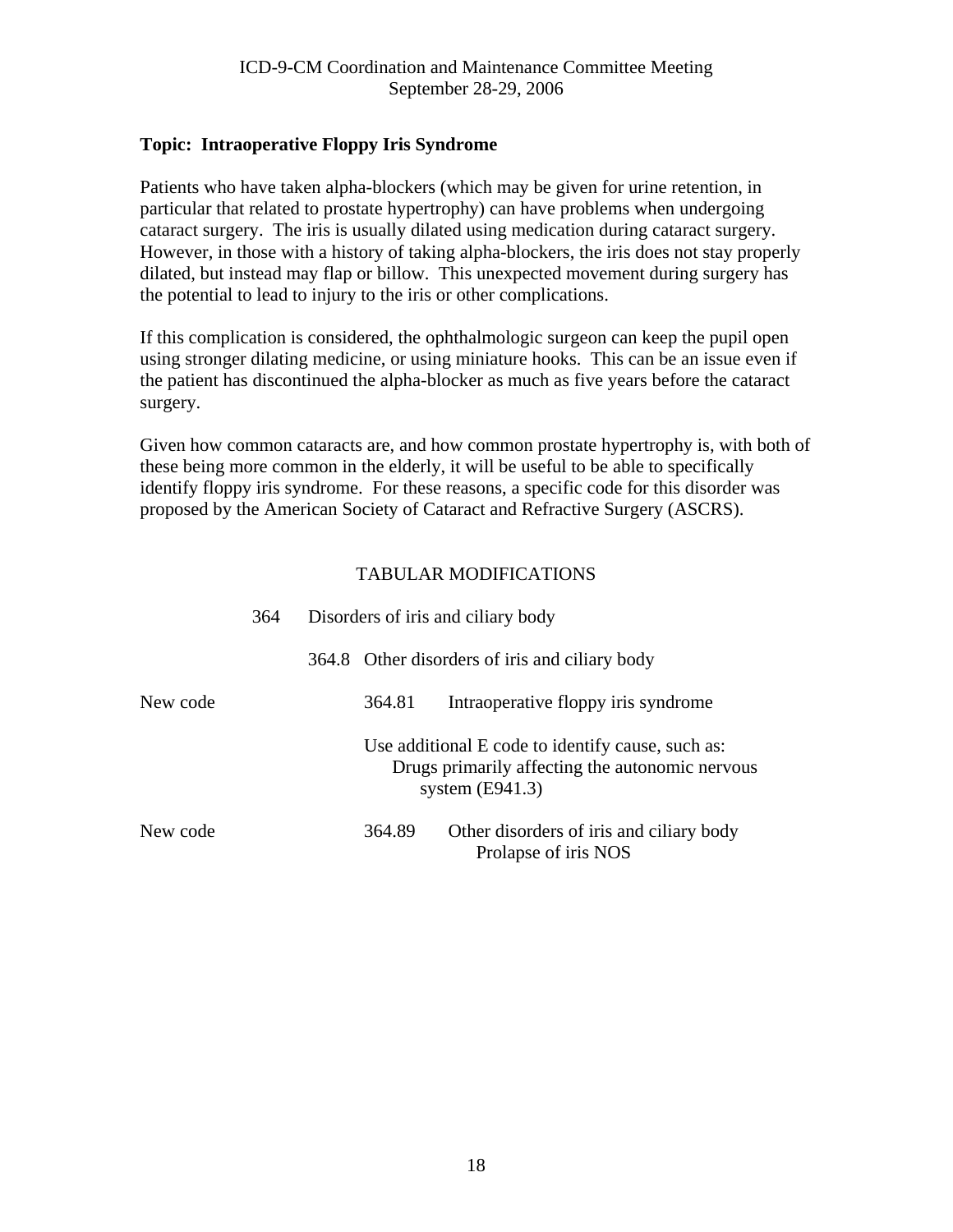# <span id="page-18-0"></span>**Topic: Septic embolism**

Septic emboli can be of two main types. A septic pulmonary embolus can originate from a localized infection such as a cellulitis or dental infection, with the embolic material traveling through the venous system to the heart, and then going into the pulmonary arterial system where it lodges in small vessels. A septic arterial embolus can originate from an infection in the heart (e.g., endocarditis) or lungs (e.g., lung abscess), and then the embolic material travels through the systemic arterial system to lodge in small vessels potentially anywhere in the body, such as the brain, the retina, or the digits.

There is no current entry for embolism, septic. Indexing for embolism, septicemic, refers to embolism, pyemic; that references specific codes for septicemia. Septic pulmonary embolism currently would be coded to 415.19, along with codes for septicemia and sepsis, as appropriate.

Septic pulmonary emboli may cause subsequent lung abscess or necrotizing pneumonia. A lung abscess involves localized pulmonary infection with necrosis, and a cavity at least 2 cm in diameter. Necrotizing pneumonia involves multiple localized pulmonary infections with necrosis and cavities smaller than 2 cm diameter. Both lung abscess and necrotizing pneumonia would be coded to 513.0, Abscess of lung.

Septic arterial emboli may originate from a central infection, such as in the heart or lungs (e.g., infective endocarditis (primarily left-sided) or lung abscess), or from right-sided sources in cases where there is a right to left shunt (e.g., patent ductus arteriosis).

While septic arterial emboli might be considered related to arterial embolism at category 444, the fourth and fifth digits at category 444 are currently used to identify the site of embolism. Thus, it would not be feasible to expand and include septic arterial emboli at category 444 without having a mixed axis, which is best to avoid. Thus, it appears best to create a new category 449, Septic arterial emboli.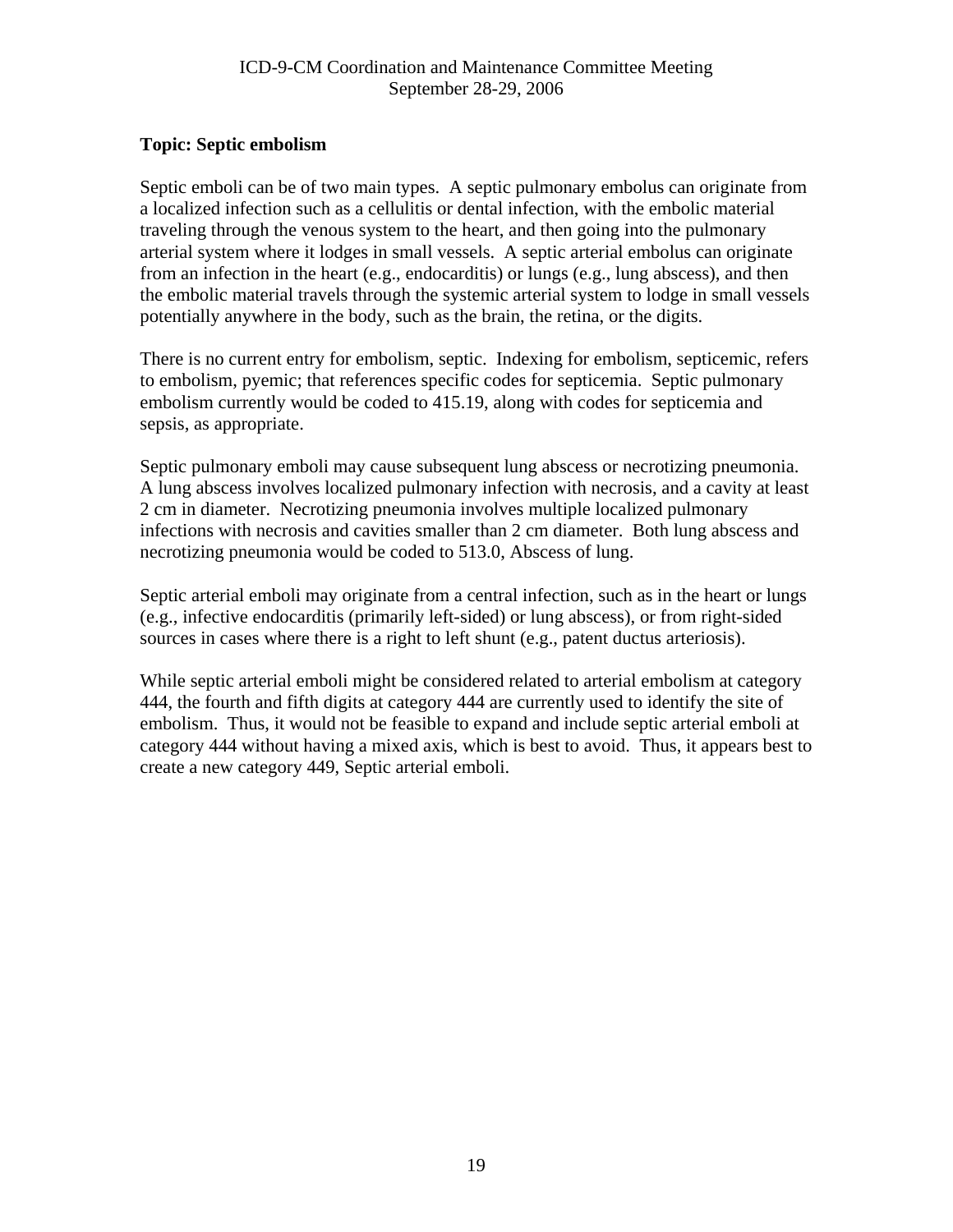|            | 415 |       |                          | Acute pulmonary heart disease                                                                                      |
|------------|-----|-------|--------------------------|--------------------------------------------------------------------------------------------------------------------|
|            |     |       |                          | 415.1 Pulmonary embolism and infarction                                                                            |
| New code   |     |       | 415.12                   | Septic pulmonary embolism<br>Septic embolism NOS                                                                   |
|            |     |       |                          | Code first underlying infection, such as:<br>septicemia (038.0 - 038.9)                                            |
|            |     |       |                          | Excludes: septic embolism following abortion (639.6)<br>septic embolism with ectopic or molar<br>pregnancy (639.6) |
|            | 444 |       |                          | Arterial embolism and thrombosis                                                                                   |
| Add        |     |       |                          | Excludes: septic arterial embolism (449.0-449.9)                                                                   |
| <b>New</b> | 449 |       | Septic arterial embolism |                                                                                                                    |
| Category   |     |       | lung abscess $(513.0)$   | Code first underlying infection, such as:<br>infective endocarditis (421.0)                                        |
| New code   |     |       |                          | 449.0 Septic arterial embolism of artery of brain                                                                  |
| New code   |     | 449.1 |                          | Septic arterial embolism of artery of extremity                                                                    |
| New code   |     |       |                          | 449.2 Septic arterial embolism of artery of retina                                                                 |
| New code   |     |       |                          | 449.8 Septic arterial embolism of other artery                                                                     |
| New code   |     | 449.9 |                          | Septic arterial embolism of unspecified artery                                                                     |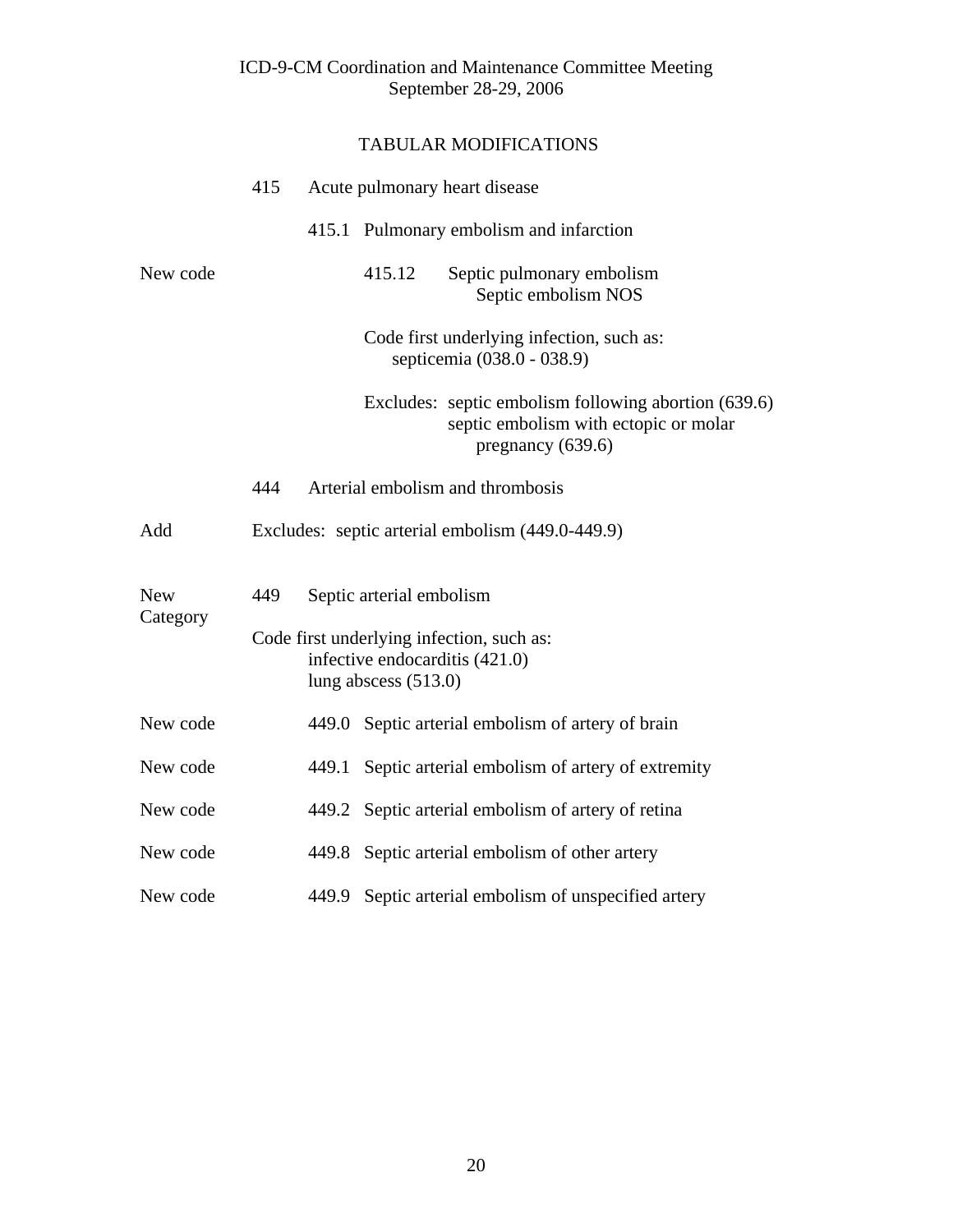# <span id="page-20-0"></span>**Topic: Parvovirus B19**

The only parvovirus causing disease in humans may be referred to as human parvovirus, or parvovirus B19. The B19 came from the designation of the serum sample in which the virus was originally discovered, when it caused a false positive test for hepatitis B surface antigen; the sample had the designation of panel B and sample 19. To avoid confusion with other viruses, the official name assigned was parvovirus B19.

Parvovirus B19 is the cause of erythema infectiosum, also known as fifth disease (code 057.0). Parvovirus B19 also can cause an acute symmetrical polyarthropathy.

In some cases, parvovirus B19 can cause a transient aplastic crisis, with temporary failure of red blood cell production. In immune compromise, parvovirus B19 can be associated with a pure red cell aplasia and chronic anemia.

In the fetus, parvovirus B19 can lead to hydrops fetalis, congenital anemia, or fetal death in utero.

|          | 057 |           | Other viral exanthemata                                                                      |
|----------|-----|-----------|----------------------------------------------------------------------------------------------|
| Add      |     |           | 057.0 Erythema infectiosum [fifth disease]<br>Erythema infectiosum due to parvovirus B19     |
|          | 079 |           | Viral and chlamydial infection in conditions classified elsewhere<br>and of unspecified site |
|          |     |           | 079.8 Other specified viral and chlamydial infections                                        |
| New Code |     |           | Parvovirus B19<br>079.83<br>Human parvovirus<br>Parvovirus NOS                               |
|          |     |           | Excludes: erythema infectiosum [fifth disease] (057.0)                                       |
|          |     |           | <b>INDEX MODIFICATIONS</b>                                                                   |
|          |     | Arthritis |                                                                                              |
|          |     |           | due to or associated with                                                                    |
| Add      |     |           | human parvovirus $079.83$ [711.5]                                                            |
| Add      |     |           | parvovirus B19 079.83 [711.5]                                                                |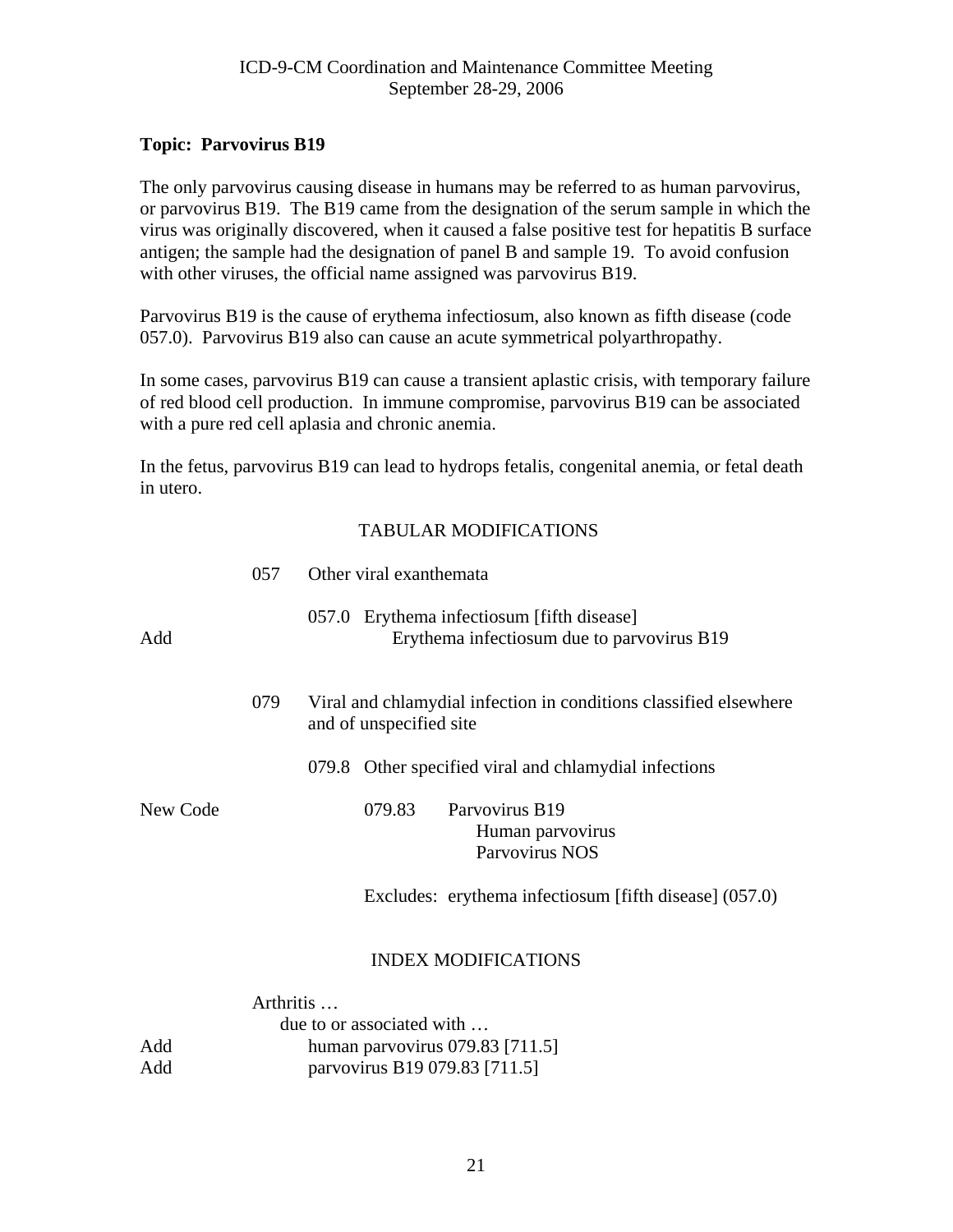# <span id="page-21-0"></span>**Topic: Avian Influenza (Bird Flu)**

Influenza is generally divided into three types, A, B, and C. Influenza type B and C viruses are specific to humans. Influenza type A affects a number of different animal species, with the largest variety found among birds. Waterfowl are considered a natural reservoir for influenza type A viruses. The influenza type A viruses are subtyped by hemagglutinin (H) and neuraminidase (N). There are 16 hemagglutinin subtypes and 9 neuraminidase subtypes, with many combinations possible (and with the most variety in birds). Influenza type A viruses have 8 segments of RNA, and thus there is considerable variation possible even for different subtypes with the same variety of hemagglutinin and neuraminidase. Only three subtypes of influenza type A are currently known to be circulating in humans, H1N1, H1N2, and H3N2.

The term avian influenza generally refers to influenza occurring in birds. Avian influenza can be divided into low pathogenic and highly pathogenic subtypes. Low pathogenic avian influenza strains have not been a human health concern. Highly pathogenic avian influenza spreads quickly among birds, and is often fatal in poultry. Only certain H5 and H7 subtypes have been found to cause highly pathogenic avian influenza. According to the USDA, there have been three outbreaks of highly pathogenic avian influenza affecting poultry in the US: an H7 variety on the east coast in 1924, an H5N2 subtype in Pennsylvania and Virginia in 1983-84, and an H5N2 subtype in Texas in 2004. There was also an outbreak of low pathogenic avian influenza subtype H7N2 in 2004 affecting poultry in Delaware, New Jersey, and Maryland. None of these outbreaks in birds led to any human cases of influenza.

A strain of highly pathogenic avian influenza subtype H5N1 was first reported to cause disease in humans in Asia in 1997. This Asian H5N1 has since spread among birds to Europe, Africa, and the Pacific. Human influenza due to H5N1 has generally been associated with close contact with birds. There has not been any wide human to human transmission, although it is not clear whether isolated instances may have occurred.

It should be noted that there have been cases of low pathogenic avian influenza subtype H5N1 in birds in North America. These are completely unrelated to the Asian H5N1, and do not pose a threat to humans. There is currently a ban on import of birds from countries affected by Asian H5N1. However, some experts have suggested that it is possible that migratory birds could spread Asian H5N1 to North America during the next year.

WHO has created a new code in ICD-10 to enable tracking avian influenza. In order to enable separate tracking of influenza type A in humans resulting from exposure to birds, a new ICD-9-CM code is being proposed for avian influenza.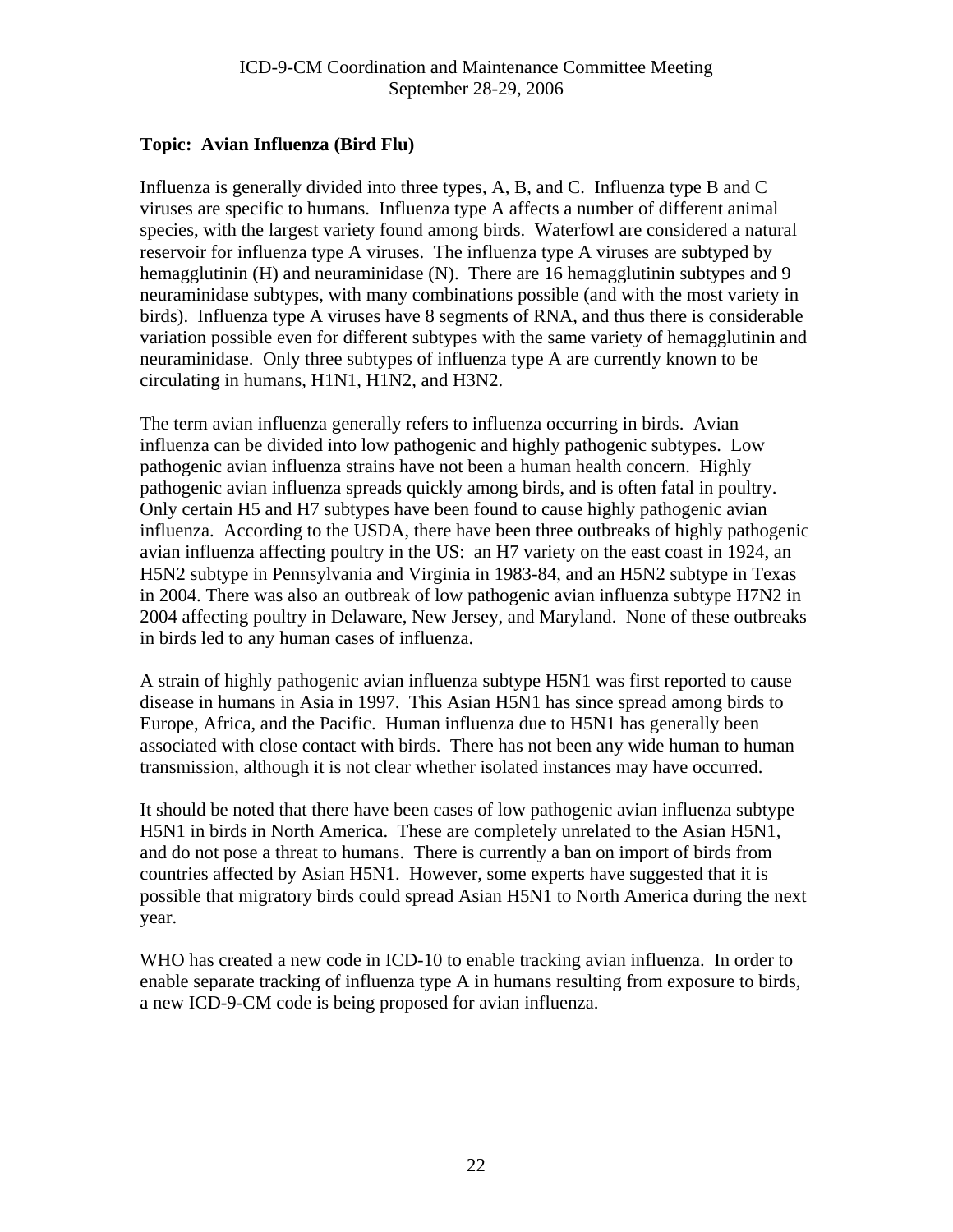- New code 488 Avian influenza
	- Note: Avian influenza is influenza caused by influenza viruses that normally infect only birds and, less commonly, pigs.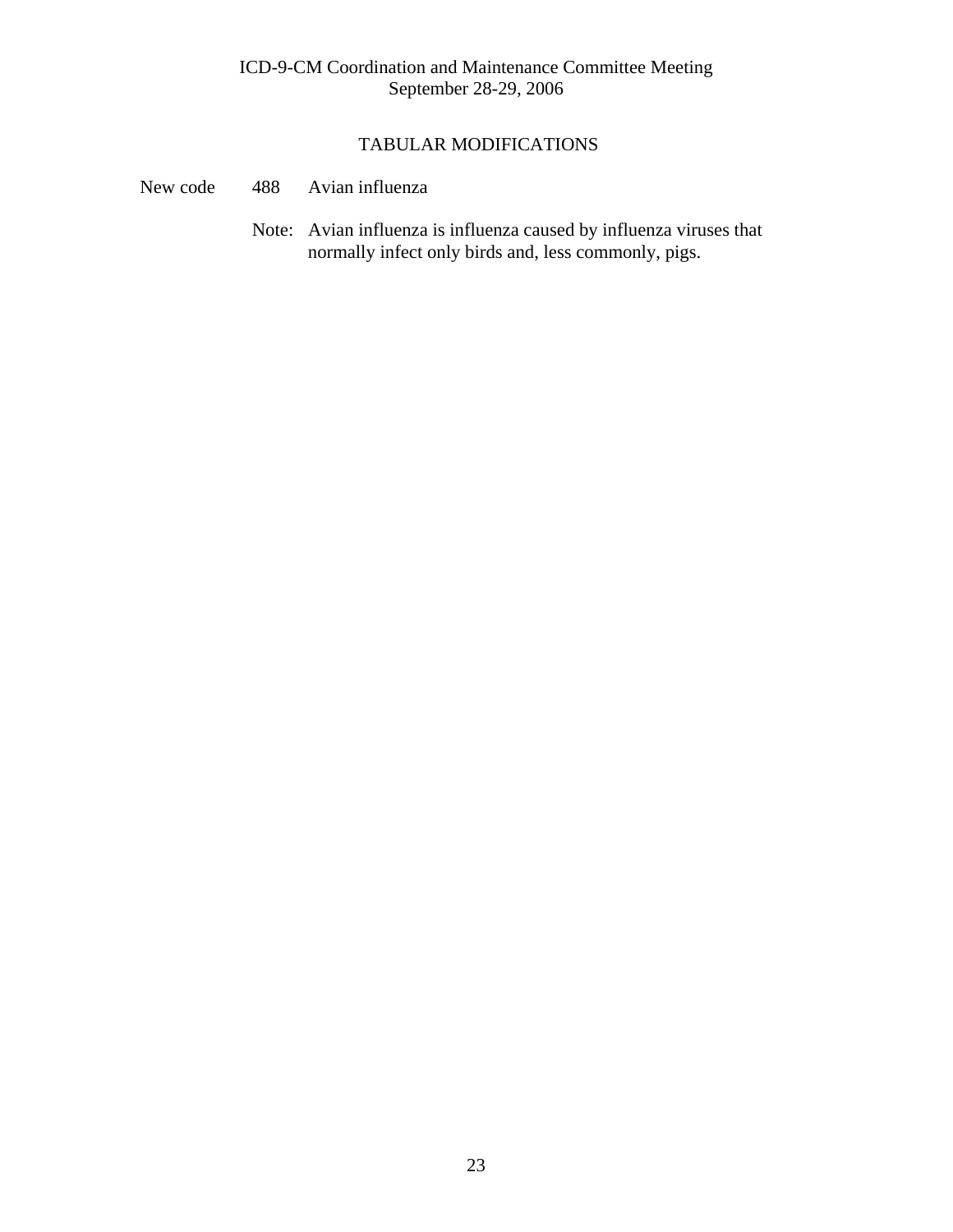# <span id="page-23-0"></span>**Topic: Myotonic disorders**

Myotonia involves very slow relaxation of muscle after it contracts. This may be seen from any type of contraction, whether voluntary, or due to stretch reflex or electrical stimulation.

Myotonic muscular dystrophy (Steinart disease) is the second most common muscular dystrophy in North America, and the most common cause of myotonia. The course can be variable. At birth, infants may be almost normal, or may have facial muscle wasting and hypotonia. Weakness is mild in the first few years. Myotonia is usually not evident until about 5 years of age. Both striated muscle and smooth muscle is affected. Cardiac involvement may be present, usually with heart block, rather than cardiomyopathy. Endocrine abnormalities, immune deficiency, and cataracts may occur. Diagnosis may be made on a clinical basis, but muscle biopsy may be performed.

Myotonia congenita involves muscle stiffness and myotonia, with muscle hypertrophy. Muscle weakness may be present. However, the disease appears to be stable, and not progressive over many years. Myotonia congenita may be either autosomal dominant (Thomsen disease) or autosomal recessive (Becker disease, which is not the same as Becker muscular dystrophy). Both types involve the same genetic locus (7q35), affecting the skeletal muscle chloride channel-1 gene.

Paramyotonia congenita of von Eulenburg involves myotonia brought on by exposure to cold. It may also involve muscle weakness with temperature changes, and possibly potassium sensitivity in some cases. It affects the sodium channel.

Myotonic chondrodystrophy (Schwartz-Jampel disease) involves generalized muscle hypertrophy and weakness, with dysmorphic features and dwarfism. Schwartz-Jampel syndrome has been classified to 756.89, Other specified anomalies of muscle, tendon, fascia, and connective tissue. The term "myotonic chondrodystrophy" is not indexed, but chondrodystrophy is coded to 756.4, Chondrodystrophy. This proposal would move myotonic chondrodystrophy to subcategory 359.2, with other myotonic disorders.

Given the difference in severity between myotonic dystrophy, which is chronic, progressive, and often severe, compared with the milder course of myotonia congenita, specific codes for these conditions have been requested.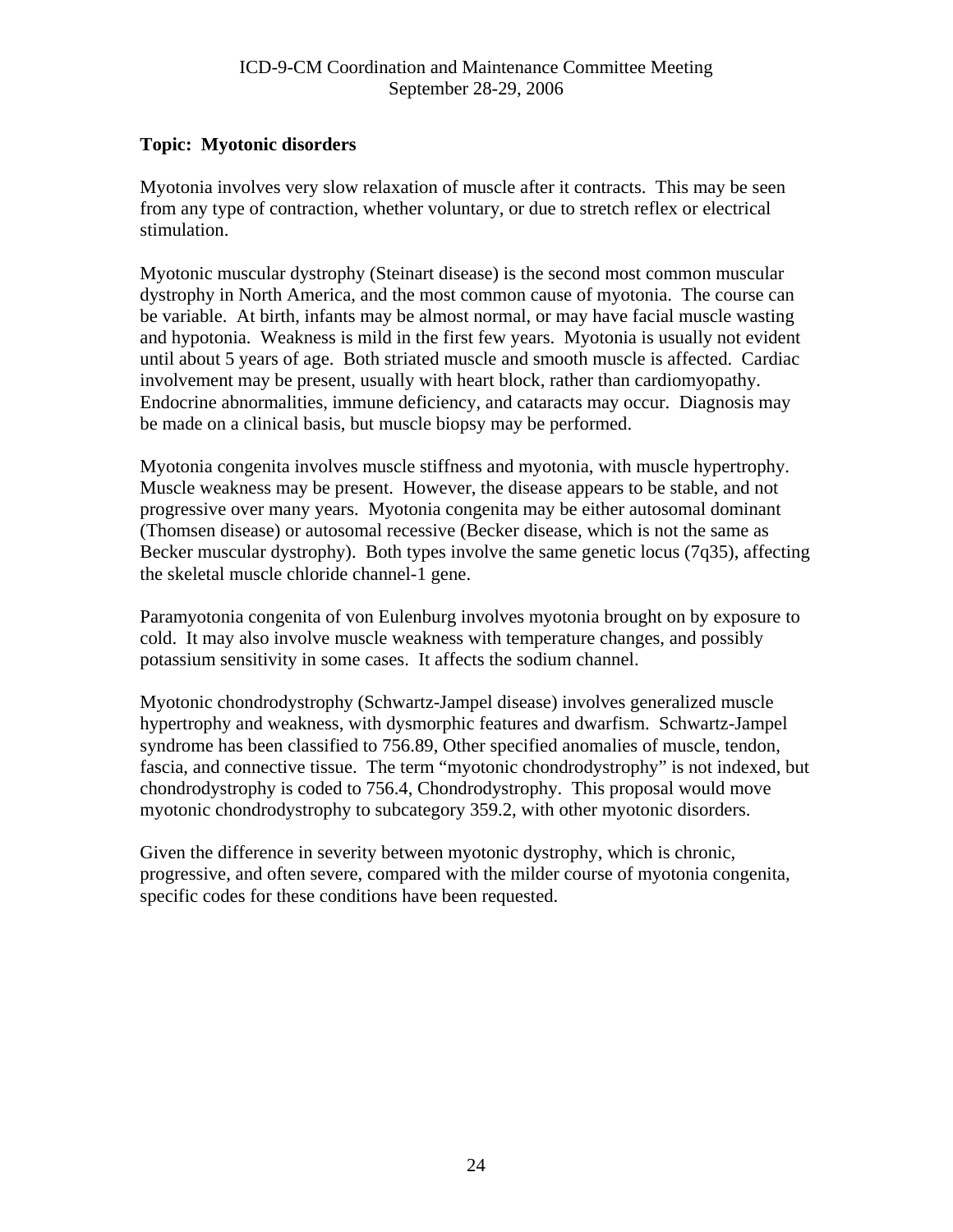# TABULAR MODIFICATIONS

|          | 359 |                          | Muscular dystrophies and other myopathies                                                     |
|----------|-----|--------------------------|-----------------------------------------------------------------------------------------------|
|          |     | 359.2 Myotonic disorders |                                                                                               |
| New code |     | 359.21                   | Myotonic muscular dystrophy<br>Dystrophia myotonica<br>Myotonic dystrophy<br>Steinert disease |
| New code |     | 359.22                   | Myotonia congenita<br>Thomsen disease                                                         |
| New code |     | 359.23                   | Myotonic chondrodystrophy                                                                     |
| New code |     | 359.29                   | Other specified myotonic disorder<br>Paramyotonia congenita of von Eulenburg                  |
|          | 756 |                          | Other congenital musculoskeletal anomalies                                                    |

Add Excludes: myotonic chondrodystrophy (359.23)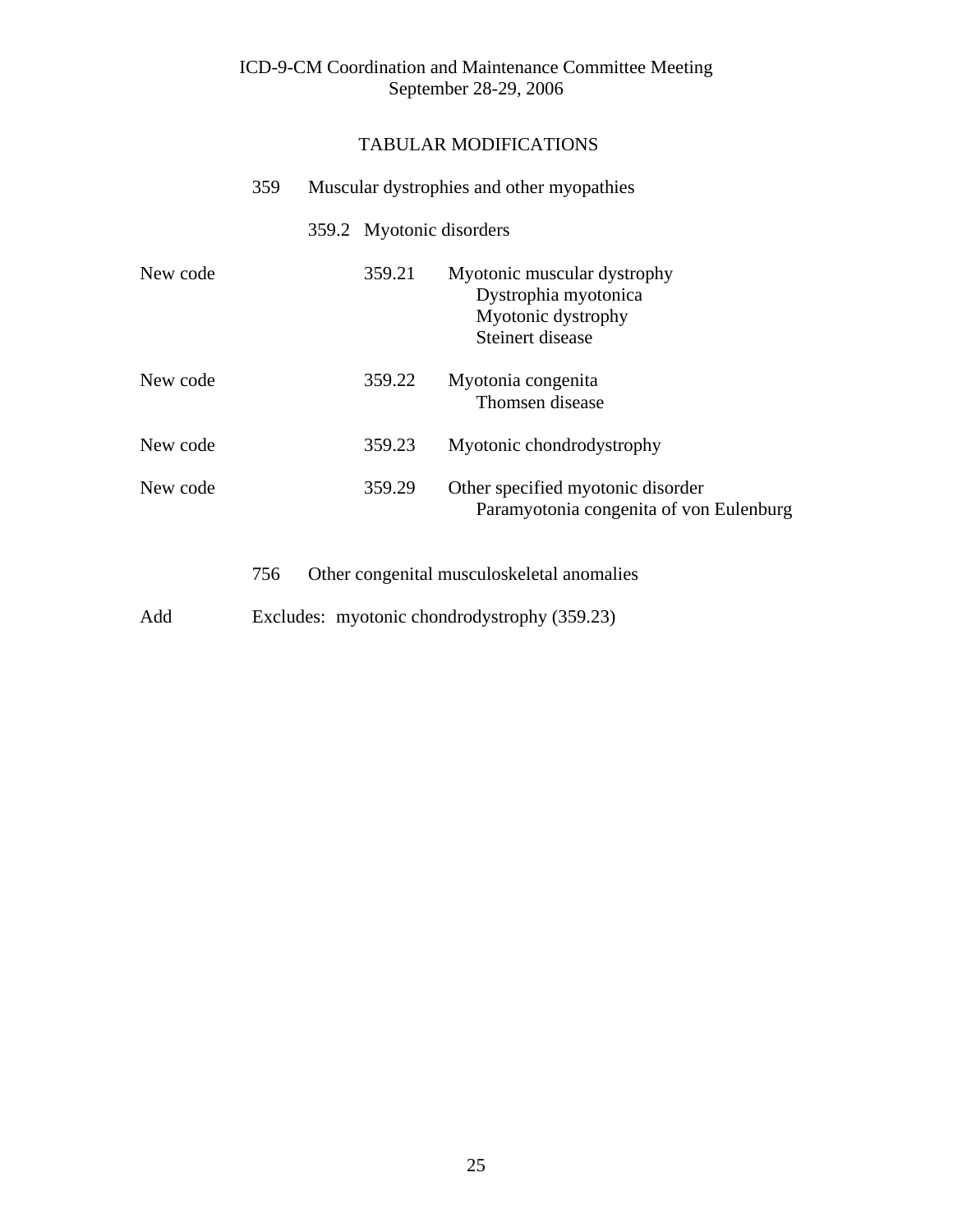# <span id="page-25-0"></span>**Topic: Cardiac tamponade**

Cardiac tamponade is due to fluid accumulating in the pericardium, with increased pressure on the heart so that ventricular filling is impaired, and cardiac output is decreased. Symptoms can be similar to heart failure or cardiogenic shock, with tachycardia, dyspnea, and orthopnea.

Cardiac tamponade is generally accompanied by pulsus paradoxicus, with a marked decrease in the pulse (and systolic blood pressure) during inspiration. The diagnosis can be confirmed by echocardiogram.

Cardiac tamponade can be caused by a progressive effusion, which may be due to infection, or neoplasm, or follow cardiac surgery. It may also be caused by rupture of the heart, aortic dissection, or penetrating trauma. Treatment involves pericardiocentesis to remove the fluid. Depending on the cause, a catheter may be placed to enable drainage, a pericardial window may be created, or emergency cardiac surgery may be necessary for treating some conditions.

This issue of coding of cardiac tamponade was raised at the Editorial Advisory Board for Coding Clinic, leading to this proposal for a specific code for cardiac tamponade.

|          | 423 | Other diseases of pericardium   |
|----------|-----|---------------------------------|
| New code |     | 423.3 Cardiac tamponade         |
|          |     | Code first the underlying cause |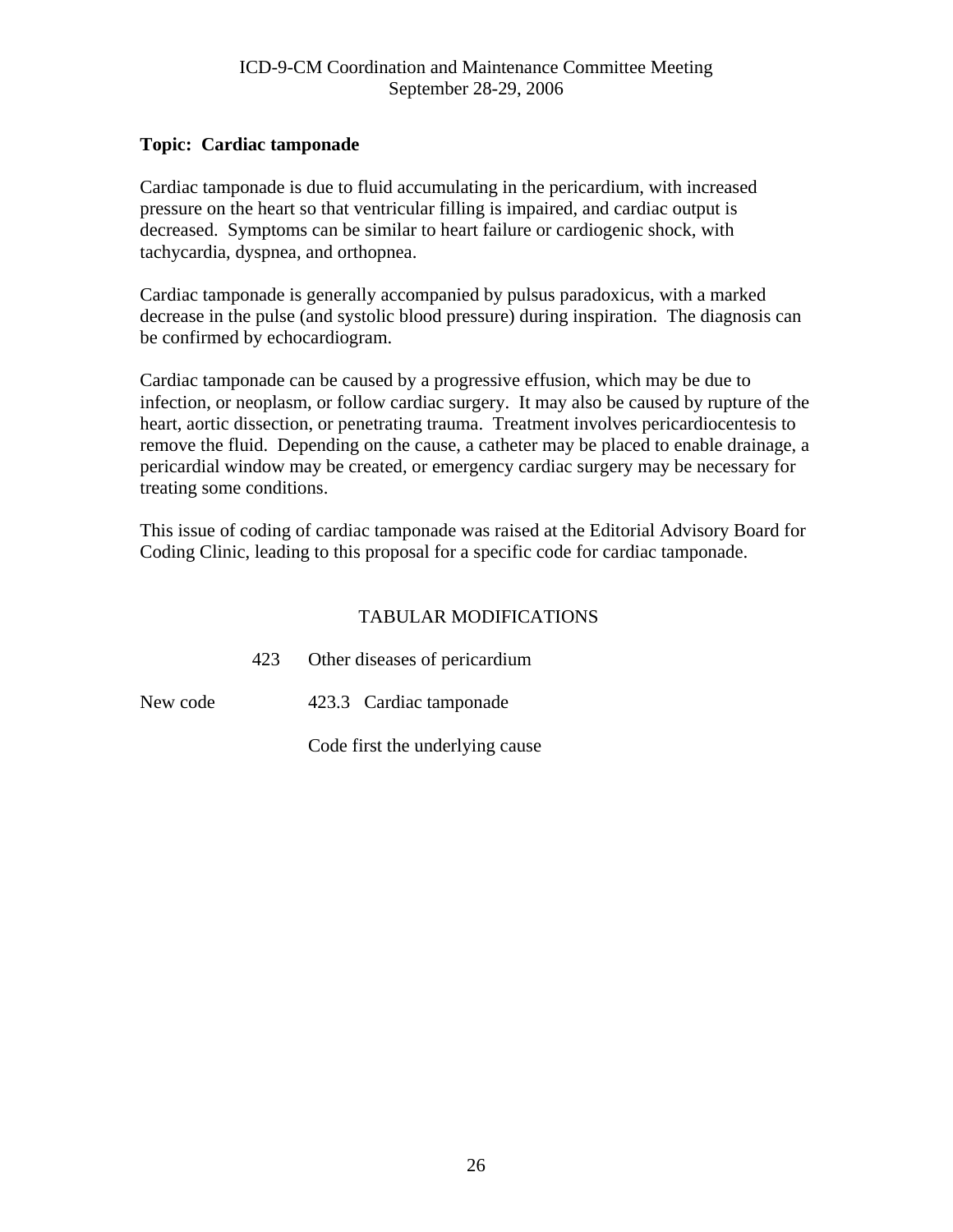# <span id="page-26-0"></span>**Topic: Effects of Harmful Algal Bloom and Toxins**

In April 2004 a proposal to create unique code for the effects of "red tide" was presented. Since that time NCHS has worked with the National Center for Environmental Health (Environmental Hazards and Health Effects Program) to refine the original proposal to be consistent with current knowledge.

Algae are vitally important to marine ecosystems and most species are not harmful. However, under certain environmental conditions, microscopic marine algae called Karennia brevis (K. brevis) grow quickly, creating blooms that can make the ocean appear red or brown. These blooms are sometimes referred to as tides.

K. brevis produces powerful toxins called brevetoxins, which have killed millions of fish and other marine organisms. Red tides have damaged the fishing industry, shoreline quality, and local economies in states such as Texas and Florida. Because K. brevis blooms move based on winds and tides, pinpointing a red tide at any given moment is difficult. Red tides occur throughout the world, affecting marine ecosystems in Scandinavia, Japan, the Caribbean, and the South Pacific.

In addition to killing fish, brevetoxins can become concentrated in the tissues of shellfish that feed on K. brevis. People who eat these shellfish may suffer from neurotoxic shellfish poisoning, a food poisoning that can cause severe gastrointestinal and neurologic symptoms, such as tingling fingers or toes.

The human health effects associated with eating brevetoxin-tainted shellfish are well documented. However, scientists are learning more about how other types of environmental exposures to brevetoxin, such as breathing the air near red tides or swimming in red tides, may affect humans. CDC studies suggests that people who swim among brevetoxins or inhale brevetoxins dispersed in the air may experience irritation of the eyes, nose, and throat, tingling of the lips and tongue, as well as coughing, wheezing, and shortness of breath. The effects will generally dissipate once they are removed from the environment. Additional evidence suggests that people with existing respiratory illness, such as asthma, may experience these symptoms more severely.

A new external cause code for effects resulting from environmental exposure to a harmful algal bloom and its toxins is now proposed.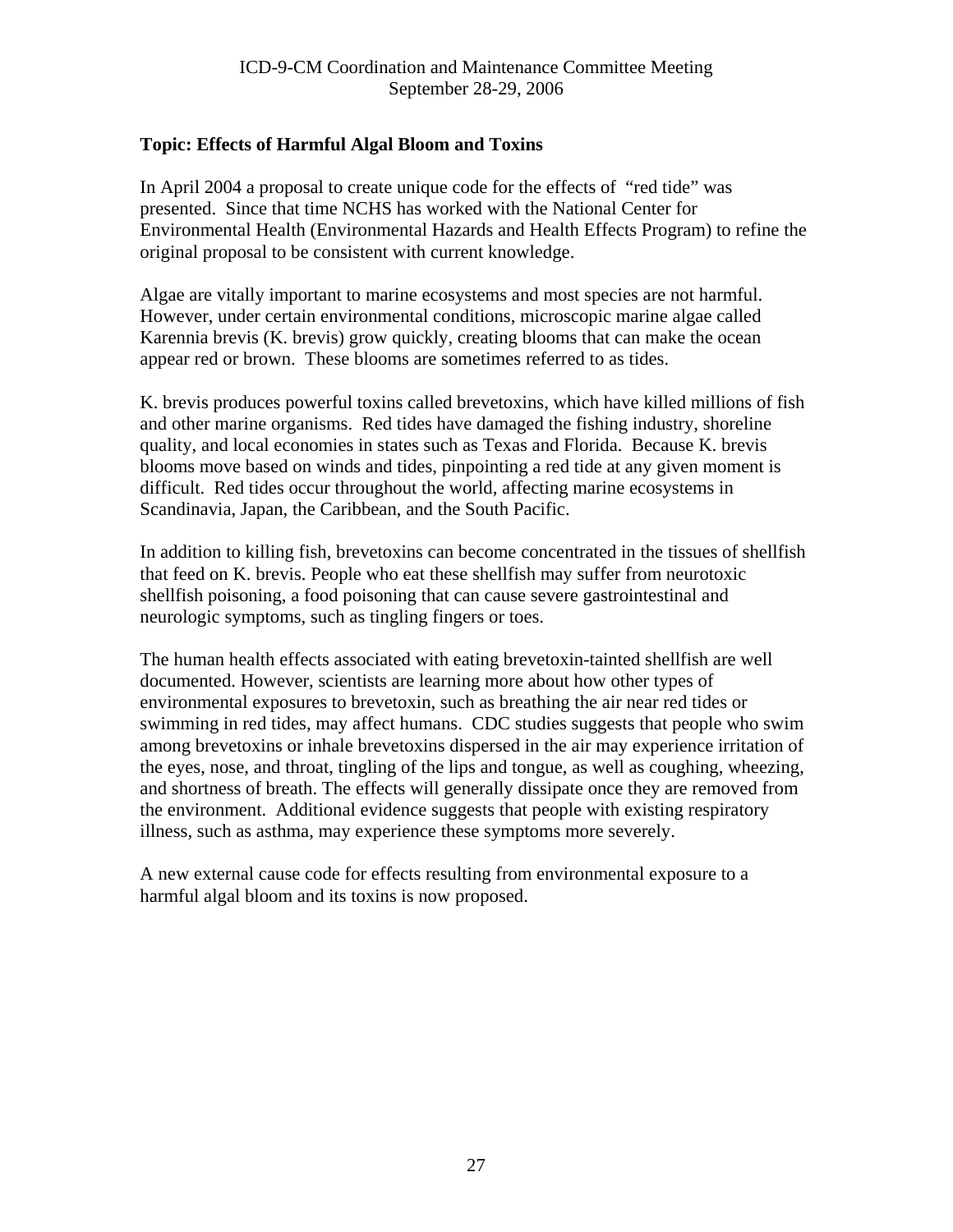#### TABULAR MODIFICATIONS

#### E928 Other and unspecified environmental and accidental causes

New code E928.6 Environmental exposure to harmful algae and toxins Algae bloom NOS Blue-green algae bloom Brown tide Cyanobacteria bloom Florida red tide Harmful algae bloom Pfisteria piscicida Red tide

#### INDEX MODIFICATIONS

|        | Poisoning (acute) - see also Table of Drugs and Chemicals |
|--------|-----------------------------------------------------------|
| Add    | Ciguatera 988.0                                           |
|        | shell fish - see also Poisoning, food                     |
| Revise | noxious (amnesic) (azaspiracid) (diarrheic) (neurotoxic)  |
|        | (paralytic) 988.0                                         |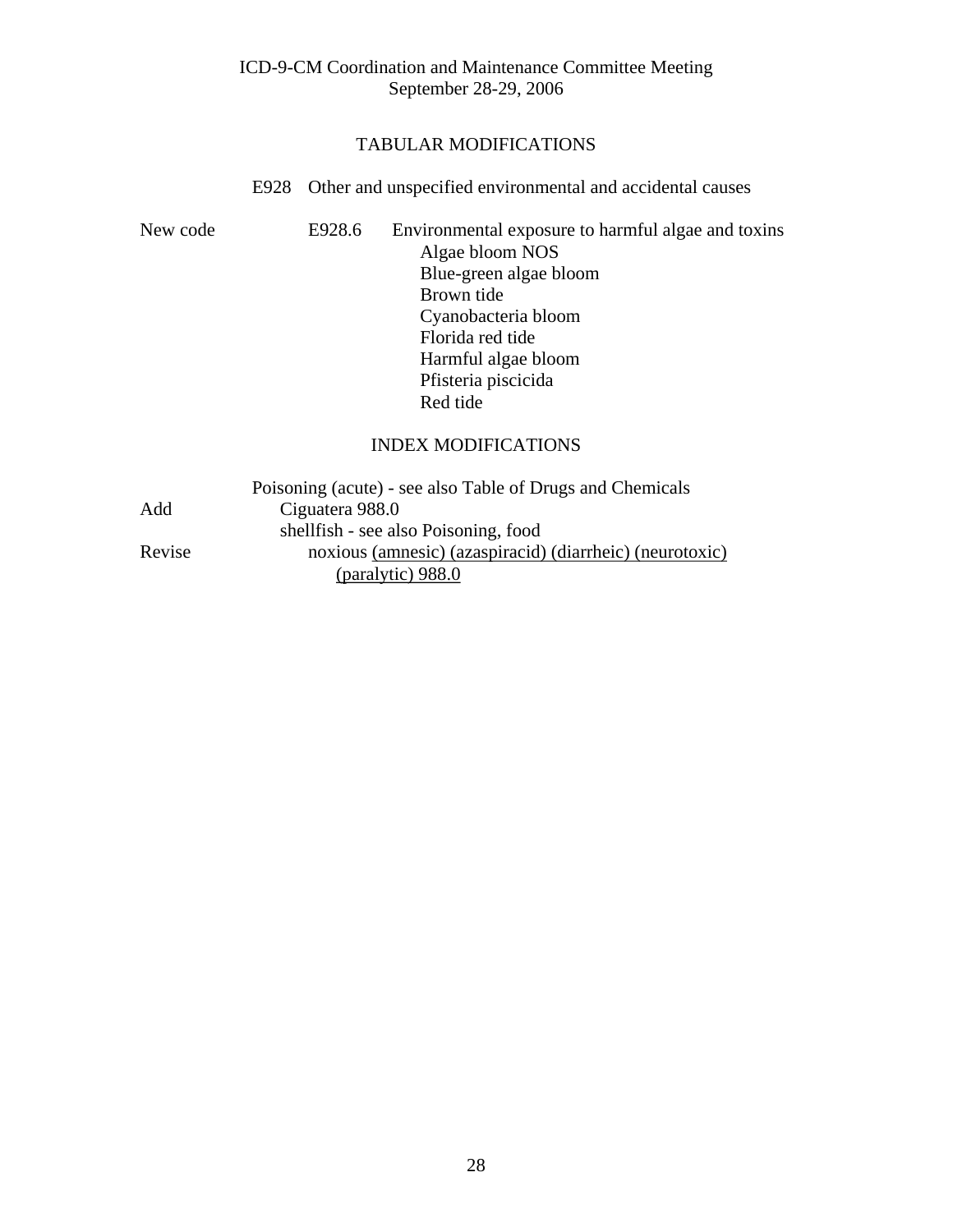# <span id="page-28-0"></span>**Topic: Secondary diabetes mellitus**

The American Association of Pediatrics (AAP) had requested a code to identify secondary diabetes mellitus specifically for cystic fibrosis (CF) patients who develop diabetes mellitus as a result of the CF. Diabetes mellitus can also result from other specific disease processes, such as Cushing's syndrome, malignant neoplasm, and certain genetic disorders. According to the "Report of the Expert Committee on the Diagnosis and Classification of Diabetes Mellitus, 1997", secondary diabetes is considered neither type I or type II diabetes mellitus and are grouped as "other specific types".

Currently, the diabetes mellitus codes in category 250 provide fifth-digits for type I and type II diabetes, but there is no code or fifth-digit to indicate diabetes secondary to another condition. Previous advice given in AHA's Coding Clinic has been to code the underlying condition followed by 251.8, Other specified disorders of pancreatic internal secretion. Additionally, the advice stated that codes from category 250 are not to be used for secondary diabetes mellitus.

It was proposed at a previous C&M meeting to create two new fifth-digits at category 250, Diabetes mellitus, for secondary diabetes. This proposal was extremely unpopular with both attendees at the C&M meeting, and within CDC, so the proposal was not approved for implementation. However, the AAP, as well as others, would still like secondary diabetes mellitus to be included in the classification.

At this time a new proposal is being presented for a new category for secondary diabetes, category 249, that parallels category 250. All of the manifestation codes that apply to category 250 would also apply to 249. There would be sequencing differences with the new category, with appropriate instructional notes in the tabular.

This proposal does not include fifth-digits for the new codes, nor does it include the concept of controlled or uncontrolled. All corresponding index entries, such as the entry for steroid induced diabetes, would also be modified. Should this proposal be approved, the official coding guidelines would be updated to provide instruction on the coding of secondary diabetes mellitus.

This proposal was presented at the March 2006 C&M meeting in an abbreviated format. It was requested at that meeting that the full proposal be brought back to allow for a full review and discussion. This proposal also includes the concept of drug induced diabetes which was not a part of the original proposal.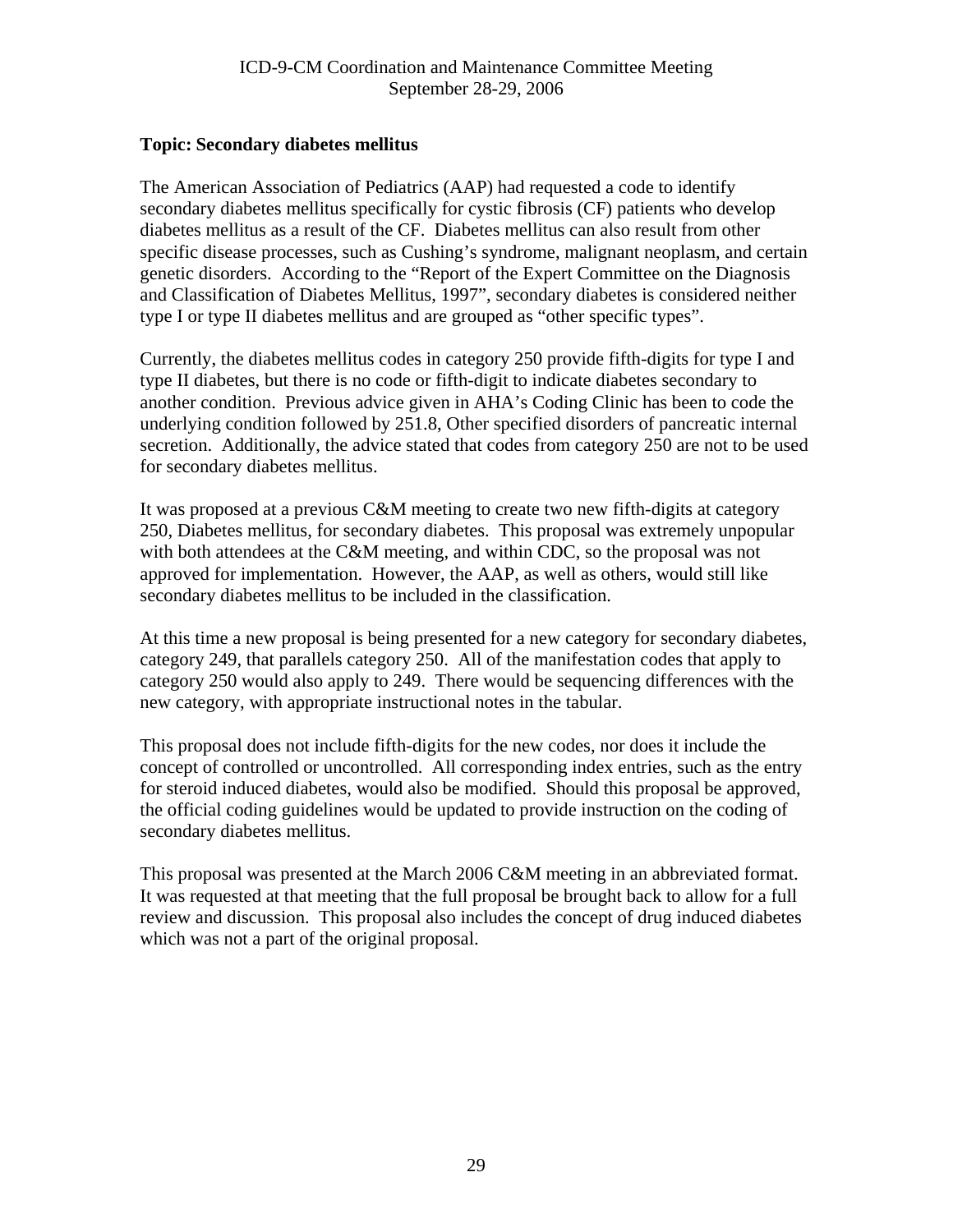|                        | 157 |       | Malignant neoplasm of pancreas                                                                                                                                                                                                                                                      |
|------------------------|-----|-------|-------------------------------------------------------------------------------------------------------------------------------------------------------------------------------------------------------------------------------------------------------------------------------------|
| Add                    |     |       | Use additional code to identify associated secondary diabetes<br>mellitus, if applicable (249.0-249.9)                                                                                                                                                                              |
| <b>New</b><br>Category | 249 |       | Diabetes mellitus due to underlying condition<br>Diabetes due to adverse effect of drug<br>Diabetes mellitus due to late effect of adverse effect of drug,<br>disease, and poisoning<br>Secondary diabetes mellitus                                                                 |
|                        |     |       | Code first underlying condition, such as:<br>Cushing's syndrome (255.0)<br>Cystic fibrosis (277.00-277.09)<br>Malignant neoplasm of pancreas (157.0-157.9)<br>Poisoning – see Table of drugs and chemicals                                                                          |
|                        |     |       | Use additional code to identify:<br>Adverse effect of drug - see Table of drugs and chemicals<br>Any associated insulin use (V58.67)<br>Late effect of adverse effect of drug, poisoning and trauma (909.5,<br>909.0, 908.1)<br>Personal history of pancreatitis (V12.79)           |
| New code               |     |       | 249.0 Diabetes mellitus due to underlying condition without<br>mention of complication<br>Diabetes (mellitus) due to underlying condition without<br>mention of complication or manifestation<br>classifiable to 249.1-249.9<br>Diabetes (mellitus) due to underlying condition NOS |
| New code               |     |       | 249.1 Diabetes mellitus due to underlying condition with<br>ketoacidosis<br>Diabetes mellitus due to underlying condition with<br>diabetic acidosis without mention of coma<br>Diabetes mellitus due to underlying condition with<br>diabetic ketosis without mention of coma       |
| New code               |     | 249.2 | Diabetes mellitus due to underlying condition with<br>hyperosmolarity<br>Diabetes mellitus due to underlying condition with<br>hyperosmolar (nonketotic) coma                                                                                                                       |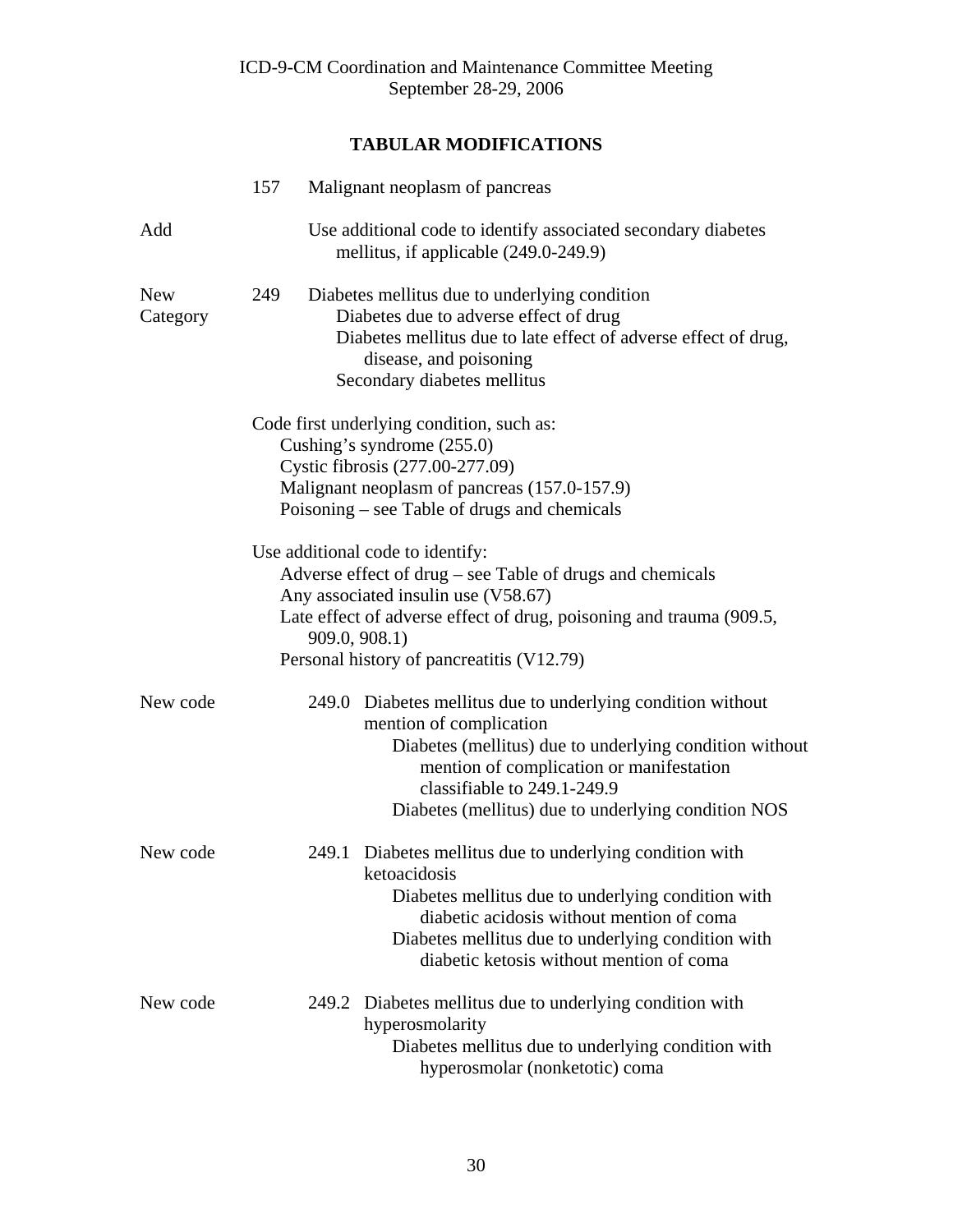| New code | 249.3 Diabetes mellitus due to underlying condition with other<br>coma<br>Diabetes mellitus due to underlying condition with<br>diabetic coma (with ketoacidosis)<br>Diabetes mellitus due to underlying condition with<br>diabetic hypoglycemic coma<br>Diabetes mellitus due to underlying condition with<br>insulin coma NOS   |
|----------|-----------------------------------------------------------------------------------------------------------------------------------------------------------------------------------------------------------------------------------------------------------------------------------------------------------------------------------|
|          | Excludes: diabetes mellitus due to underlying condition with<br>hyperosmolar coma (249.2)                                                                                                                                                                                                                                         |
|          | 249.4 Diabetes mellitus due to underlying condition with renal<br>manifestations                                                                                                                                                                                                                                                  |
|          | Use additional code to identify manifestation, as:<br>chronic kidney disease (585.1-585.9)<br>diabetic nephropathy NOS (583.81)<br>diabetic nephrosis (581.81)<br>intercapillary glomerulosclerosis (581.81)<br>Kimmelstiel-Wilson syndrome (581.81)                                                                              |
| New code | 249.5 Diabetes mellitus due to underlying condition with<br>ophthalmic manifestations                                                                                                                                                                                                                                             |
|          | Use additional code to identify manifestation, as:<br>diabetic blindness (369.00-369.9)<br>diabetic cataract (366.41)<br>diabetic glaucoma (365.44)<br>diabetic macular edema (362.07)<br>diabetic retinal edema (362.07)<br>diabetic retinopathy $(362.01-362.07)$                                                               |
| New code | 249.6 Diabetes mellitus due to underlying condition with<br>neurological manifestations                                                                                                                                                                                                                                           |
|          | Use additional code to identify manifestation, as:<br>diabetic amyotrophy (358.1)<br>diabetic gastroparalysis (536.3)<br>diabetic gastroparesis (536.3)<br>diabetic mononeuropathy (354.0-355.9)<br>diabetic neurogenic arthopathy (713.5)<br>diabetic peripheral autonomic neuropathy (337.1)<br>diabetic polyneuropathy (357.2) |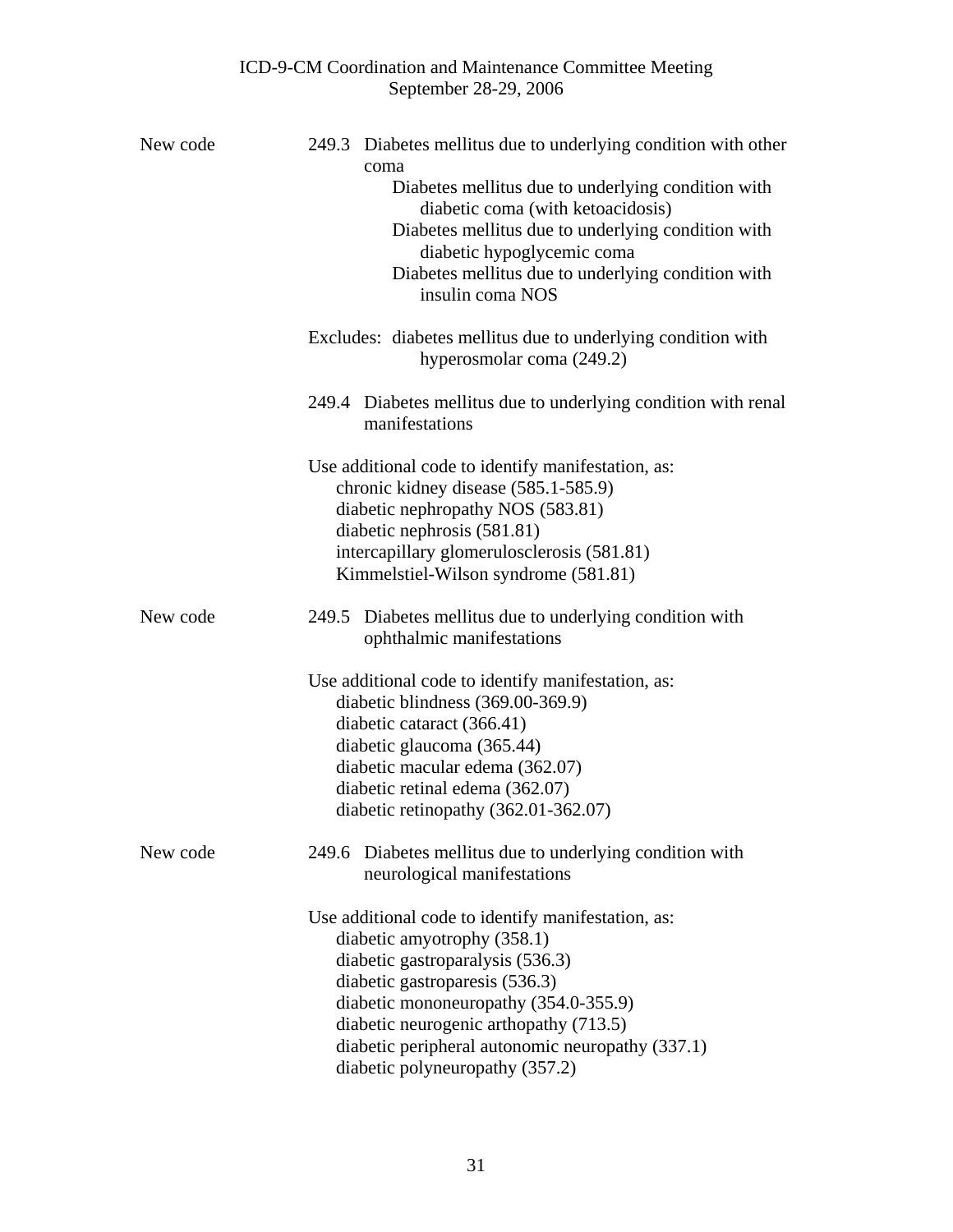|          |     | ICD-9-CM Coordination and Maintenance Committee Meeting<br>September 28-29, 2006                                                             |
|----------|-----|----------------------------------------------------------------------------------------------------------------------------------------------|
| New code |     | Diabetes mellitus due to underlying condition with<br>249.7<br>peripheral circulatory disorders                                              |
|          |     | Use additional code to identify manifestation, as:<br>diabetic gangrene (785.4)<br>diabetic peripheral angiopathy (443.81)                   |
| New code |     | Diabetes mellitus due to underlying condition with other<br>249.8<br>specified manifestations<br>Diabetic hypoglycemia<br>Hypoglycemic shock |
|          |     | Use additional code to identify manifestation, as:<br>any associated ulceration (707.10-707.9)<br>diabetic bone changes (731.8)              |
|          |     | Use additional E code to identify drug, if due to therapeutic drug<br>use (sequencing issue with this situation)                             |
| New code |     | 249.9 Diabetes mellitus due to underlying condition with<br>unspecified complication                                                         |
|          | 250 | Diabetes mellitus                                                                                                                            |
| Add      |     | Excludes: diabetes mellitus due to underlying condition (249.0-249.9)<br>secondary diabetes mellitus (249.0-249.9)                           |
|          |     | 250.8 Diabetes with other specified manifestations                                                                                           |
| Delete   |     | Use additional E code to identify cause, if drug-induced                                                                                     |
|          | 251 | Other disorders of pancreatic internal secretion                                                                                             |
|          |     | 251.0 Hypoglycemic coma                                                                                                                      |
| Revise   |     | Excludes: hypoglycemic coma in diabetes mellitus (249.3, 250.3)                                                                              |
|          |     | Other specified hypoglycemia<br>251.1                                                                                                        |
| Revise   |     | Excludes: hypoglycemia:<br>in diabetes mellitus $(249.8, 250.8)$                                                                             |
|          |     | 251.2 Hypoglycemia, unspecified                                                                                                              |
| Revise   |     | hypoglycemia in diabetes mellitus $(249.8, 250.8)$<br>Exclude:                                                                               |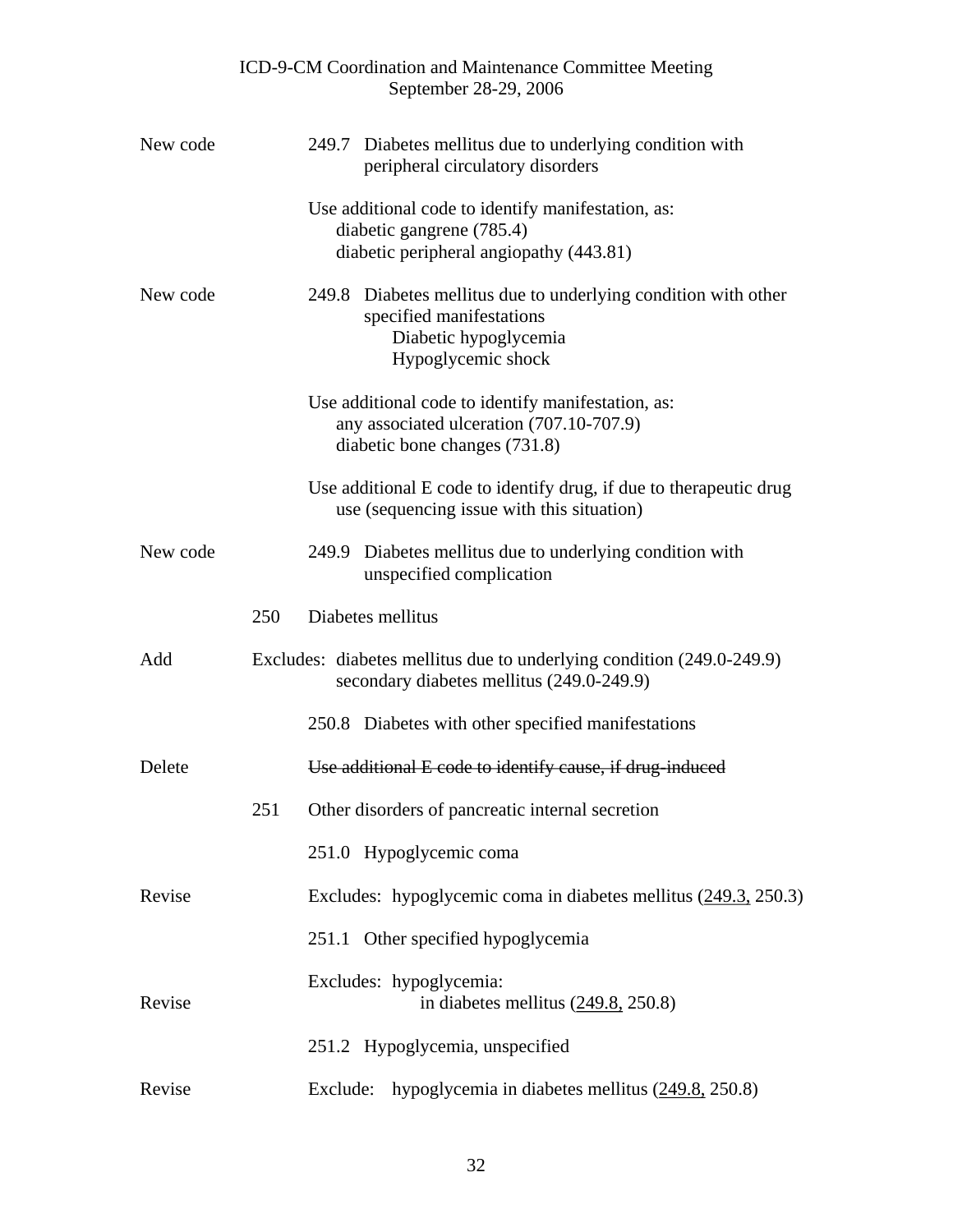|        | 255 | Disorders of adrenal glands                                                                            |
|--------|-----|--------------------------------------------------------------------------------------------------------|
|        |     | 255.0 Cushing's syndrome (should this be divided?)                                                     |
| Add    |     | Use additional code to identify associated secondary diabetes<br>mellitus, if applicable (249.0-249.9) |
|        | 271 | Disorders of carbohydrate transport and metabolism                                                     |
| Revise |     | Excludes: diabetes mellitus (249.0-249.9, 250.0-250.9)                                                 |
|        | 277 | Other and unspecified disorders of metabolism                                                          |
|        |     | 277.0 Cystic fibrosis                                                                                  |
| Add    |     | Use additional code to identify associated secondary diabetes<br>mellitus, if applicable (249.0-249.9) |
|        | 337 | Disorders of the autonomic nervous system                                                              |
|        |     | 337.1 Peripheral autonomic neuropathy in disorders classified<br>elsewhere                             |
| Revise |     | Code first underlying disease, as:<br>diabetes (249.6, 250.6)                                          |
|        | 357 | Inflammatory and toxic neuropathy                                                                      |
|        |     | 357.2 Polyneuropathy in diabetes                                                                       |
| Revise |     | Code first underlying disease $(249.6, 250.6)$                                                         |
|        | 358 | Myoneural disorders                                                                                    |
|        |     | 358.1 Myasthenic syndromes in diseases classified elsewhere                                            |
| Revise |     | Code first underlying disease, as:<br>diabetes mellitus $(249.6, 250.6)$                               |
|        | 362 | Other retinal disorders                                                                                |
|        |     | 362.0 Diabetic retinopathy                                                                             |
| Revise |     | Code first diabetes $(249.5, 250.5)$                                                                   |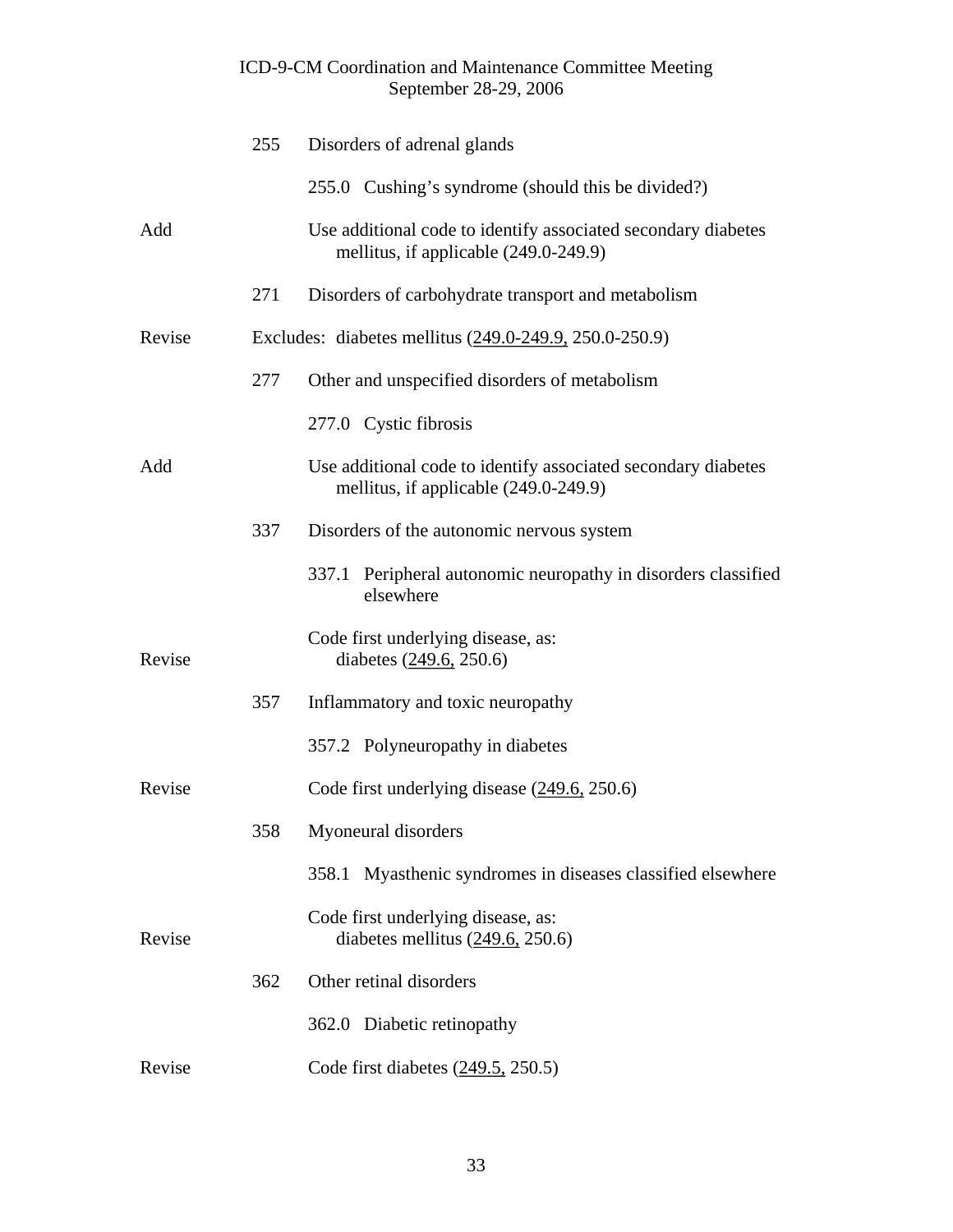|        | 366 | Cataract |                            |                                                                                                        |
|--------|-----|----------|----------------------------|--------------------------------------------------------------------------------------------------------|
|        |     |          |                            | 366.4 Cataract associated with other disorders                                                         |
|        |     |          | 366.41                     | Diabetic cataract                                                                                      |
| Revise |     |          |                            | Code first diabetes $(249.5, 250.5)$                                                                   |
|        | 443 |          |                            | Other peripheral vascular disease                                                                      |
|        |     |          |                            | 443.8 Other specified peripheral vascular diseases                                                     |
|        |     |          | 443.81                     | Peripheral angiopathy in diseases classified<br>elsewhere                                              |
| Revise |     |          |                            | Code first underlying disease, as:<br>diabetes mellitus $(249.7, 250.7)$                               |
|        | 577 |          | Diseases of pancreas       |                                                                                                        |
|        |     |          | 577.0 Acute pancreatitis   |                                                                                                        |
| Add    |     |          |                            | Use additional code to identify associated secondary diabetes<br>mellitus, if applicable (249.0-249.9) |
|        |     |          | 577.1 Chronic pancreatitis |                                                                                                        |
| Add    |     |          |                            | Use additional code to identify associated secondary diabetes<br>mellitus, if applicable (249.0-249.9) |
|        | 581 |          | Nephrotic syndrome         |                                                                                                        |
|        |     |          |                            | 581.8 With other specified pathological lesion in kidney                                               |
|        |     |          | 581.81                     | Nephrotic syndrome in diseases classified<br>elsewhere                                                 |
| Revise |     |          |                            | Code first underlying disease, as:<br>diabetes mellitus $(249.4, 250.4)$                               |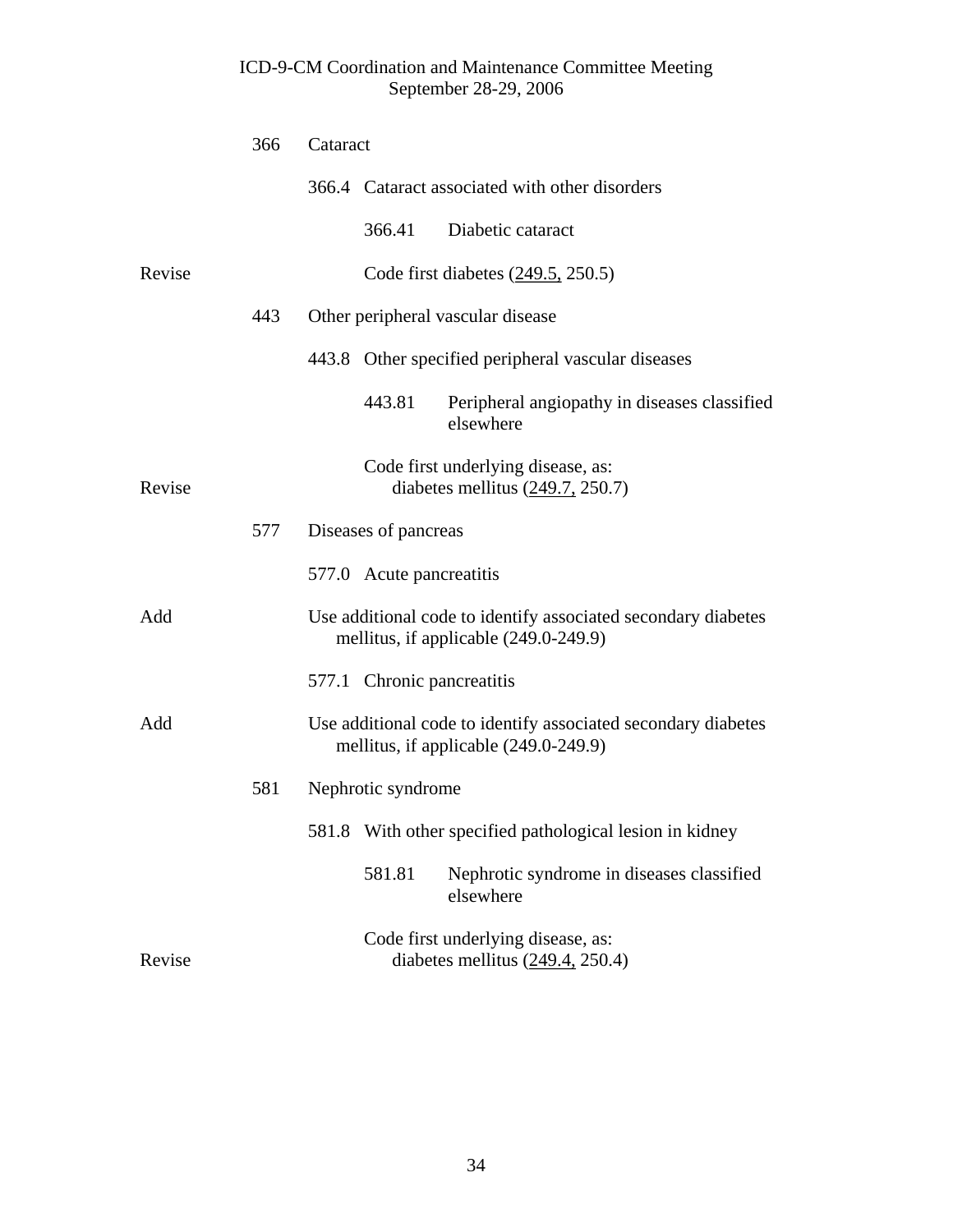|        |     |                                                              |                         | $\text{Jc}(1)$                                                                                                              |
|--------|-----|--------------------------------------------------------------|-------------------------|-----------------------------------------------------------------------------------------------------------------------------|
|        | 583 | Nephritis and nephropathy, not specified as acute or chronic |                         |                                                                                                                             |
|        |     |                                                              |                         | 583.8 With other specified pathological lesion in kidney                                                                    |
|        |     |                                                              | 583.81                  | Nephritis and nephropathy, not specified as<br>acute or chronic, in diseases classified<br>elsewhere                        |
| Revise |     |                                                              |                         | Code first underlying disease, as:<br>diabetes mellitus $(249.4, 250.4)$                                                    |
|        | 648 |                                                              |                         | Other current conditions in the mother classifiable elsewhere, but<br>complicating pregnancy, childbirth, or the puerperium |
| Revise |     |                                                              | 648.0 Diabetes mellitus | Conditions classifiable to 249-250                                                                                          |
|        | 707 |                                                              | Chronic ulcer of skin   |                                                                                                                             |
|        |     |                                                              |                         | 707.1 Ulcer of lower limbs, except decubitus                                                                                |
| Revise |     |                                                              |                         | Code, if applicable, any causal condition first:<br>diabetes mellitus (249.8, 250.80-250.83)                                |
|        | 713 |                                                              |                         | Arthropathy associated with other disorders classified elsewhere                                                            |
|        |     |                                                              |                         | 713.5 Arthropathy associated with neurologic disorders                                                                      |
| Revise |     |                                                              |                         | Code first underlying disease as:<br>neuropathic joint disease [Charcots's joints]:<br>diabetic $(249.6, 250.6)$            |
|        | 731 |                                                              |                         | Osteitis deformans and osteopathies associated with other<br>disorders classified elsewhere                                 |
|        |     |                                                              |                         | 731.8 Other bone involvement in diseases classified elsewhere                                                               |
| Revise |     |                                                              |                         | Code first underlying disease as:<br>diabetes mellitus (249.8, 250.8)                                                       |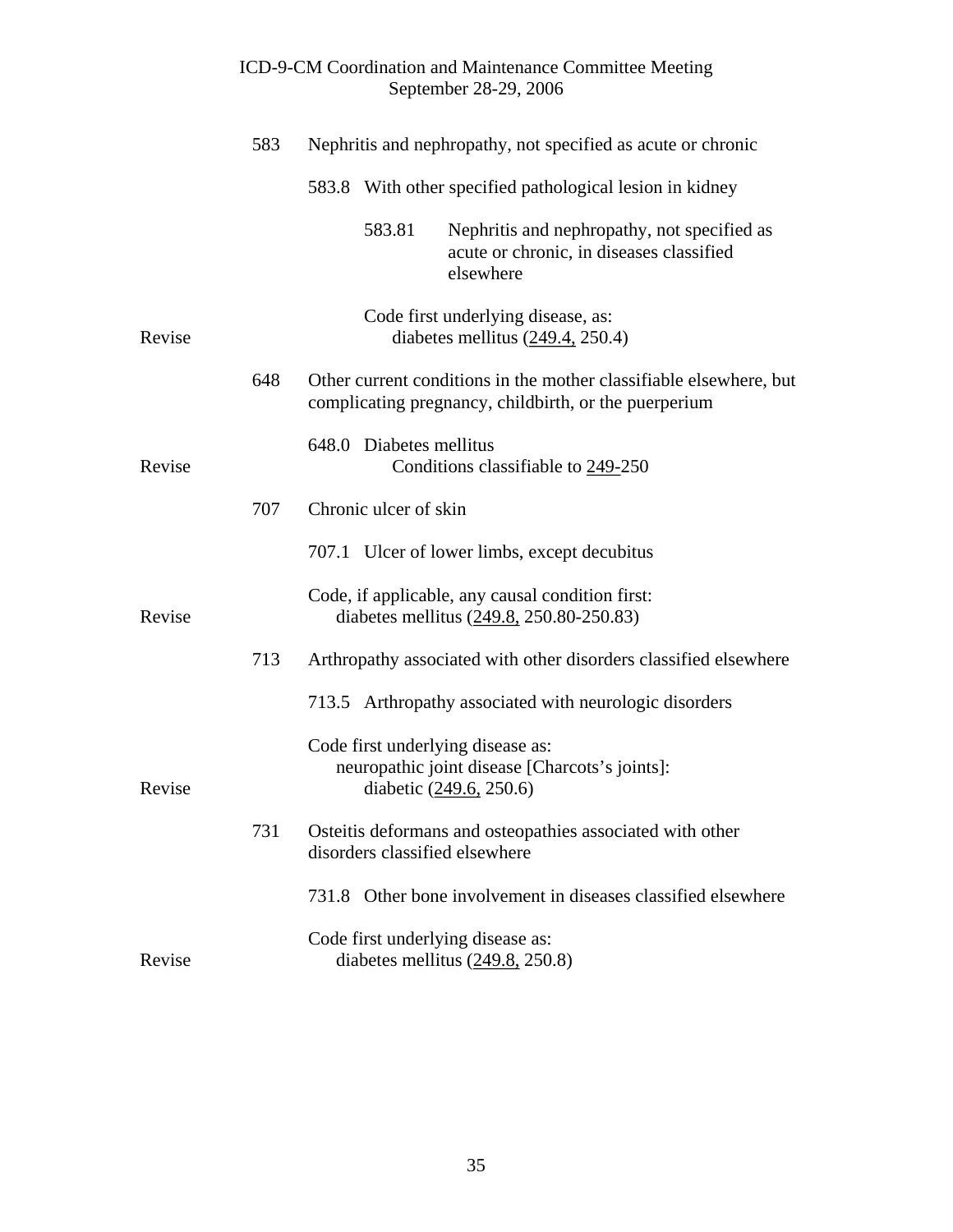|        | 751      | Other congenital anomalies of digestive system                                                                                                                 |
|--------|----------|----------------------------------------------------------------------------------------------------------------------------------------------------------------|
|        |          | 751.7 Anomalies of pancreas                                                                                                                                    |
| Revise |          | Excludes: diabetes mellitus:<br>congenital (249.0-249.9, 250.0-250.9)                                                                                          |
|        | 790      | Nonspecific findings on examination of blood                                                                                                                   |
|        |          | 790.2 Abnormal glucose                                                                                                                                         |
| Revise |          | Excludes: diabetes mellitus (249.0-249.9, 250.00-250.93)                                                                                                       |
|        |          | <b>INDEX MODIFICATIONS</b>                                                                                                                                     |
|        | Diabetes |                                                                                                                                                                |
| Add    |          | drug induced<br>correct substance properly administered - see category 249<br>overdose or wrong substance given or taken – see Table of<br>drugs and chemicals |

steroid induced<br>Revise correct s

Revise correct substance properly administered - see category 249<br>Revise overdose or wrong substance given or taken – see Table of overdose or wrong substance given or taken – see Table of

drugs and chemicals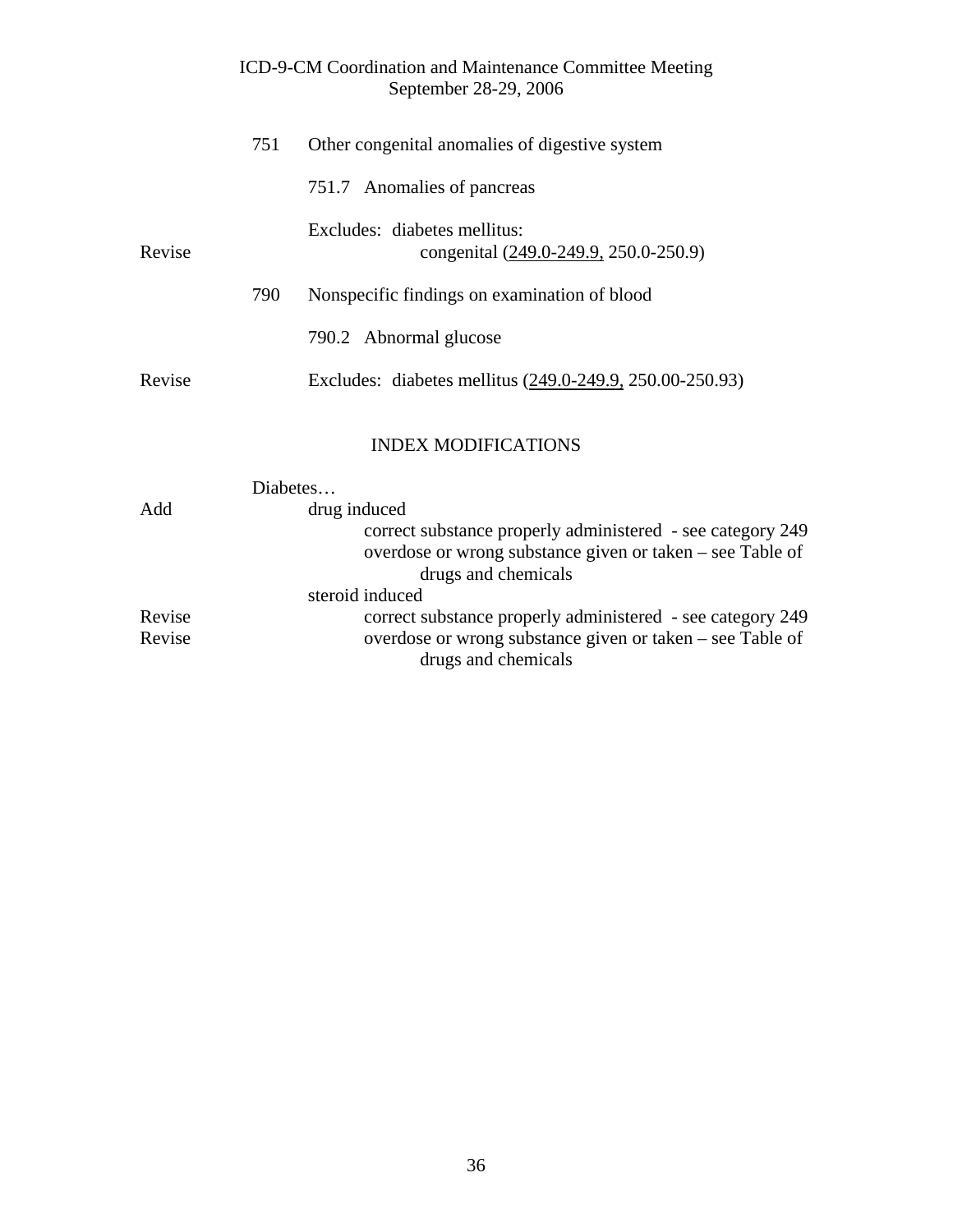Secondary diabetes draft guidelines

Sequencing instructions. The guidelines for 250 also apply as far as secondary manifestation/complication codes.

Diabetes mellitus due to underlying condition Underlying condition, such as Cystic fibrosis Applicable code(s) from 249 Appropriate complication/manifestation code(s) V58.67, if applicable

Diabetes mellitus due to adverse effect of drug Applicable code(s) from 249 Appropriate complication/manifestation code(s) V58.67, if applicable External cause code for adverse effect of drug

Diabetes mellitus due to late affect Applicable code(s) from 249 Appropriate complication/manifestation code(s) Applicable late effect code V58.67, if applicable

Diabetes mellitus due to personal history of pancreatitis Applicable code(s) from 249 Appropriate complication/manifestation code(s) V12.79 V58.67, if applicable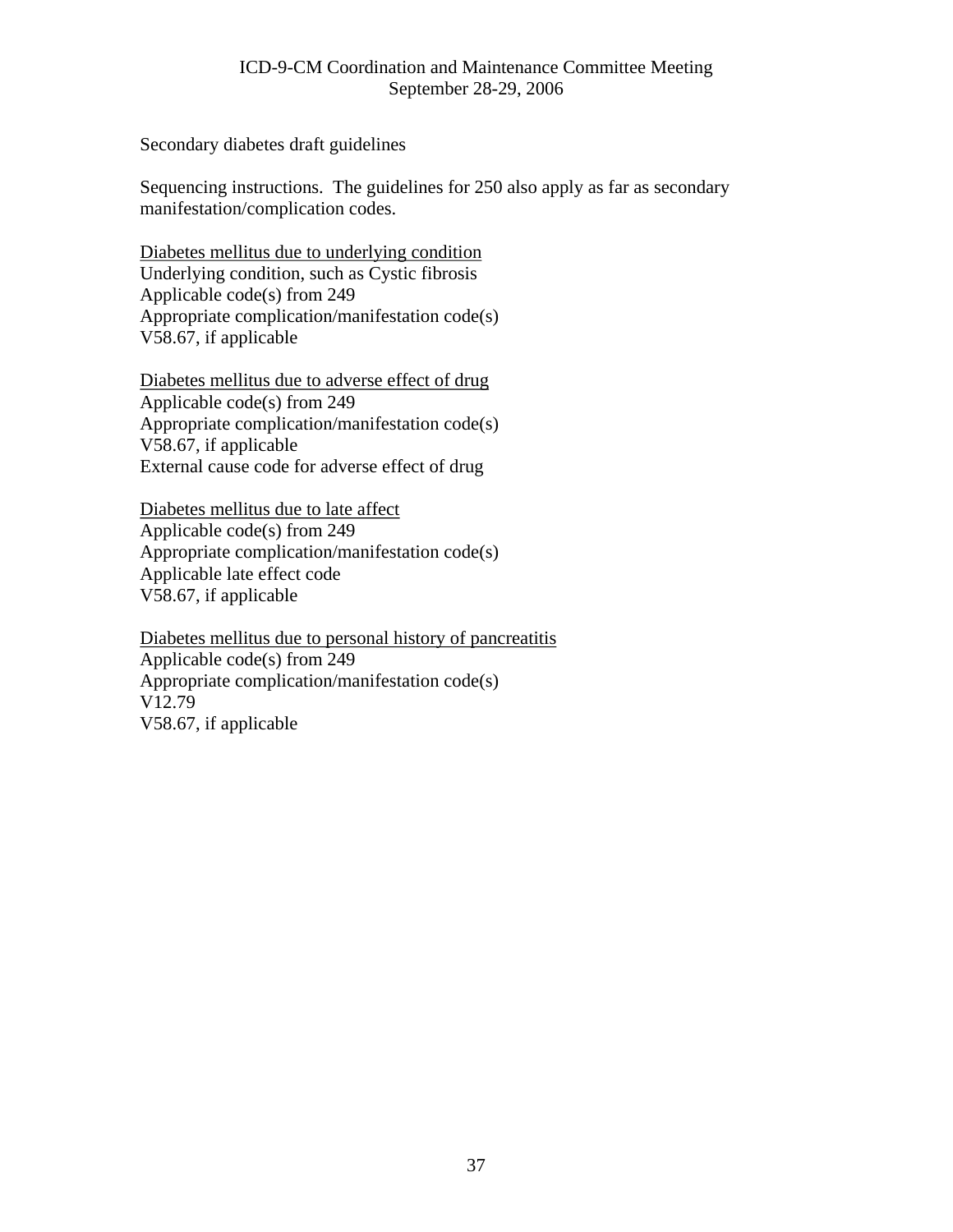### <span id="page-37-0"></span>**Topic: Fetal medicine**

Modern diagnostic techniques allow physicians to diagnose a number of fetal anomalies. Codes from category 655, Known or suspected fetal abnormalities affecting management of mother, have been used to indicate a fetal condition, but these codes do not provide a distinction between care provided to the mother and care provided directly to the fetus. Also, with the increased use of in utero surgery to correct fetal anomalies, it is necessary to be able to track the complications associated with this surgery, as well as the long term consequences.

The American College of Obstetricians and Gynecologists (ACOG) and the Society for Maternal-Fetal Medicine (SMFM) has requested that a series of new codes be created for fetal medicine that includes codes for the anomalies, codes for the complications, and personal history codes for both the mother and fetus. These proposals have been presented separately at different C&M meetings. They are being brought back now to be presented as a full set of new codes.

The fifth-digits required for the other OB codes would not be used for the OB codes included in this proposal to allow for the possible future fifth-digit expansion of these codes. The  $5<sup>th</sup>$  digits 0-4 would not be used to prevent any confusion with the existing OB  $5<sup>th</sup>$  digits.

|        | 651 | Multiple gestation                                                                                                 |
|--------|-----|--------------------------------------------------------------------------------------------------------------------|
| Add    |     | Excludes: fetal conjoined twins (678.81)                                                                           |
|        | 653 | Disproportion                                                                                                      |
| Delete |     | 653.7 Other fetal abnormality causing disproportion<br>Conjoined twins                                             |
| Add    |     | Excludes: conjoined twins causing disproportion (678.81)                                                           |
|        | 655 | Known or suspected fetal abnormality affecting management of<br>mother                                             |
| Add    |     | Excludes: fetal anomalies and other fetal conditions (678.0-678.9)<br>suspected fetal anomalies not found (679.33) |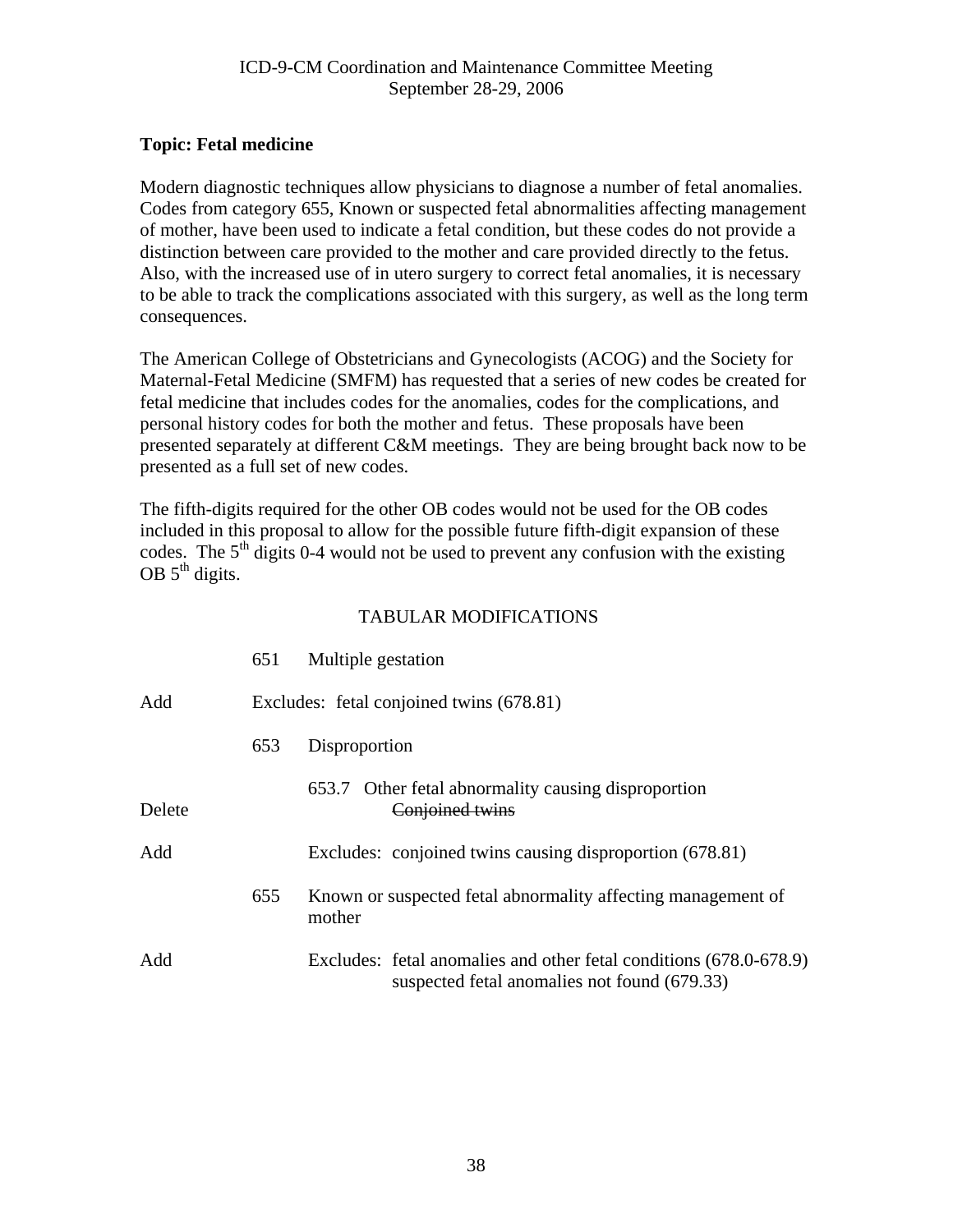|                        | ICD-9-CM Coordination and Maintenance Committee Meeting<br>September 28-29, 2006                               |
|------------------------|----------------------------------------------------------------------------------------------------------------|
|                        | 656<br>Other fetal and placental problems affecting management of<br>mother                                    |
| Add                    | Excludes: fetal hematologic conditions (678.7)<br>suspected placental problems not found (679.32)              |
|                        | Polyhydramnios<br>657                                                                                          |
| Add                    | Excludes: suspected polyhyramnios not found (679.31)                                                           |
|                        | 658<br>Other problems associated with amniotic cavity and membranes                                            |
| Add                    | Excludes: suspected problems with amniotic cavity and membranes<br>(679.31)                                    |
| Add                    | Other Maternal and Fetal Management (678-679)                                                                  |
| <b>New</b><br>Category | Fetal anomalies and other fetal conditions<br>678                                                              |
|                        | Excludes: current pregnancy with maternal history of in utero surgery<br>during previous pregnancy (V23.85)    |
| New code               | 678.0 Fetal facial anomalies                                                                                   |
| New code               | 678.1 Fetal central nervous system anomalies                                                                   |
| New code               | 678.2 Fetal cardiovascular anomalies                                                                           |
| New code               | 678.3 Fetal abdominal and gastrointestinal anomalies                                                           |
| New code               | 678.4 Fetal genitourinary anomalies                                                                            |
| New code               | 678.5 Fetal limb anomalies                                                                                     |
| New sub-               | 678.6 Other fetal anomalies                                                                                    |
| category<br>New code   | 678.61<br>Fetal aneuploidy                                                                                     |
| New code               | Other fetal anomalies<br>678.69                                                                                |
| New code               | 678.7 Fetal hematologic conditions<br>Fetal anemia<br>Fetal thrombocytopenia<br>Fetal twin to twin transfusion |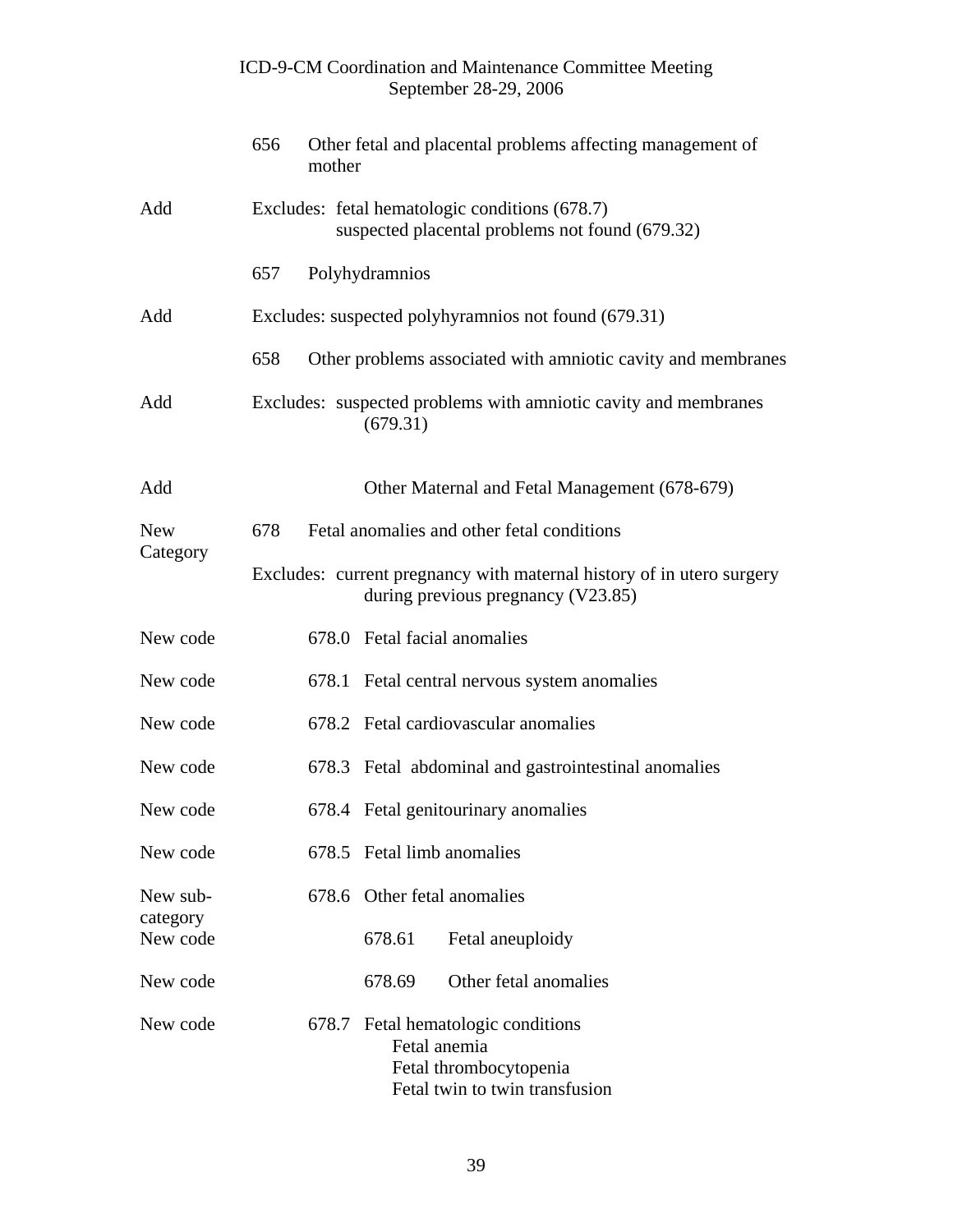| New sub-<br>category          |       |        | 678.8 Other fetal conditions                                                                                                                    |
|-------------------------------|-------|--------|-------------------------------------------------------------------------------------------------------------------------------------------------|
| New code                      |       | 678.81 | Fetal conjoined twins                                                                                                                           |
| New code                      |       | 678.89 | Other fetal conditions                                                                                                                          |
| 679<br><b>New</b><br>category |       |        | Other maternal and fetal management                                                                                                             |
| New subcategory               |       |        | 679.0 Maternal complications from in utero procedure                                                                                            |
| New code                      |       | 679.05 | Maternal complications from in utero procedure,<br>antepartum                                                                                   |
| New code                      |       | 679.06 | Maternal complications from in utero procedure,<br>postpartum                                                                                   |
| New code<br>category          |       |        | 679.1 Fetal complications from in utero procedure                                                                                               |
|                               |       |        | Excludes: newborn affected by in utero procedure (760.61)                                                                                       |
| New code                      |       |        | 679.2 Maternal in utero procedure status of current pregnancy                                                                                   |
| New sub                       | 679.3 |        | Suspected conditions during pregnancy not found                                                                                                 |
| category<br>New code          |       | 679.31 | Suspected problems with amniotic cavity and<br>membranes not found<br>Suspected oligohydramnios not found<br>Suspected polyhydramnios not found |
| New code                      |       | 679.32 | Suspected placental problems not found                                                                                                          |
| New code                      |       | 679.33 | Suspected fetal anomalies not found                                                                                                             |
| New code                      |       | 679.39 | Other suspected conditions during pregnancy<br>not found                                                                                        |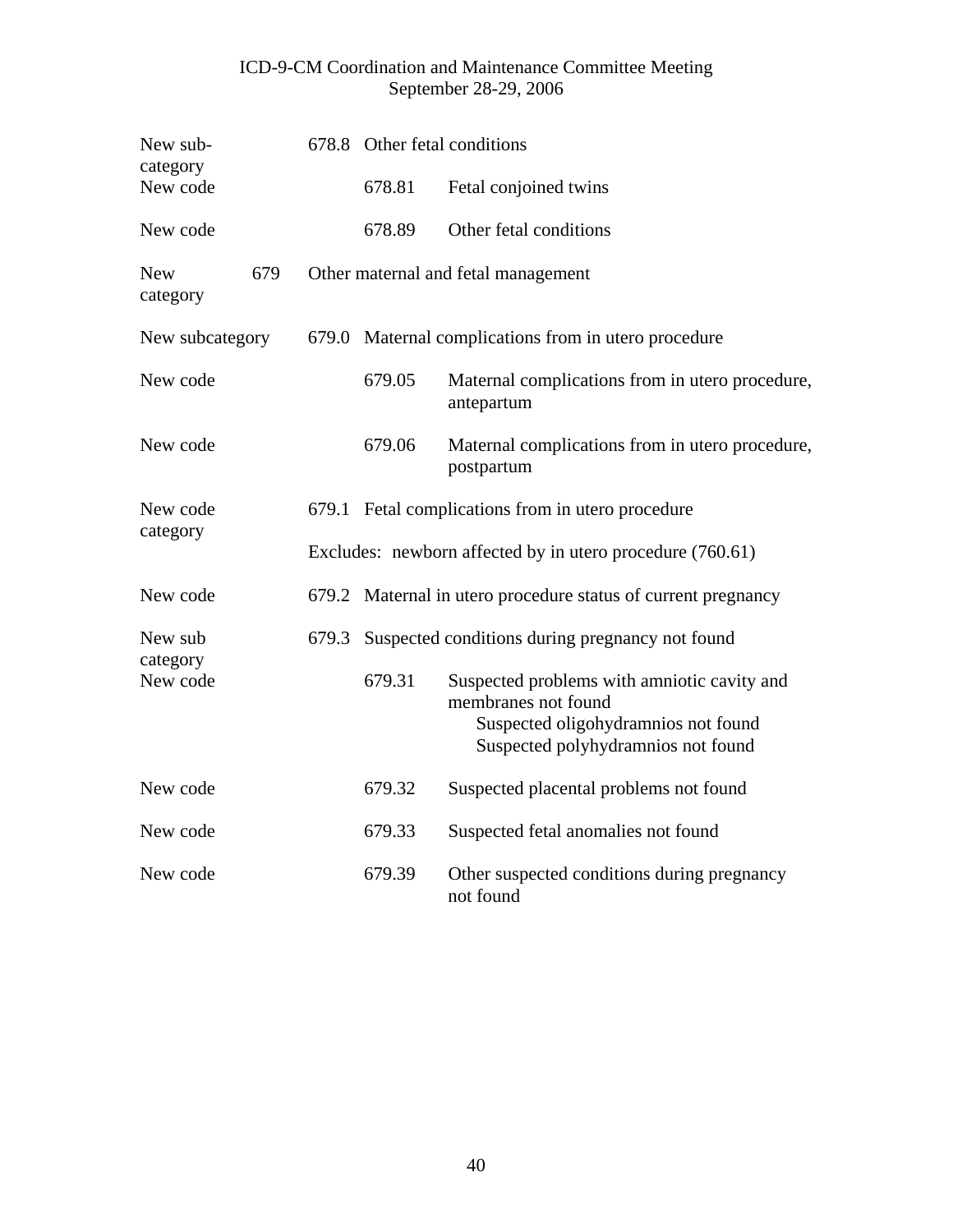|          | 760 | Fetus or newborn affected by maternal conditions which may be<br>unrelated to present pregnancy |                                                                                                                |
|----------|-----|-------------------------------------------------------------------------------------------------|----------------------------------------------------------------------------------------------------------------|
| Revise   |     |                                                                                                 | 760.6 Surgical operations and other procedures on mother                                                       |
| New code |     | 760.61                                                                                          | Newborn affected by in utero procedure                                                                         |
|          |     |                                                                                                 | Excludes: fetal complications of in utero procedure (679.1)                                                    |
| New code |     | 760.69                                                                                          | Newborn affected by other surgical operations<br>and other procedures on mother                                |
|          | V15 |                                                                                                 | Other personal history presenting hazards to health                                                            |
|          |     |                                                                                                 | V15.2 Surgery to other major organs                                                                            |
| New code |     | V15.21                                                                                          | Personal history of in utero procedure during<br>pregnancy                                                     |
| New code |     | V15.22                                                                                          | Personal history of in utero procedure while in<br>utero                                                       |
| New code |     | V <sub>15.29</sub>                                                                              | Surgery to other major organs                                                                                  |
|          | V23 |                                                                                                 | Supervision of high-risk pregnancy                                                                             |
|          |     |                                                                                                 | V23.8 Other high-risk pregnancy                                                                                |
| New code |     | V23.85                                                                                          | Pregnancy with history of in utero procedure<br>during previous pregnancy                                      |
|          |     |                                                                                                 | Excludes: management of pregnancy affected by in utero<br>procedure during current pregnancy (678.0-<br>678.2) |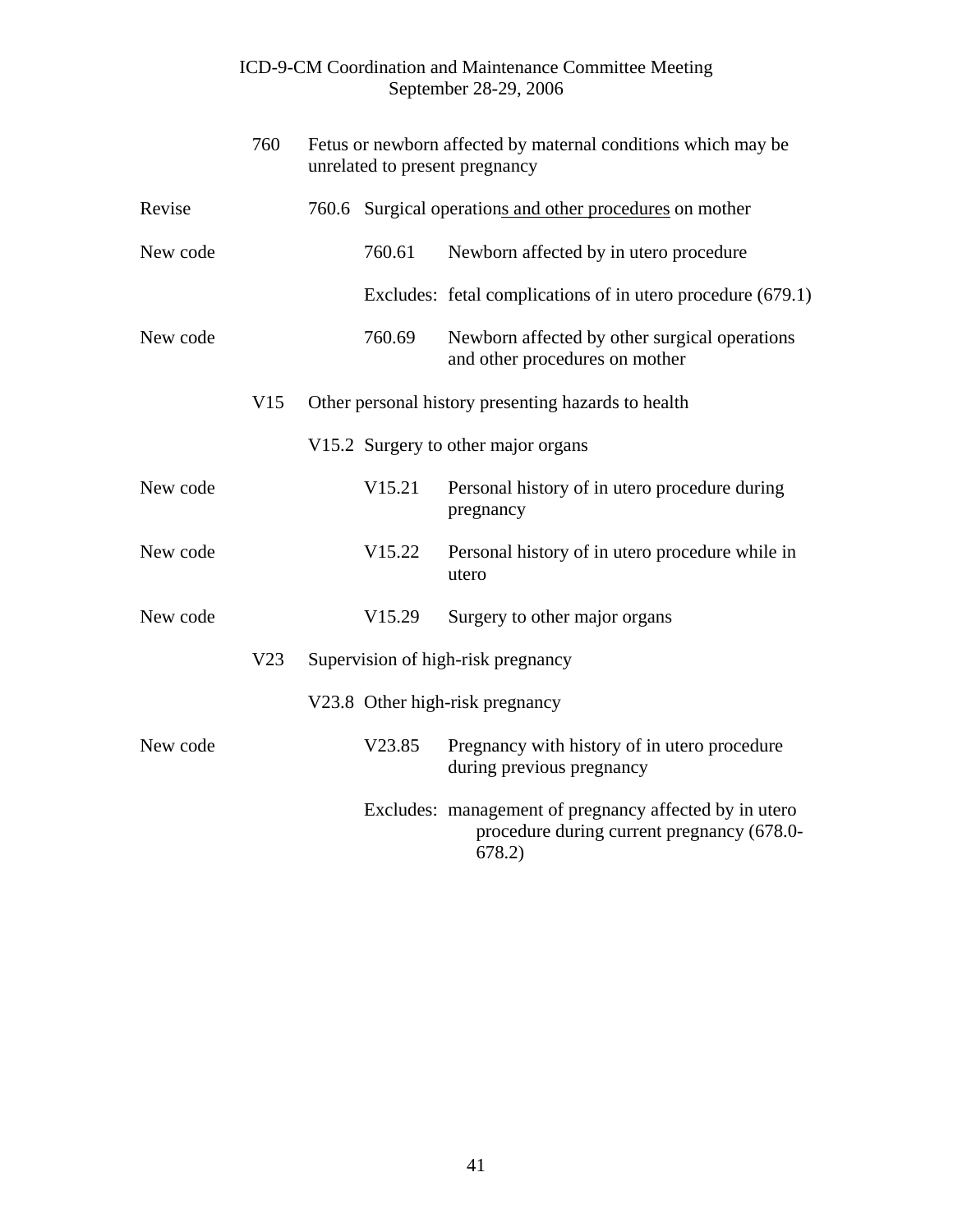# <span id="page-41-0"></span>**Topic: Antenatal screening**

Advances in antenatal screening requires the revision of the codes under category V28, Antenatal screening. Amniocentesis, for example, is no longer the state of the art test to detect chromosomal anomalies in utero. The American College of Obstetricians and Gynecologists (ACOG) has requested modifications to modernize category V28.

Additionally, excludes notes are being proposed at V26.3, Genetic counseling and testing, and V28, Antenatal screening, to indicate that codes under V26.3 are for a parent and those under V28 are for a fetus.

|                   |     | V26 Procreative management                                                                                                                       |
|-------------------|-----|--------------------------------------------------------------------------------------------------------------------------------------------------|
|                   |     | V26.3 Genetic counseling and testing                                                                                                             |
| Add               |     | Excludes: genetic testing on fetus $(V28.0 - V28.9)$                                                                                             |
|                   | V28 | Antenatal screening                                                                                                                              |
| Add               |     | Excludes: antenatal screening of mother (V26.33-V26.39)                                                                                          |
| Revise            |     | V28.0 Screening for chromosomal anomalies by amniocentesis<br>Amniocentesis<br>Chorionic villus sampling<br>Nuchal translucency testing          |
| Add               |     | V28.3 Screening for malformations using ultrasonics<br>Fetal anatomic survey                                                                     |
| Add<br>Add<br>Add |     | V28.8 Other specified antenatal screening<br>Screening for genomic anomalies<br>Screening for proteomics<br>Screening for risk of pre-term labor |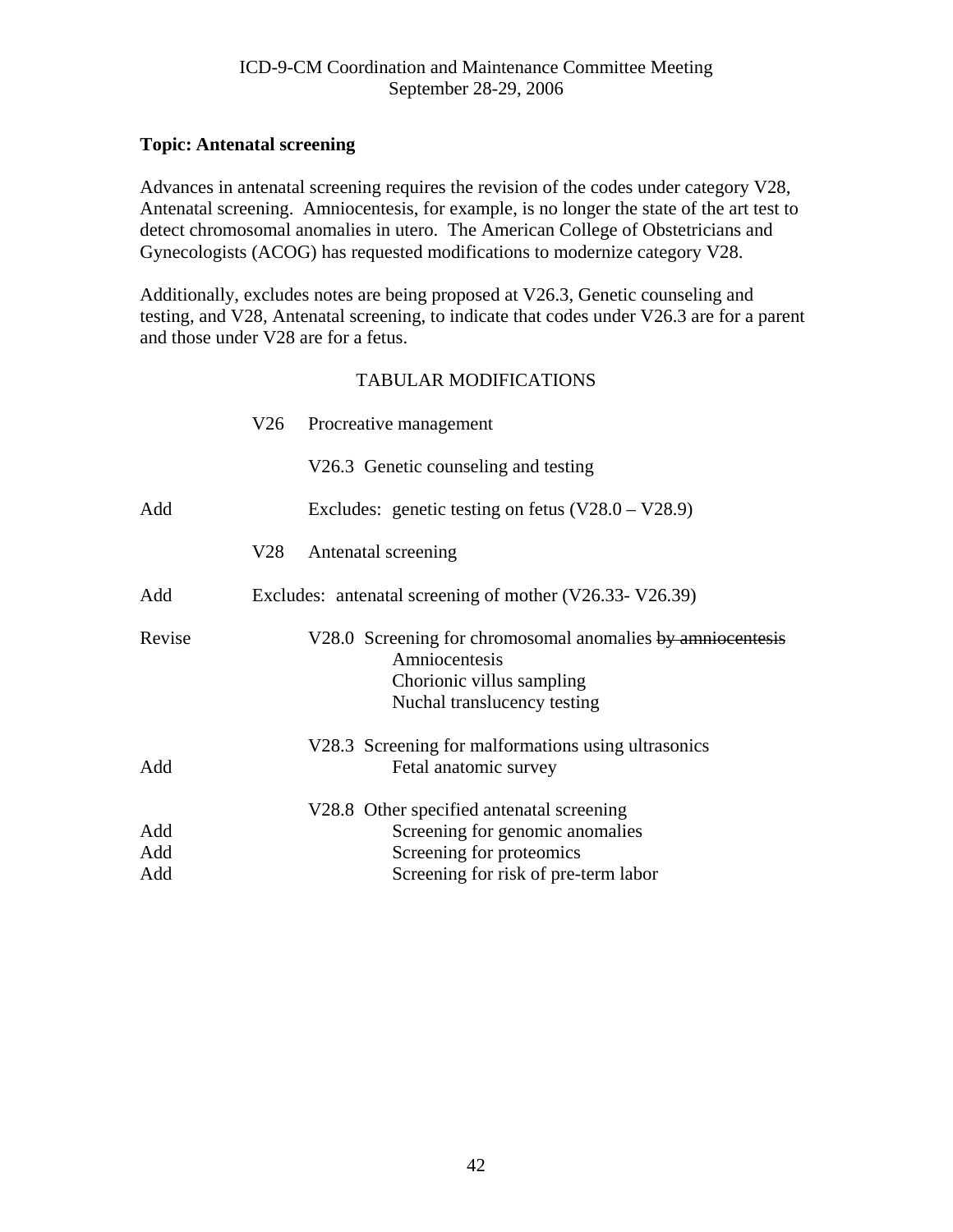# <span id="page-42-0"></span>**Topic: Personal history of cervical dysplasia**

Once a patient has been treated for cervical dysplasia long term follow-up care is required to test for recurrence. The American College of Obstetricians and Gynecologists (ACOG) has requested a new code for personal history of cervical dysplasia to allow for the continued tracking of these patients.

### TABULAR MODIFICATIONS

|          | V <sub>13</sub> |        | Personal history of other diseases                                                                        |  |  |
|----------|-----------------|--------|-----------------------------------------------------------------------------------------------------------|--|--|
|          |                 |        | V13.2 Other genital system and obstetric disorders                                                        |  |  |
| New code |                 | V13.22 | Personal history of cervical dysplasia<br>Personal history of conditions classifiable to<br>622.10-622.12 |  |  |
|          |                 |        | Excludes: personal history of malignant neoplasm of                                                       |  |  |

cervix uteri (V10.41)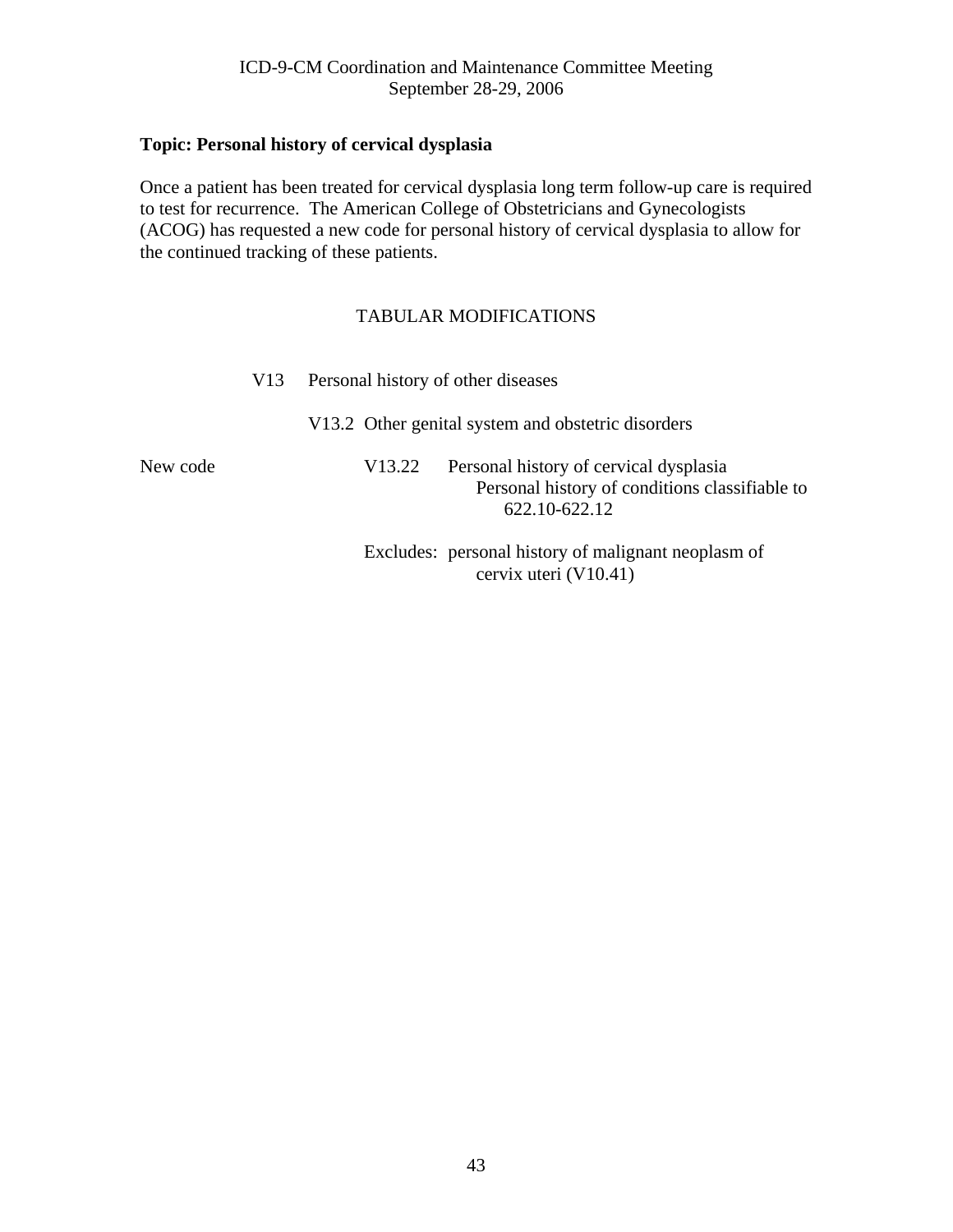#### <span id="page-43-0"></span>**Topic: Acquired absence of cervix/uterus**

Code V45.77, Acquired absence of genital organs, groups all genital organs into a single code. There is no room for expansion since this is already a  $5<sup>th</sup>$  digit code. The American College of Obstetricians and Gynecologists (ACOG) has requested a unique code for acquired absence of cervix. Such a code is important for tracking Pap smear necessity. Women who have had a full hysterectomy no longer need cervical Pap smears, but they do require vaginal smears to test for vaginal malignancies. Women with a cervical stump following a hysterectomy still require cervical Pap smears. Code V45.77 does not provide this information.

The new codes being proposed would be used in conjunction with codes V67.01, Followup vaginal pap smear, and V76.47, Special screening for malignant neoplasm of vagina, or simply as stand alone status codes.

|          | 629 | Other disorders of female genital organs |        |                                                                                                        |
|----------|-----|------------------------------------------|--------|--------------------------------------------------------------------------------------------------------|
|          |     |                                          |        | 629.8 Other specified disorders of female genital organs                                               |
| New code |     |                                          | 629.81 | Acquired absence of uterus with cervix                                                                 |
| New code |     |                                          | 629.82 | Acquired absence of uterus without cervix<br>Status post hysterectomy with remaining<br>cervical stump |
| New code |     |                                          | 629.89 | Other specified disorders of female genital<br>organs                                                  |
|          | V45 | Other postprocedural states              |        |                                                                                                        |
|          |     |                                          |        | V45.7 Acquired absence of organ                                                                        |
|          |     |                                          | V45.77 | Genital organs                                                                                         |
| Add      |     |                                          |        | Excludes: acquired absence of uterus and cervix (629.81,<br>629.89)                                    |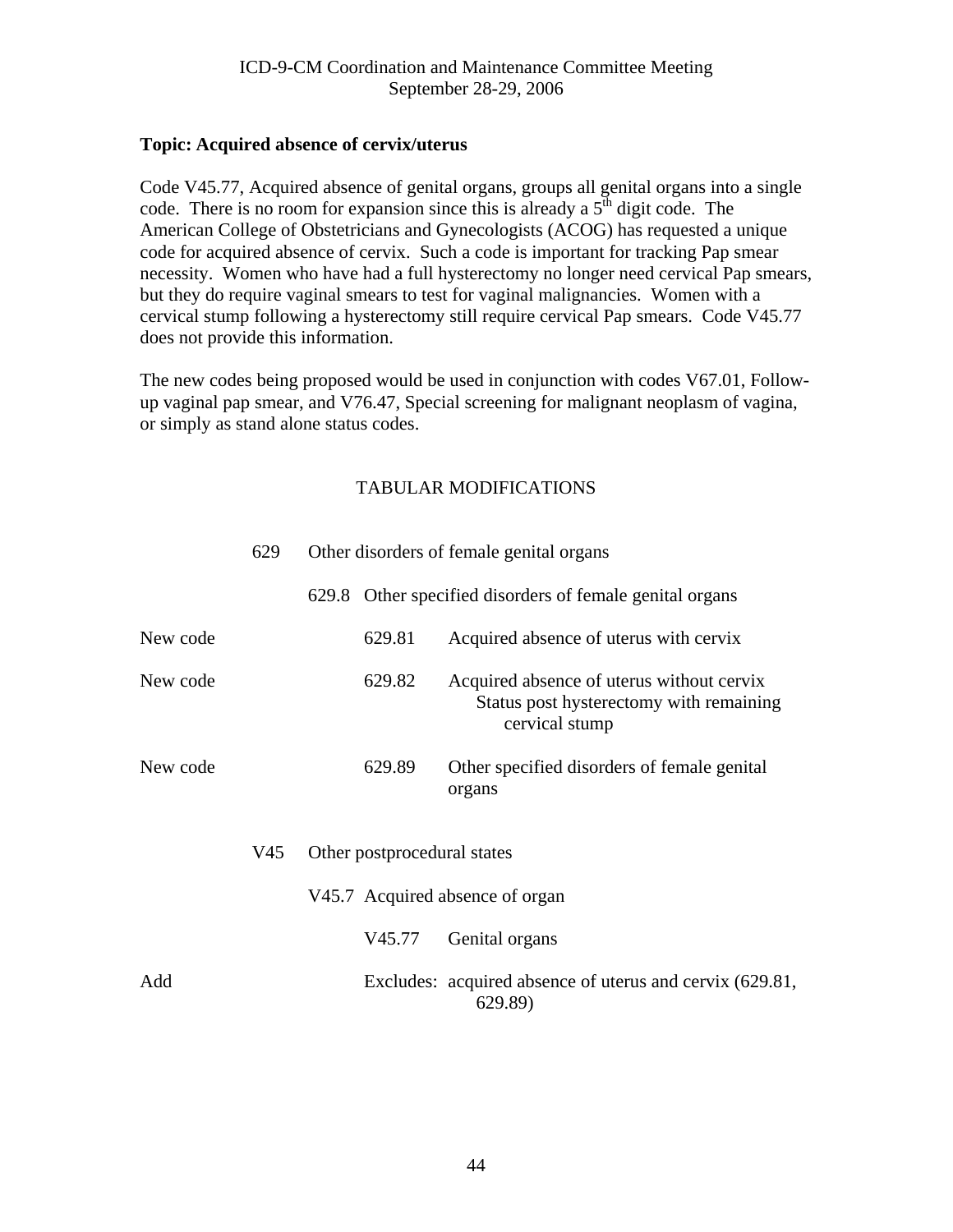|        | V67 | Follow-up examination                                                                           |  |  |
|--------|-----|-------------------------------------------------------------------------------------------------|--|--|
|        |     | V67.0 Following surgery                                                                         |  |  |
|        |     | V67.01<br>Follow-up vaginal pap smear                                                           |  |  |
| Revise |     | Use additional code to identify acquired absence of uterus<br>$(\frac{145.77629.81}{629.82})$   |  |  |
|        | V76 | Special screening for malignant neoplasm                                                        |  |  |
|        |     | V76.4 Other sites                                                                               |  |  |
|        |     | V76.47<br>Vagina                                                                                |  |  |
| Revise |     | Use additional code to identify acquired absence of uterus<br>$(\frac{145.77}{629.81}, 629.82)$ |  |  |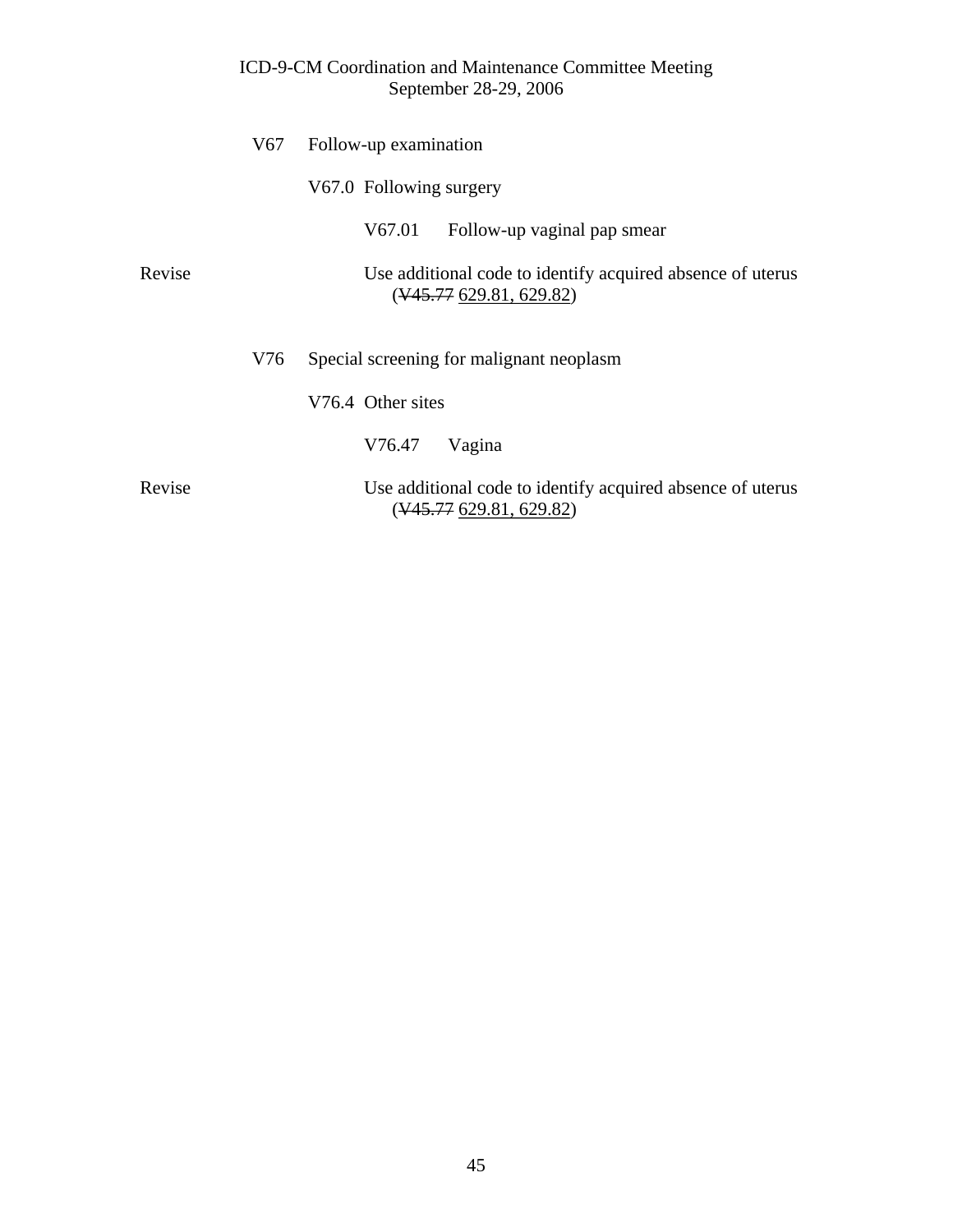# <span id="page-45-0"></span>**Topic: Screening for human papillomavirus (HPV) and sexually transmitted diseases (STD)**

The role of Human papillomavirus (HPV) as the cause of cervical cancer is well known. There is now a routine screening exam that tests for HPV that is generally as accurate as a routine cervical cytologic smear. The American College of Obstetricians and Gynecologists (ACOG) has requested a unique code for encounters for HPV screening.

It is being proposed that a new code be created under subcategory V73.8, Other specified viral and chlamydial diseases, for screening for HPV. This new code would be excluded from code V76.2, Special screening for malignant neoplasm of cervix. V76.2 would be limited to standard Pap smear screenings for cervical cancer. The new code would be used in conjunction with V72.31, Routine gynecological examination, or V76.2 to indicate that the additional screening is planned.

Also, it has been noted that code V74.5, Special screening for venereal disease, is under a category limited to bacterial and spirochetal diseases. This, in effect, excludes the proper classification of non-bacterial sexually transmitted diseases. Additionally, the term sexually transmitted diseases (STD), is more current than venereal disease. It is being proposed that an excludes note be added at V74.5 to exclude screening for non-bacterial STDs and that the code title be modified.

|          | V72 | Special investigations and examinations                                          |  |  |
|----------|-----|----------------------------------------------------------------------------------|--|--|
|          |     | V72.3 Gynecolgical examination                                                   |  |  |
|          |     | Routine gynecological examination<br>V72.31                                      |  |  |
| Add      |     | Use additional code to identify Human papillomavirus<br>(HPV) screening (V73.81) |  |  |
|          | V73 | Special screening examination for viral and chlamydial diseases                  |  |  |
|          |     | V73.8 Other specified viral and chlamydial diseases                              |  |  |
| New code |     | Human papillomavirus (HPV)<br>V73.81                                             |  |  |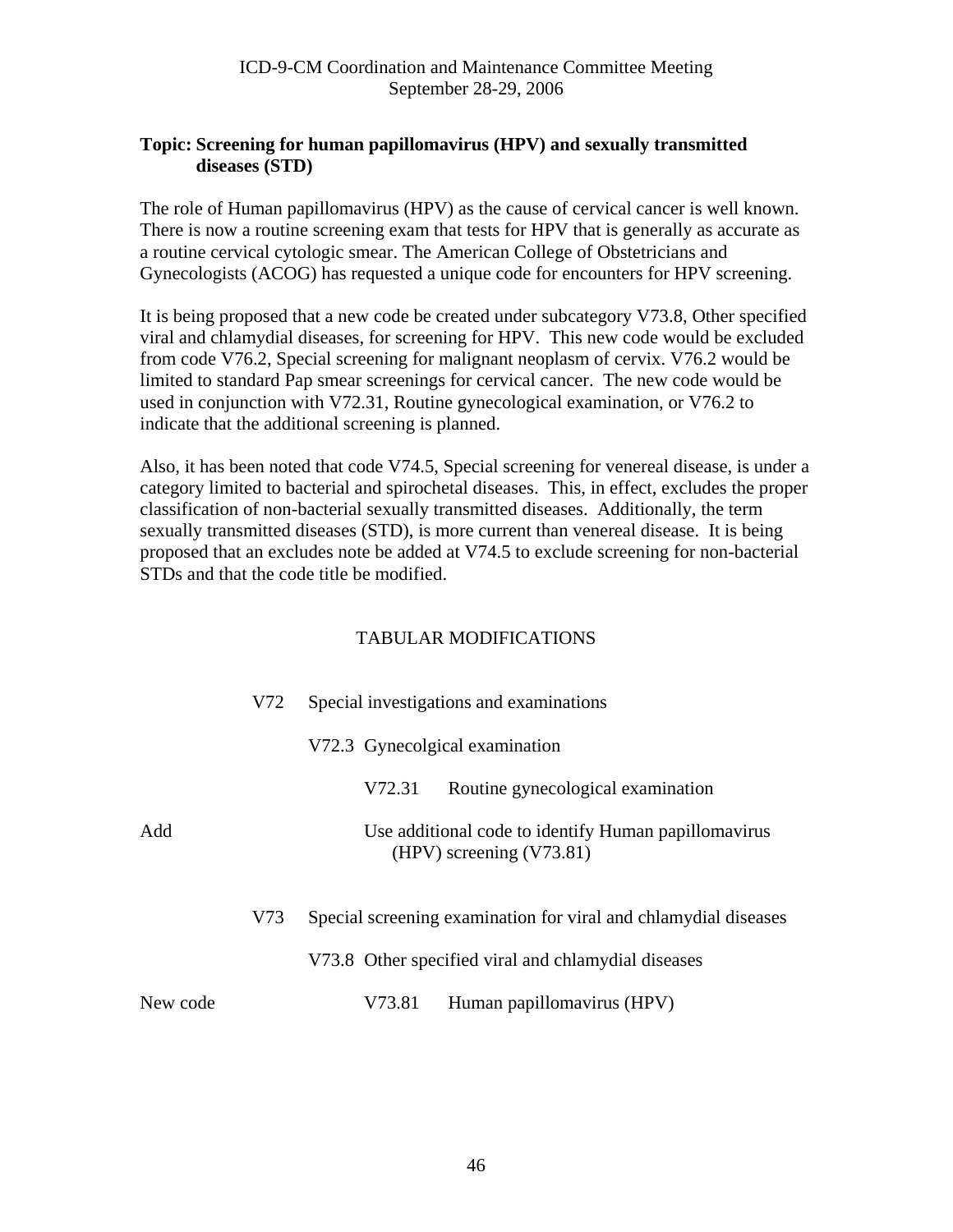|     |     | ICD-9-CM Coordination and Maintenance Committee Meeting<br>September 28-29, 2006                            |
|-----|-----|-------------------------------------------------------------------------------------------------------------|
|     | V74 | Special screening examinations for bacterial and spirochetal<br>diseases                                    |
| Add |     | V74.5 Venereal disease<br>Bacterial and spirochetal sexually transmitted diseases                           |
| Add |     | Excludes: special screening for nonbacterial sexually transmitted<br>diseases (V73.81-V73.89, V75.4, V75.8) |
|     | V76 | Special screening for malignant neoplasm                                                                    |
|     |     | V76.2 Cervix                                                                                                |
| Add |     | Excludes: special screening for human papillomavirus (V73.81)                                               |
|     |     | <b>INDEX MODIFICATION</b>                                                                                   |
|     |     |                                                                                                             |

Disease Add sexually transmitted – see Disease, venereal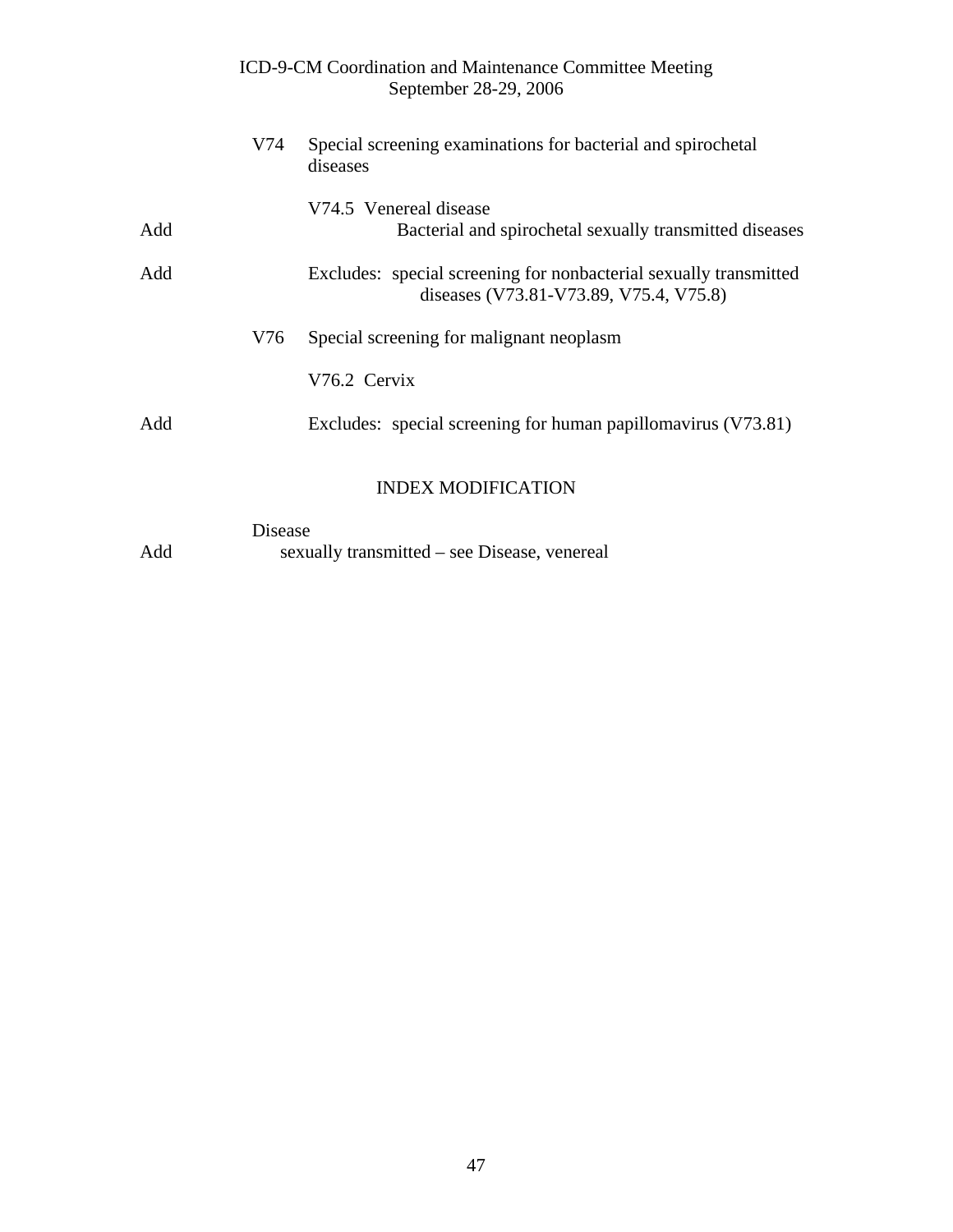# <span id="page-47-0"></span>**Topic: Vulvar intraepithelial neoplasia I, II and III [VIN I, II and II] and Vaginal intraepithelial neoplasia I, II, and III [VAIN I, II and III]**

At the March 2006 C&M meeting a proposal for unique codes for vulvar intraepithelial neoplasia I and II [VIN I] and [VIN II] was presented at the request of the American College of Obstetricians and Gynecologists (ACOG) in keeping with the unique code that exist for cervical intraepithelial neoplasia I and II.

ACOG is now requesting that parallel codes for vaginal intraepithelial neoplasia [VAIN I and II] also be created. Additionally, it is being proposed that code 233.3, Carcinoma in situ of other and unspecified female genital organs, be expanded to create unique codes for VIN III and VAIN III that will parallel code 233.1, Carcinoma in situ of cervix uteri.

The VIN proposal as presented in March is included in this proposal so that those changes can be reviewed along with the new proposal.

|          | 233 |       |        | Carcinoma in situ of breast and genitourinary system                                 |
|----------|-----|-------|--------|--------------------------------------------------------------------------------------|
|          |     | 233.3 |        | Other and unspecified female genital organs                                          |
| New code |     |       | 233.30 | Unspecified female genital organ                                                     |
| New code |     |       | 233.31 | Vagina<br>Severe dysplasia of vagina<br>Vaginal intraepithelial neoplasia [VAIN III] |
| New code |     |       | 233.32 | Vulva<br>Severe dysplasia of vulva<br>Vulvar intraepithelial neoplasia [VIN III]     |
| New code |     |       | 233.39 | Other female genital organ                                                           |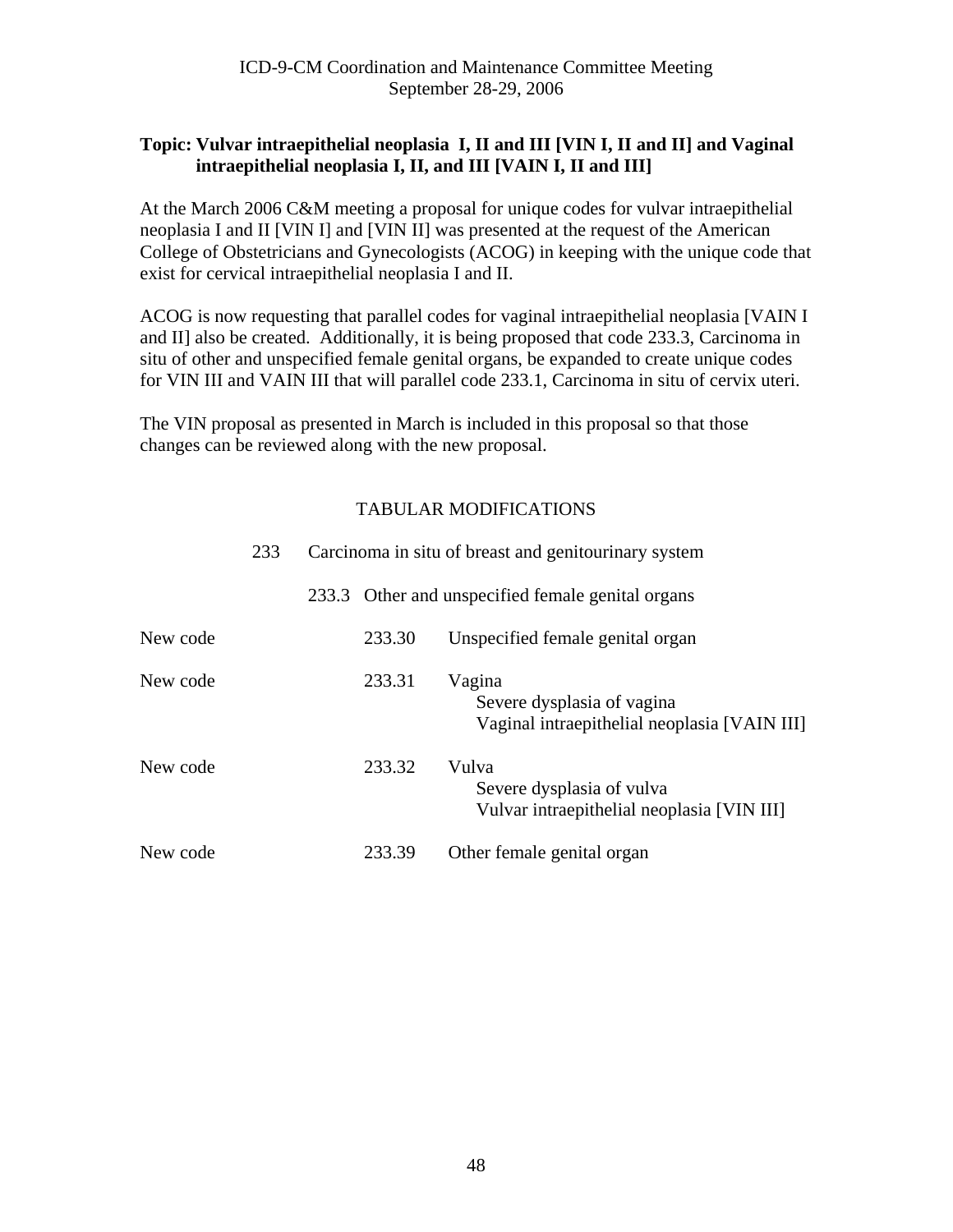|          | 624 |                          | Noninflammatory disorders of vulva and perineum                             |
|----------|-----|--------------------------|-----------------------------------------------------------------------------|
|          |     | 624.0 Dystrophy of vulva |                                                                             |
| Delete   |     |                          | <b>Kraurosis of vulva</b>                                                   |
|          |     |                          | Leukoplakia of vulva                                                        |
|          |     |                          | Excludes: carcinoma in situ of vulva (233.32)                               |
| Add      |     |                          | severe dysplasia of vulva (233.32)                                          |
| Add      |     |                          | vulvar intraepithelial neoplasia III [VIN III] (233.32)                     |
| New code |     | 624.01                   | Vulvar intraepithelial neoplasia I [VIN I]<br>Mild dysplasia of vulva       |
| New code |     | 624.02                   | Vulvar intraepithelial neoplasia II [VIN II]<br>Moderate dysplasia of vulva |
| New code |     | 624.09                   | Other dystrophy of vulva<br>Kraurosis of vulva<br>Leukoplakia of vulva      |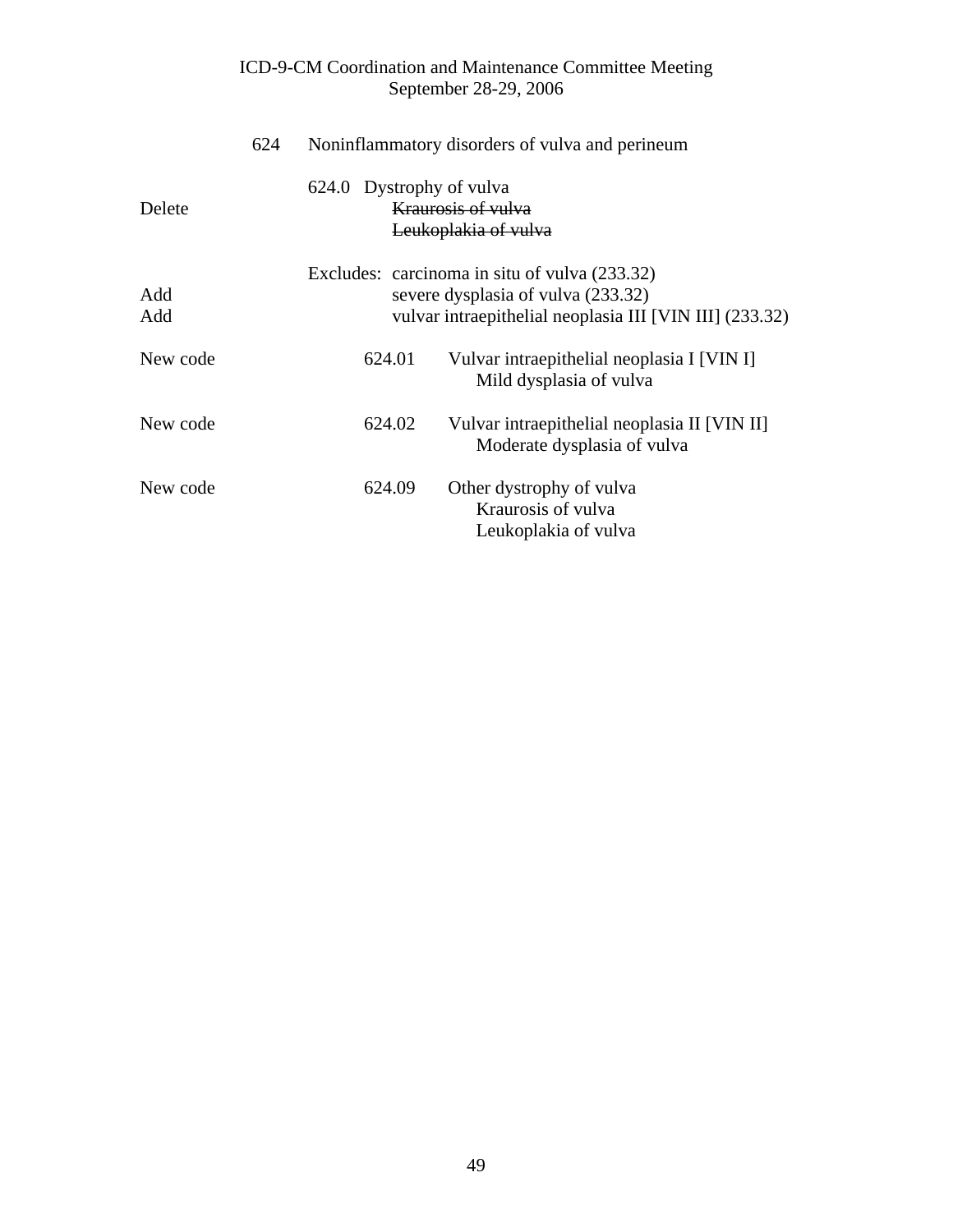# <span id="page-49-0"></span>**Topic: Malignant ascites**

Malignant ascites currently defaults to code 197.6, Secondary malignant neoplasm of retroperitoneum and peritoneum. While it is correct that malignant ascites may be the result of metastatic spread of a malignancy to the peritoneum, it may also be due to a primary ovarian malignancy. There is no code available to classify a malignant ascites due to an ovarian malignancy. The American College of Obstetricians and Gynecologists (ACOG) has requested that the default for malignant ascites be removed and a unique code be created for this symptom to allow it to be coded more accurately.

|          | 789 | Other symptoms involving the abdomen and pelvis |                                                                                                                                              |  |
|----------|-----|-------------------------------------------------|----------------------------------------------------------------------------------------------------------------------------------------------|--|
|          |     | 789.5 Ascites                                   | Fluid in peritoneal cavity                                                                                                                   |  |
| New code |     | 789.51                                          | Malignant ascites                                                                                                                            |  |
|          |     |                                                 | Code first malignancy:<br>Malignant neoplasm of ovary (183.0)<br>Secondary malignant neoplasm of retroperitoneum and<br>peritoneum $(197.6)$ |  |
| New code |     | 789.59                                          | Other ascites                                                                                                                                |  |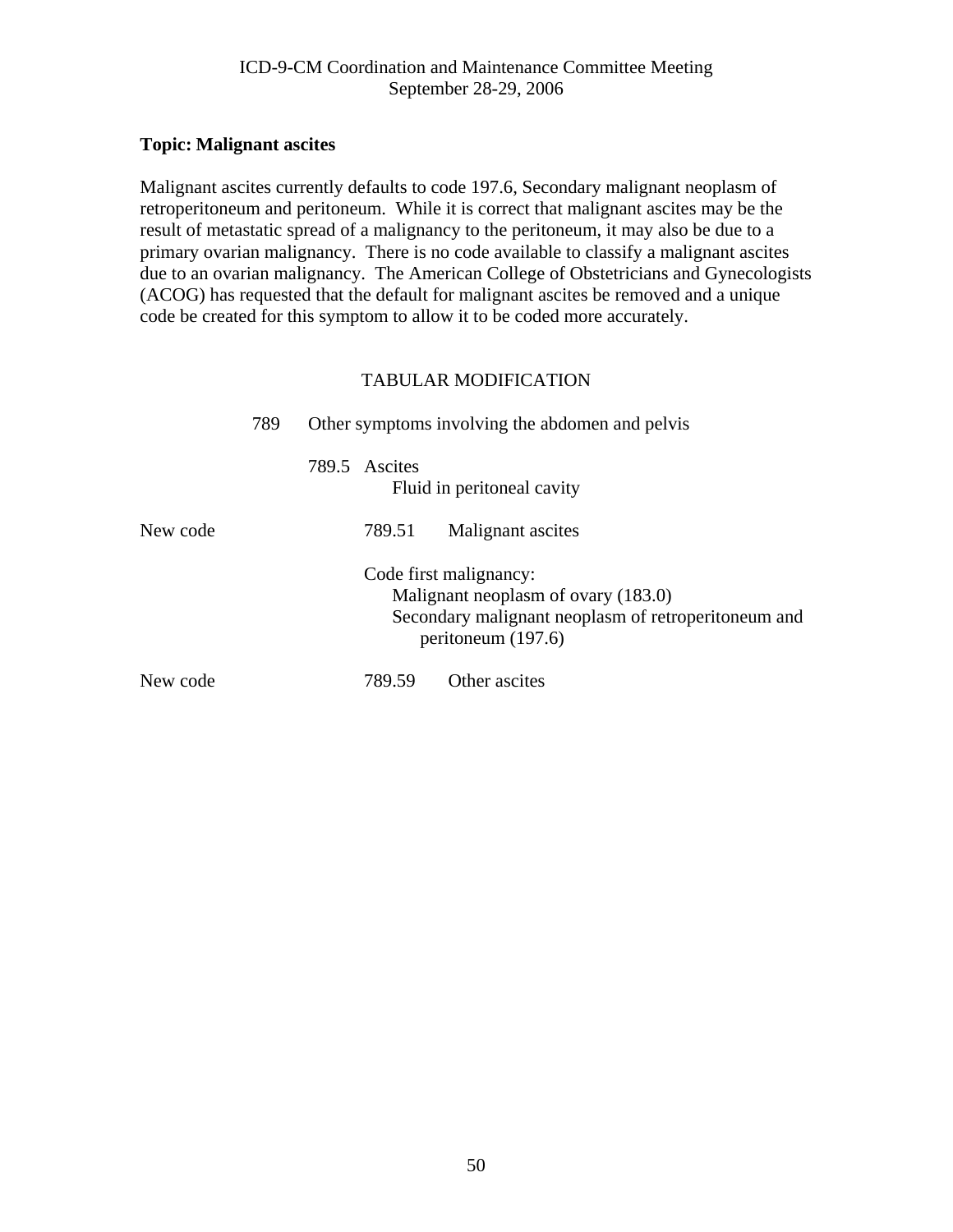# <span id="page-50-0"></span>**Topic: Assisted reproductive fertility procedure status**

Assisted reproductive fertility procedures are multistage. There are a number of pretreatment diagnostic tests that are independent of the procedure itself. There is no way to identify patients who are undergoing a procedure from those still undergoing pretreatment testing. The American College of Obstetricians and Gynecologists (ACOG) has requested a status code, to be used in conjunction with whichever infertility code is applicable, to be able to identify those patients undergoing this treatment.

|          | V26. | Procreative management<br>V26.8 Other specified procreative management |                                                                                                                                                               |  |  |
|----------|------|------------------------------------------------------------------------|---------------------------------------------------------------------------------------------------------------------------------------------------------------|--|--|
|          |      |                                                                        |                                                                                                                                                               |  |  |
| New code |      | V26.81                                                                 | Assisted reproductive fertility procedure status<br>Patient undergoing assisted reproductive<br>procedure (excluding pre-treatment)<br>diagnosis and testing) |  |  |
| New code |      | V26.89                                                                 | Other specified procreative management                                                                                                                        |  |  |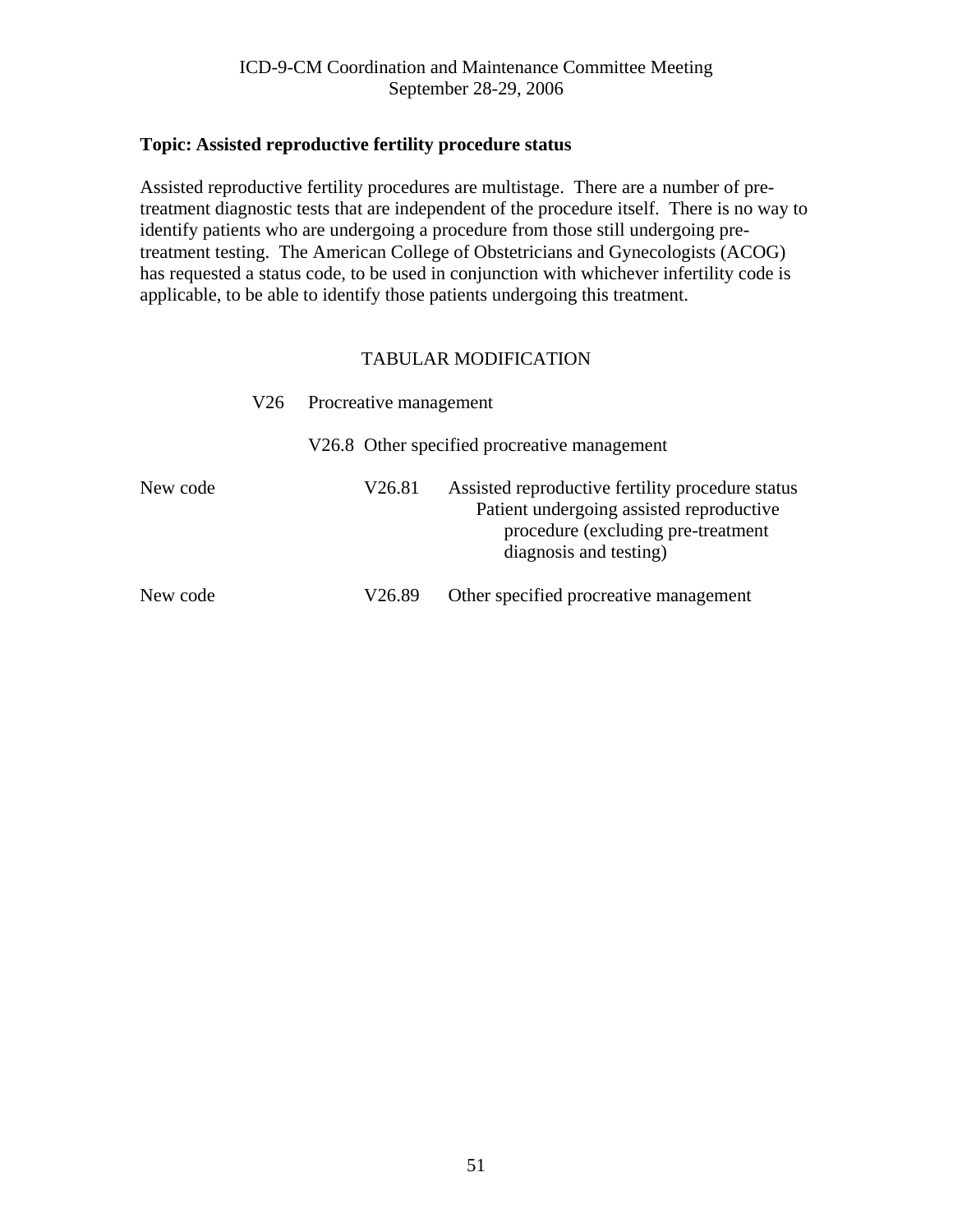# <span id="page-51-0"></span>**Topic: Personal history of sudden cardiac arrest and TIA/cerebral infarction without residual deficits**

The term sudden cardiac death is used to describe cases when a person unexpectedly dies very suddenly, due to what is assumed to be cardiac arrest. A new code for family history of sudden cardiac death was approved for the October 1, 2006 update. Though this term may be used to describe a patient admitted to a medical facility and successfully resuscitated, its use should be limited to mortality. For morbidity purposes, when a patient survives sudden cardiac death the diagnosis is more specifically sudden cardiac arrest, and the underlying cause is usually determined to be some type of cardiac arrhythmia or previously undiagnosed cardiac anomaly or condition.

A request for a new code for sudden cardiac death and personal history of sudden cardiac death has been submitted. What is being proposed is a new code for personal history of sudden cardiac arrest with the inclusion term sudden cardiac death. There is currently an index entry for Death, cardiac that directs coders to Disease, heart. That entry could be modified to include the nonessential modifier sudden, and the instruction changed to code to condition.

Also, a new personal history code for transient ischemic attack (TIA) and cerebral infarction without residual deficit is being proposed. Patients with residual deficits are coded to category 438.

# TABULAR MODIFICATIONS

438 Late effects of cerebrovascular disease

Add Excludes: personal history of:

 cerebral infarction without residual deficits (V12.54) PRIND (Prolonged reversible ischemic neurologic deficit) (V12.54) RIND (Reversible ischemic neurological deficit) (V12.54) transient ischemic attack (TIA) (V12.54)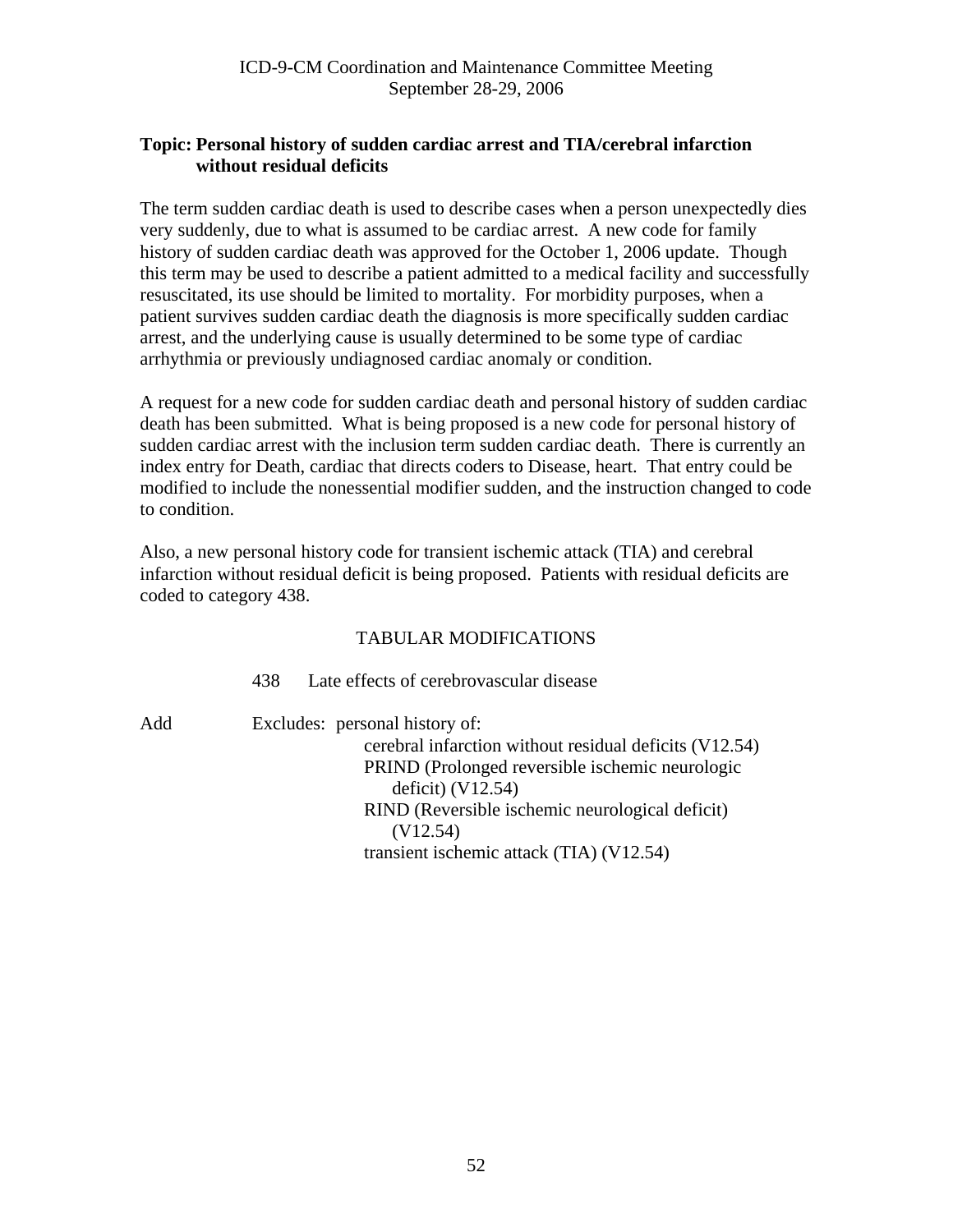|          | V12 |        | Personal history of certain other diseases                                                                                                                                                                                                         |  |  |
|----------|-----|--------|----------------------------------------------------------------------------------------------------------------------------------------------------------------------------------------------------------------------------------------------------|--|--|
|          |     |        | V12.5 Diseases of circulatory system                                                                                                                                                                                                               |  |  |
| New code |     | V12.53 | Sudden cardiac arrest<br>Sudden cardiac death successfully<br>resuscitated                                                                                                                                                                         |  |  |
| New code |     | V12.54 | Transient ischemic attack (TIA), and cerebral<br>infarction without residual deficits<br>Prolonged reversible ischemic neurological<br>deficit (PRIND)<br>Reversible ischemic neurologic deficit<br>(RIND)<br>Stroke NOS without residual deficits |  |  |
|          |     |        | Excludes: late effects of cerebrovascular disease<br>$(438.0 - 438.9)$                                                                                                                                                                             |  |  |

# INDEX MODIFICATIONS

| Revise | Death<br>cardiac (sudden) – see Disease, heart-code to condition  |
|--------|-------------------------------------------------------------------|
|        | Deficit                                                           |
|        | neurologic NEC 781.99                                             |
| Add    | ischemic                                                          |
| Add    | reversible (RIND) 436                                             |
| Add    | prolonged (PRIND) 436                                             |
| Revise | P.R.I.N.D. (Prolonged reversible ischemic neurologic deficit) 436 |
| Add    | RIND (Reversible ischemic neurological deficit) 436               |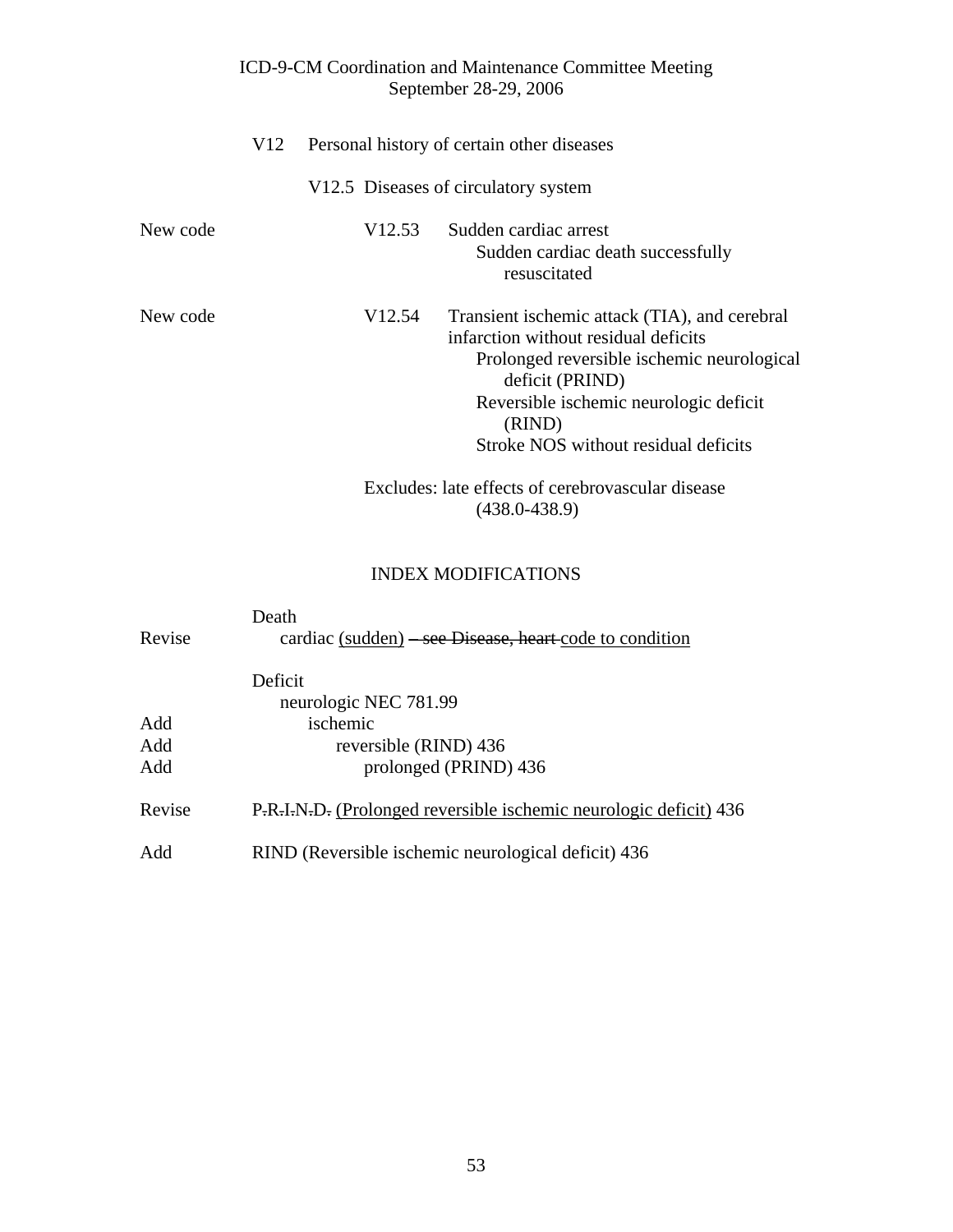### <span id="page-53-0"></span>**Topic: Acquired red cell aplasia**

New codes for congenital red cell aplasia were created for the October 1, 2006 updates. The default code for red cell aplasia, however, is acquired. There is no unique code for acquired red cell aplasia. It is currently included under code 284.8, Other specified aplastic anemias. It is being proposed that code 284.8 be expanded to allow for a unique code for acquired red cell aplasia.

#### TABULAR MODIFICATONS

|          | 284 | Aplastic anemia                                                                                                                                                                                                            |        |                                                                                                                                                   |
|----------|-----|----------------------------------------------------------------------------------------------------------------------------------------------------------------------------------------------------------------------------|--------|---------------------------------------------------------------------------------------------------------------------------------------------------|
| Delete   |     | Other specified aplastic anemias<br>284.8<br>Aplastic anemia (due to):<br>chronic systemic disease<br>drugs<br>infection<br>radiation<br>toxic (paralytic)<br>Red cell aplasia (acquired) (adult) (pure) (with<br>thymoma) |        |                                                                                                                                                   |
|          |     |                                                                                                                                                                                                                            |        | Use additional E code to identify cause                                                                                                           |
| New code |     |                                                                                                                                                                                                                            | 284.81 | Red cell aplasia (acquired) (adult) (with<br>thymoma)<br>Red cell aplasia NOS                                                                     |
| New code |     |                                                                                                                                                                                                                            | 284.89 | Other specified aplastic anemias<br>Aplastic anemia (due to):<br>chronic systemic disease<br>drugs<br>infection<br>radiation<br>toxic (paralytic) |

Use additional E code to identify cause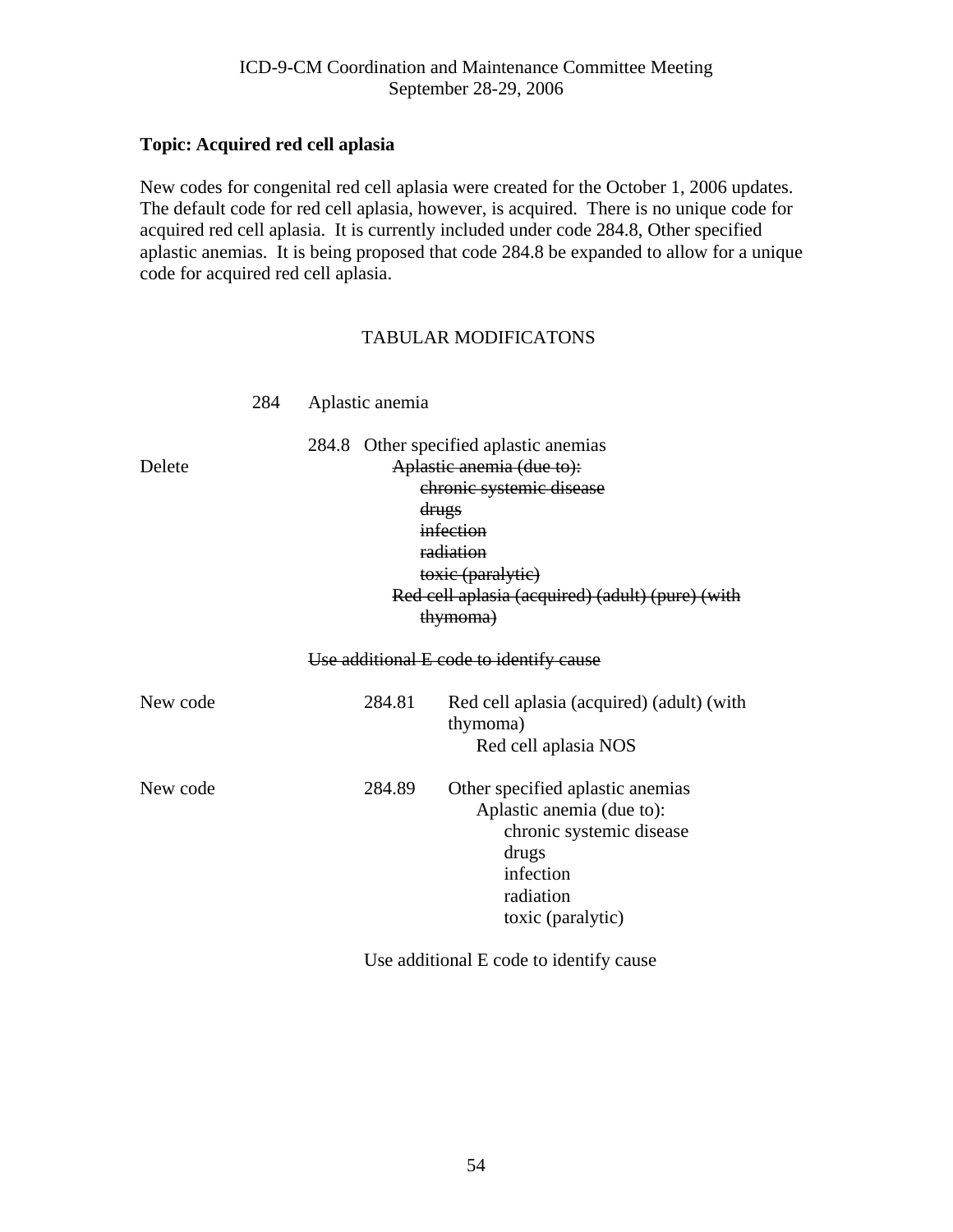# <span id="page-54-0"></span>**ADDENDA**

# **TABULAR**

|        | 041                              | Bacterial infection in conditions classified elsewhere and of<br>unspecified site         |  |
|--------|----------------------------------|-------------------------------------------------------------------------------------------|--|
| Revise | Excludes: bacteremia NOS (790.7) |                                                                                           |  |
|        | 250                              | Diabetes mellitus                                                                         |  |
| Revise |                                  | Excludes: hyperglycemia (790.29)                                                          |  |
|        | 268                              | Vitamin D deficiency                                                                      |  |
|        |                                  | 268.1 Rickets, late effect                                                                |  |
| Revise |                                  | Use additional code to identify Code first the nature of late effect                      |  |
|        | 288                              | Diseases of white blood cells                                                             |  |
|        |                                  | 288.0 Neutropenia                                                                         |  |
| Add    |                                  | Use additional code for any associated mucositis (478.11, 528.00-<br>528.09, 538, 616.81) |  |
|        | 302                              | Sexual and gender identity disorders                                                      |  |
| Add    |                                  | 302.5 Tran-sexualism<br>Sex reassignment surgery status                                   |  |
|        |                                  | 302.8 Other specified psychosexual disorders                                              |  |
|        |                                  | Gender identity disorder in adolescents and<br>302.85<br>adults                           |  |
| Add    |                                  | Use additional code to identify sex reassignment surgery<br>status $(302.5)$              |  |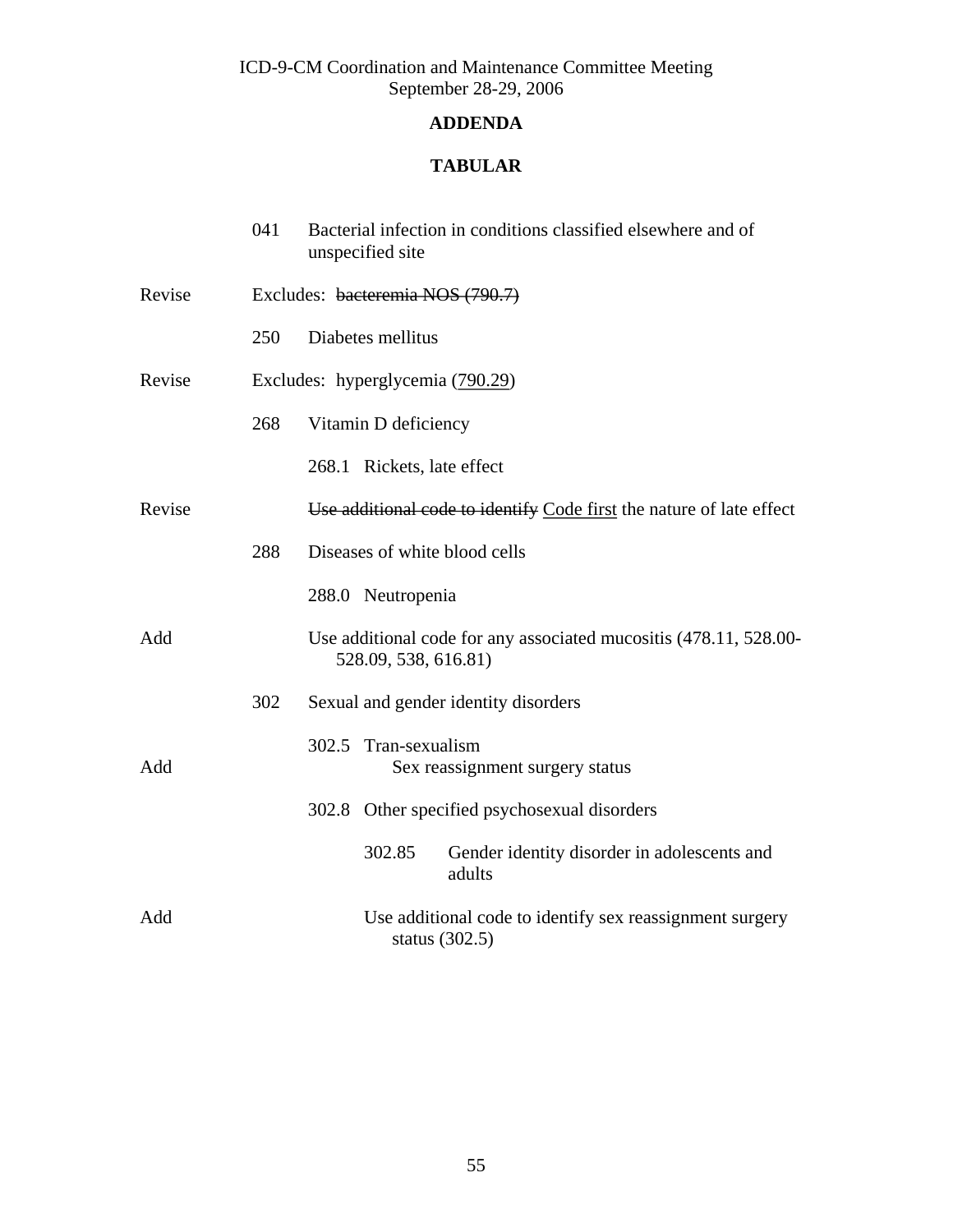|        | 331                                                                                                                                    | Other cerebral degenerations                                                                       |  |  |
|--------|----------------------------------------------------------------------------------------------------------------------------------------|----------------------------------------------------------------------------------------------------|--|--|
| Add    | Use additional code, where applicable, to identify:<br>with behavioral disturbance (294.11)<br>without behavioral disturbance (294.10) |                                                                                                    |  |  |
|        |                                                                                                                                        | 331.0 Alzheimer's disease                                                                          |  |  |
|        |                                                                                                                                        | 331.1 Frontotemporal dementia                                                                      |  |  |
| Delete |                                                                                                                                        | Use additional code for associated behavioral disturbances<br>$(294.10-294.11)$                    |  |  |
|        |                                                                                                                                        | 331.8 Other cerebral degeneration                                                                  |  |  |
|        |                                                                                                                                        | 331.82<br>Dementia with Lewy bodies                                                                |  |  |
| Delete |                                                                                                                                        | Use additional code for associated behavioral disturbances<br>$(294.10 - 294.11)$                  |  |  |
|        | 572                                                                                                                                    | Liver abscess and sequelae of chronic liver disease                                                |  |  |
|        |                                                                                                                                        | 572.2 Hepatic coma                                                                                 |  |  |
| Add    |                                                                                                                                        | Excludes: hepatic coma associated with viral hepatitis – see<br>category 070                       |  |  |
|        | 585                                                                                                                                    | Chronic kidney disease (CKD)                                                                       |  |  |
| Revise |                                                                                                                                        | Code first hypertensive chronic kidney disease, if applicable, (403.00 -<br>403.91, 404.00-404.93) |  |  |
|        |                                                                                                                                        | 608 Other disorders of male genital organs                                                         |  |  |
|        |                                                                                                                                        | Torsion of testis<br>608.2                                                                         |  |  |
| Add    |                                                                                                                                        | 608.22<br>Intravaginal torsion of spermatic cord<br>Torsion of spermatic cord NOS                  |  |  |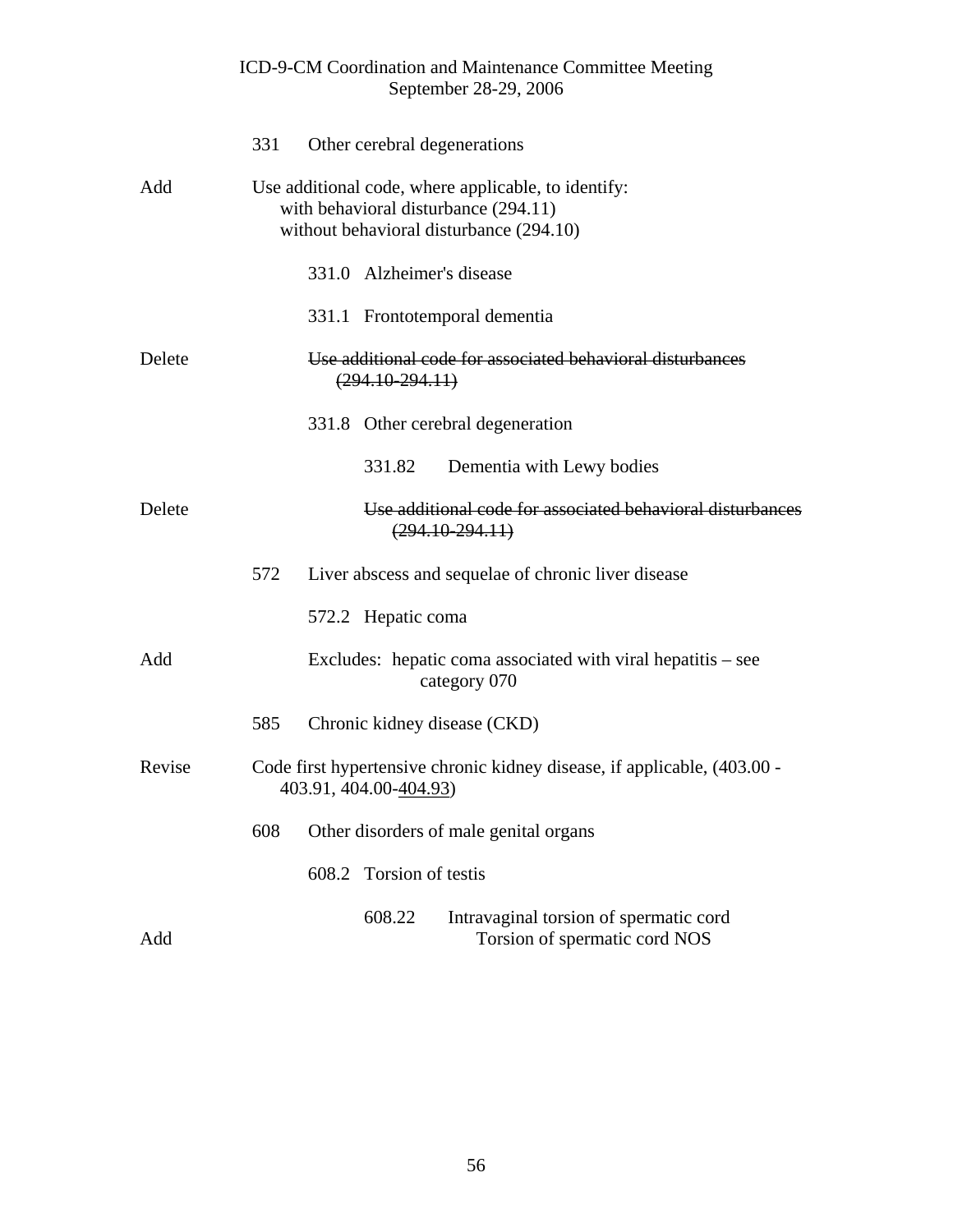|               | 622 | Noninflammatory disorders of cervix                                                                                                                                                                                                                                     |
|---------------|-----|-------------------------------------------------------------------------------------------------------------------------------------------------------------------------------------------------------------------------------------------------------------------------|
|               |     | 622.1 Dysplasia of cervix (uteri)                                                                                                                                                                                                                                       |
| Revise        |     | Excludes: abnormal results from cervical cytologic examination<br>without histologic confirmation (795.00-795.09)<br>carcinoma in situ of cervix (233.1)<br>cervical intraepithelial neoplasia III [CIN III] (233.1)<br>without histologic confirmation (795.00-795.09) |
|               | 656 | Other fetal and placental problems affecting management of<br>mother                                                                                                                                                                                                    |
| Add           |     | 656.8 Other specified fetal and placental problems<br>Subchorionic hematoma                                                                                                                                                                                             |
|               | 661 | Abnormality of forces of labor                                                                                                                                                                                                                                          |
| Add           |     | 661.2 Other and unspecified uterine inertia<br>Atony of uterus without hemorrhage                                                                                                                                                                                       |
| Add<br>Add    |     | Excludes: atony of uterus with hemorrhage (666.1)<br>postpartum atony of uterus without hemorrhage (669.8)                                                                                                                                                              |
|               | 666 | Postpartum hemorrhage                                                                                                                                                                                                                                                   |
|               |     | 666.1 Other immediate postpartum hemorrhage                                                                                                                                                                                                                             |
| Revise<br>Add |     | Excludes: atony of uterus without hemorrhage $(661.2)$<br>postpartum atony of uterus without hemorrhage (669.8)                                                                                                                                                         |
|               | 731 | Osteitis deformans and osteopathies associated with other<br>disorders classified elsewhere                                                                                                                                                                             |
|               |     | 731.3 Major osseous defects                                                                                                                                                                                                                                             |
| Revise        |     | Code first underlying disease, if known, such as:<br>osteoporosis (730.00- 730.09)                                                                                                                                                                                      |
|               | 780 | General symptoms                                                                                                                                                                                                                                                        |
|               |     | Convulsions<br>780.3                                                                                                                                                                                                                                                    |
| Revise        |     | Other convulsions<br>780.39<br>Seizure(s) NOS                                                                                                                                                                                                                           |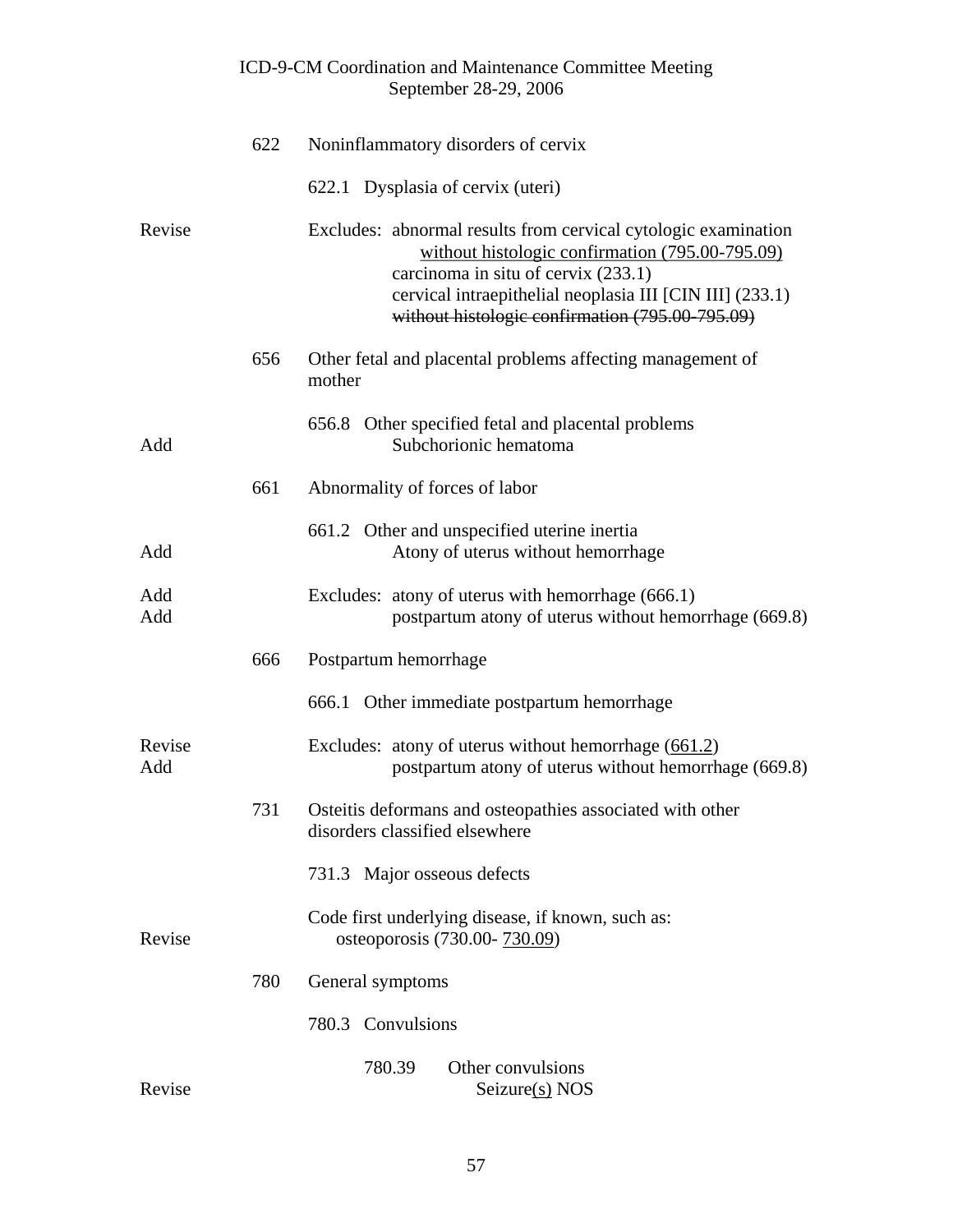|        | Complications peculiar to certain specified procedures<br>996 |  |                         |                                                                                                         |
|--------|---------------------------------------------------------------|--|-------------------------|---------------------------------------------------------------------------------------------------------|
|        |                                                               |  |                         | 996.7 Other complications of internal (biological) (synthetic)<br>prosthetic device, implant, and graft |
|        |                                                               |  | 996.77                  | Due to internal joint prosthesis                                                                        |
| Add    |                                                               |  | V43.69)                 | Use additional code to identify prosthetic joint (V43.60 -                                              |
|        | 999                                                           |  |                         | Complications of medical care, not elsewhere classified                                                 |
| Add    |                                                               |  |                         | Use additional code, where applicable, to identify specific complication                                |
|        | V82                                                           |  |                         | Special screening for other conditions                                                                  |
|        |                                                               |  | V82.7 Genetic screening |                                                                                                         |
| Revise |                                                               |  |                         | Excludes: genetic testing for procreative management $(V26.29,$<br>V26.31, V26.32, V26.34)              |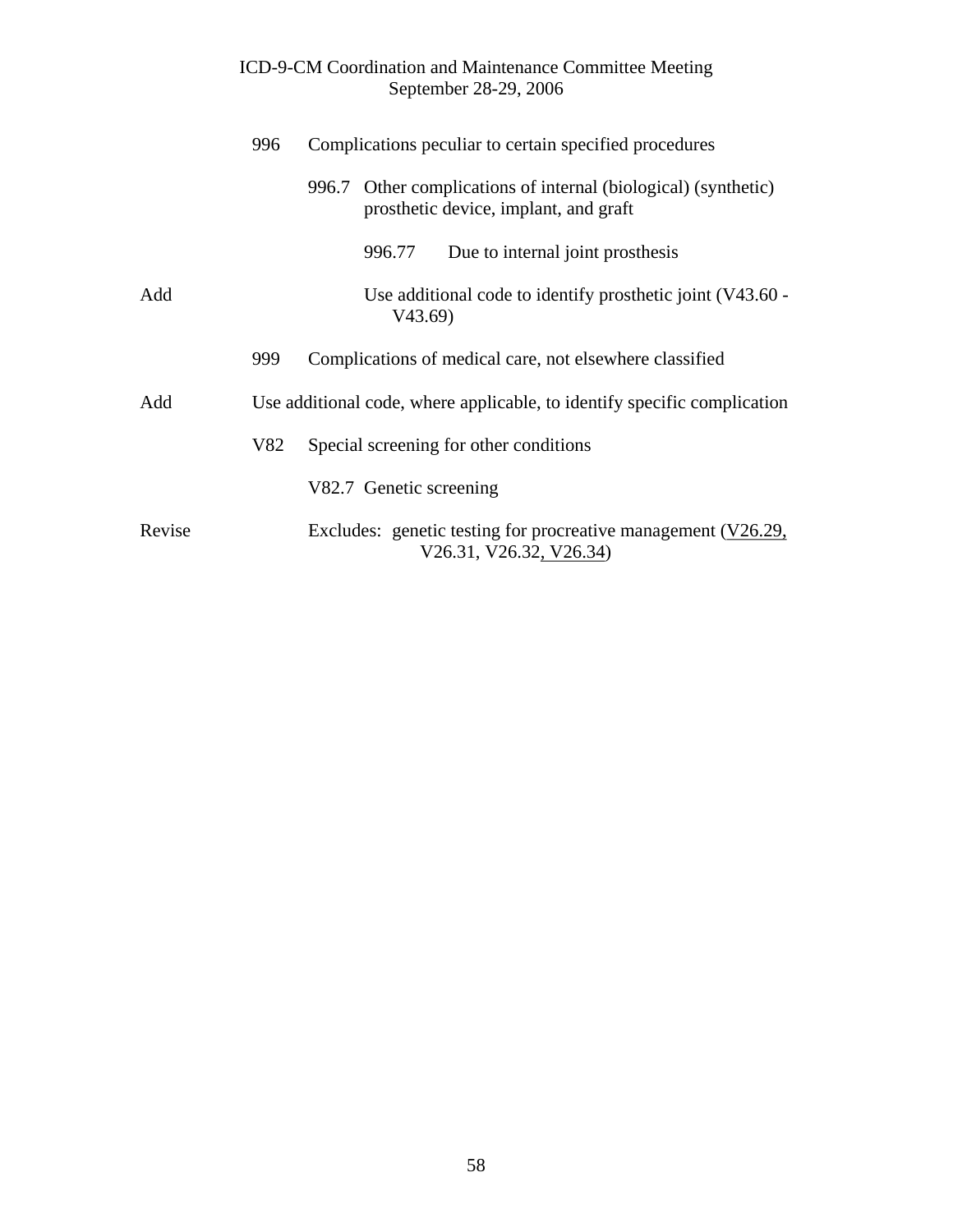# **ADDENDA**

# **INDEX**

|        | Admission (encounter)<br>for                                    |
|--------|-----------------------------------------------------------------|
|        | vaccination, prophylactic (against)                             |
| Add    | human papillomavirus (HPV) V04.89                               |
|        | Accident                                                        |
|        | cerebrovascular                                                 |
| Add    | aborted 434.91                                                  |
|        | Allergy, allergic (reaction) 995.3<br>dandruff 477.8            |
| Delete | existing dental restorative material 525.66                     |
|        | dermatitis (venenata) - see Dermatitis                          |
|        | epidermal (animal) 477.8                                        |
| Add    | existing dental restorative material 525.66<br>feathers 477.8   |
| Revise | Anhedonia 780.99                                                |
|        | Aphthae, aphthous - see also condition                          |
|        | ulcer (oral) (recurrent) 528.2                                  |
|        | genital organ(s) NEC                                            |
| Revise | female 616.50                                                   |
|        | Atonia                                                          |
| Revise | uterus $661.2$                                                  |
| Revise | without hemorrhage 669.8                                        |
| Add    | intrapartum 661.2                                               |
| Add    | postpartum 669.8                                                |
|        | Caries (bone) (see also Tuberculosis, bone) 015.9 [730.8]       |
|        | primary                                                         |
| Revise | pit and fissure origin 521.06<br>root surface 521.08            |
|        |                                                                 |
|        | Cholesterol                                                     |
| Add    | elevated (high) 272.0                                           |
| Add    | with elevated (high) triglycerides 272.2                        |
| Add    | CIDP (Chronic inflammatory demyelinating polyneuropathy) 357.81 |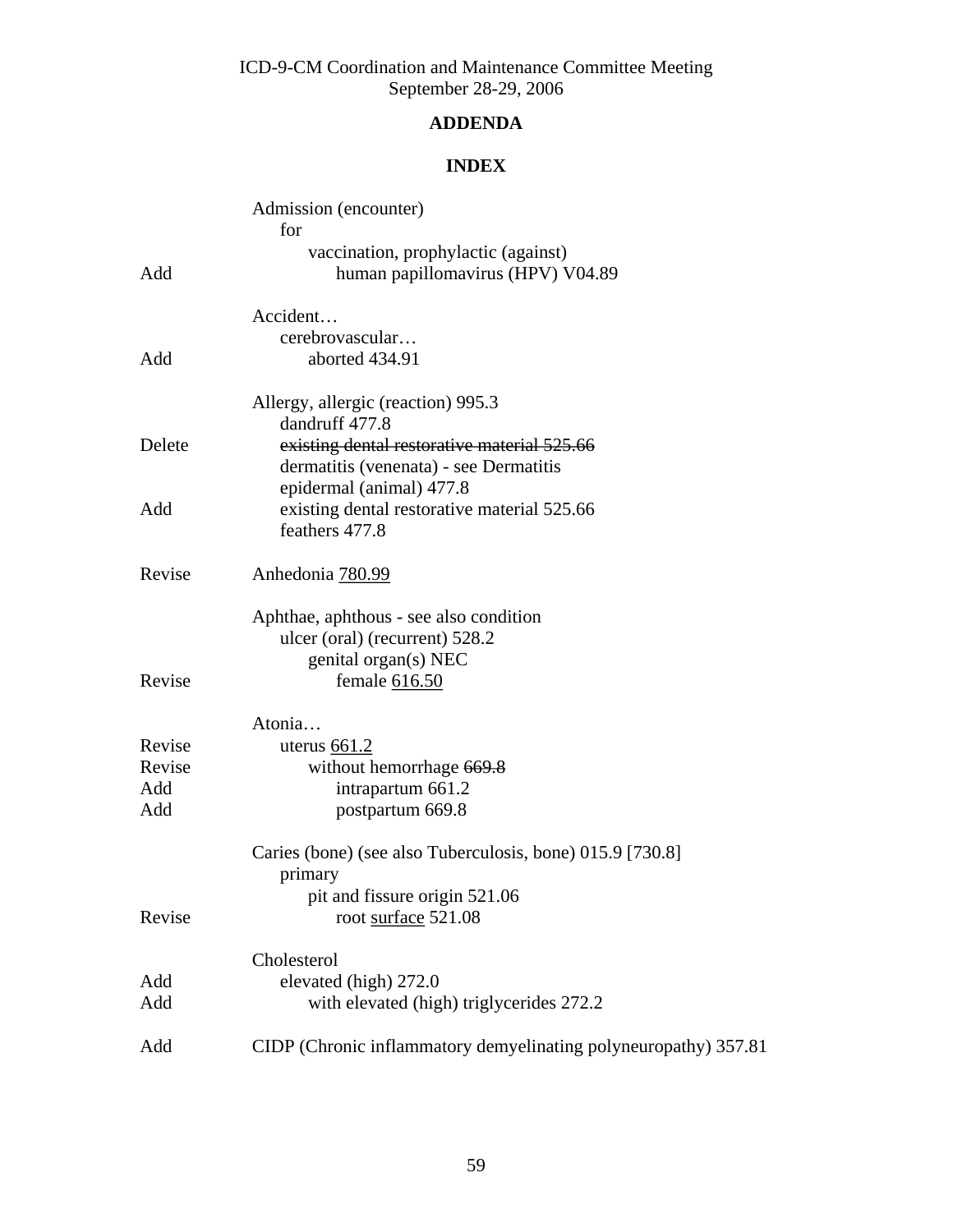|        | ICD-9-CM Coordination and Maintenance Committee Meeting<br>September 28-29, 2006 |
|--------|----------------------------------------------------------------------------------|
| Delete | Crush, crushed, crushing (injury) 929.9<br>with                                  |
| Delete | fracture - see Fracture, by site                                                 |
| Revise | Cystocele (-rectocele)                                                           |
|        | Defect                                                                           |
|        | coagulation                                                                      |
| Revise | specified type 286.9                                                             |
|        | Deficiency, deficient                                                            |
| Add    | methylenetetrahydrofolate reductase (MTHFR) 270.4                                |
| Add    | short stature homeobox gene (SHOX)                                               |
| Add    | with                                                                             |
| Add    | short stature (idiopathic) 783.43                                                |
|        | Delivery                                                                         |
|        | cesarean                                                                         |
| Revise | atony, uterus, with hemorrhage 666.1-661.2                                       |
| Add    | with hemorrhage 666.1                                                            |
|        | complicated (by) NEC 669.9                                                       |
| Revise | cervical dystocia 661.2                                                          |
|        | dystocia                                                                         |
| Revise | cervical 661.2                                                                   |
|        | laceration 664.9                                                                 |
| Revise | periurethral tissue 664.8                                                        |
|        | prolonged labor                                                                  |
|        | due to                                                                           |
| Revise | cervical dystocia 661.2                                                          |
|        | Disease                                                                          |
|        | cervix (uteri)                                                                   |
| Revise | inflammatory 616.0                                                               |
| Delete | specified NEC 616.89                                                             |
|        | labia                                                                            |
| Revise | inflammatory 616.10                                                              |
| Delete | specified NEC 616.89                                                             |
|        | vagina, vaginal                                                                  |
| Revise | inflammatory 616.10                                                              |
| Delete | specified NEC 616.89                                                             |
|        | vulva                                                                            |
| Revise | inflammatory 616.10                                                              |
| Delete | specified NEC 616.89                                                             |
|        |                                                                                  |
|        | Dystocia                                                                         |
| Revise | cervical 661.2                                                                   |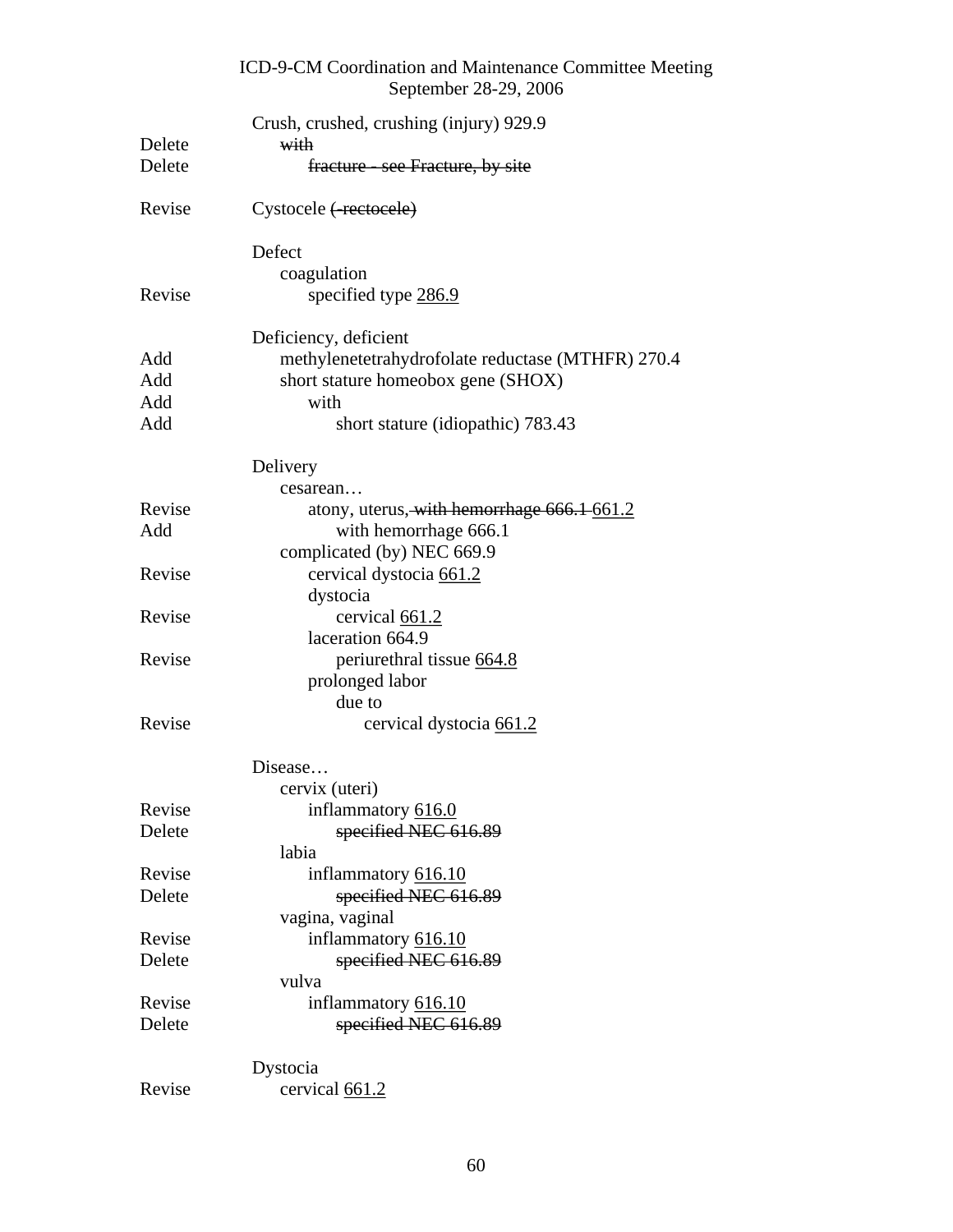|            | Ectasia, ectasis                                                                 |
|------------|----------------------------------------------------------------------------------|
| Add        | gastric antral vascular (GAVE)                                                   |
| Add        | with hemorrhage 537.83                                                           |
| Add        | without hemorrhage 537.82                                                        |
|            | Elevation                                                                        |
| Add        | cholesterol 272.0                                                                |
| Add        | with triglycerides 272.2                                                         |
| Add        | triglycerides 272.1                                                              |
| Add        | with cholesterol 272.2                                                           |
| Add        | Endosalpingiosis 629.89                                                          |
|            | Encounter for                                                                    |
| Add        | vaccination, prophylactic (against)                                              |
| Add        | human papillomavirus (HPV) V04.89                                                |
|            | Enteritis                                                                        |
| Add        | radiation 558.1                                                                  |
| Add        | Erythrodysesthesia, palmar plantar (PPE) 693.0                                   |
|            | Findings                                                                         |
|            | cholesterol 292.9                                                                |
| Add        | high 272.0                                                                       |
| Add        | with high trigly cerides 272.2                                                   |
|            | triglycerides 292.9                                                              |
| Add<br>Add | high 272.1<br>with high cholesterol 272.2                                        |
|            |                                                                                  |
|            | Fracture                                                                         |
|            | vertebra                                                                         |
| Add        | chronic 733.13                                                                   |
| Revise     | Hand-foot syndrome 693.0                                                         |
|            | <b>Hallux 735.9</b>                                                              |
| Add        | limitus 735.8                                                                    |
| Revise     | HGSIL (high grade squamous intraepithelial lesion) (cytologic finding)<br>795.04 |
| Add        | biopsy finding – code to CIN II or CIN III                                       |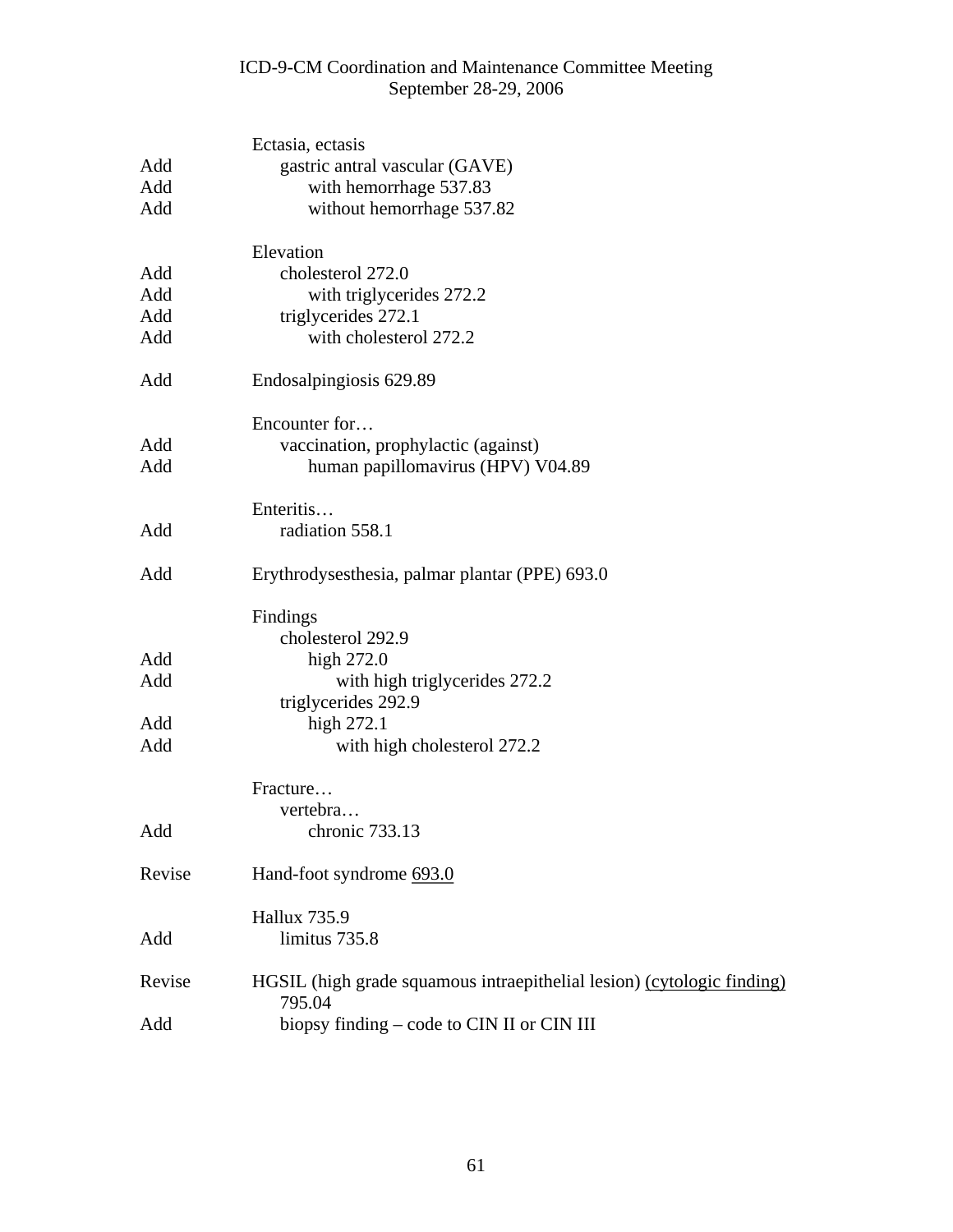|        | September 28-29, 2006                                     |
|--------|-----------------------------------------------------------|
|        | High                                                      |
| Add    | cholesterol 272.0                                         |
| Add    | with high triglycerides 272.2                             |
| Add    | triglycerides 272.1                                       |
| Add    | with high cholesterol 272.2                               |
|        |                                                           |
|        | Hypertension                                              |
|        | cardiorenal (disease) 404.00 404.10 404.90                |
|        | with                                                      |
|        | 404.01 404.11 404.91<br>heart failure                     |
| Revise | and chronic kidney disease 404.01 404.11 404.91           |
| Revise | stage I through stage IV or unspecified $404.01$ $404.11$ |
|        | 404.91                                                    |
|        |                                                           |
|        | Inadequate, inadequacy                                    |
| Revise | aesthetics of dental restoration 525.67                   |
|        | Infarct, infarction                                       |
|        | cerebral                                                  |
| Add    | aborted 434.91                                            |
|        | myocardium                                                |
| Add    | intraoperative 997.1                                      |
| Add    | postprocedural 997.1                                      |
|        |                                                           |
|        | Insensitivity                                             |
| Add    | adrenocorticotropin hormone (ACTH) 255.4                  |
|        |                                                           |
|        | Myelitis                                                  |
| Revise | due to                                                    |
| Revise | infection classified elsewhere 136.9 [323.42]             |
| Revise | postinfectious 136.9 [323.63]<br>toxic 989.9 [323.72]     |
|        |                                                           |
|        | Open, opening                                             |
| Revise | bite (anterior) (posterior) 524.29                        |
| Add    | anterior 524.24                                           |
| Add    | posterior 524.25                                          |
|        |                                                           |
| Revise | Pain(s) (see also Painful) 780.96                         |
|        |                                                           |
|        | Painful                                                   |
| Add    | total hip replacement 996.77                              |
| Add    | total knee replacement 996.77                             |
|        | Pneumonia                                                 |
| Add    | ventilator associated 999.9                               |

ICD-9-CM Coordination and Maintenance Committee Meeting

# 62